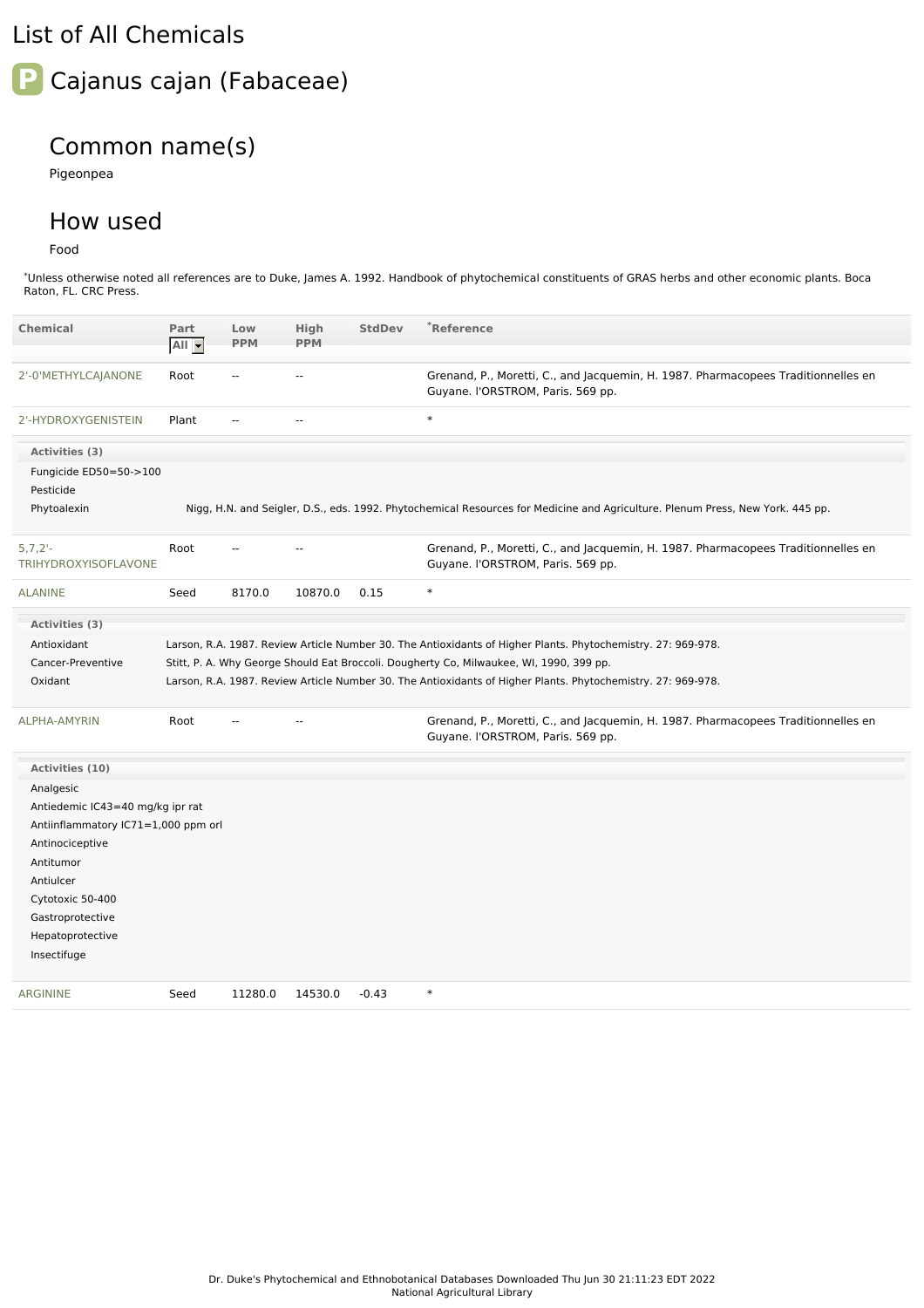| Activities (14)            |                                                                                                                                                           |
|----------------------------|-----------------------------------------------------------------------------------------------------------------------------------------------------------|
| Antidiabetic?              | Wichtl, M. 1984. Teedrogen. Ein Handbuch fur Apotheker und Arzte. Wissenschaftliche Verlagsgesellscharft. mbH Stuttgart. 393 pp.                          |
| Antiencephalopathic        | Martindale's 29th                                                                                                                                         |
| Antihepatitic              | Martindale's 29th                                                                                                                                         |
| Antihypertensive           |                                                                                                                                                           |
| Antiimpotence              |                                                                                                                                                           |
| Antiinfertility 4<br>g/day | Werbach, M. 1993. Healing with Food. Harper Collins, New York, 443 pp.                                                                                    |
| Antioxidant?               |                                                                                                                                                           |
| Aphrodisiac 3 g/day        |                                                                                                                                                           |
| Diuretic                   |                                                                                                                                                           |
| Hypoammonemic              | Jeffery B. Harborne and H. Baxter, eds. 1983. Phytochemical Dictionary. A Handbook of Bioactive Compounds from Plants. Taylor & Frost, London.<br>791 pp. |
| NO-Genic                   |                                                                                                                                                           |
| Pituitary-Stimulant        |                                                                                                                                                           |
| Spermigenic 4<br>g/day     | Werbach, M. 1993. Healing with Food. Harper Collins, New York, 443 pp.                                                                                    |
| Vasodilator                |                                                                                                                                                           |
|                            |                                                                                                                                                           |

| ASCORBIC-ACID<br>Fruit                       | 320.0<br>1601.0<br>$-0.18$                                                                                                                                                                             |  |
|----------------------------------------------|--------------------------------------------------------------------------------------------------------------------------------------------------------------------------------------------------------|--|
| <b>Activities (112)</b>                      |                                                                                                                                                                                                        |  |
| Acidulant FEMA 6,000                         | Aloe Research Council - Duke writeup of non-peer reviewd book by Coats and draft by Henry                                                                                                              |  |
| Aldose-Reductase-Inhibitor                   | Challem, J., Berkson, Burt, and Smith, Melissa Dianne. 2000. Syndrome X - The complete nutritional program to prevent and reservse<br>insulin resistance. John Wiley & Sons, New York. 272 pp. \$24.95 |  |
| Analgesic 5-10 g/day                         |                                                                                                                                                                                                        |  |
| Angiotensin-Receptor-Blocker                 |                                                                                                                                                                                                        |  |
| AntiAGE 2,000 mg/day                         | Challem, J., Berkson, Burt, and Smith, Melissa Dianne. 2000. Syndrome X - The complete nutritional program to prevent and reservse insulin resistance. John Wiley & Sons, New York. 272 pp. \$24.95    |  |
| AntiCFS 500-1,000 mg                         |                                                                                                                                                                                                        |  |
| AntiCTS 1,000 mg 3x/day                      |                                                                                                                                                                                                        |  |
| AntiCrohn's 50-100<br>mg/day/orl/man         | Martindale's 29th                                                                                                                                                                                      |  |
| AntiLyme 500-2,000 mg                        |                                                                                                                                                                                                        |  |
| AntiRaynaud's 500 mg 1-<br>2x/day            |                                                                                                                                                                                                        |  |
| Antiaggregant                                | Challem, J., Berkson, Burt, and Smith, Melissa Dianne. 2000. Syndrome X - The complete nutritional program to prevent and reservse<br>insulin resistance. John Wiley & Sons, New York. 272 pp. \$24.95 |  |
| Antiaging 400 mg/day                         |                                                                                                                                                                                                        |  |
| Antiallergic                                 |                                                                                                                                                                                                        |  |
| Antialzheimeran 2,000-6,000<br>mg/day        |                                                                                                                                                                                                        |  |
| Antiarthritic 0.2-1 g/day                    |                                                                                                                                                                                                        |  |
| Antiasthmatic 1,000 mg/day                   | Werbach, M. 1993. Healing with Food. Harper Collins, New York, 443 pp.                                                                                                                                 |  |
| Antiatherosclerotic                          |                                                                                                                                                                                                        |  |
| Antibacterial                                | Davies, S., and Stewart, A. 1990. Nutritional Medicine. Avon Books, New York. 509pp.                                                                                                                   |  |
| Anticataract 350 mg/day                      | Werbach, M. 1993. Healing with Food. Harper Collins, New York, 443 pp.                                                                                                                                 |  |
| Anticataract 400 mg/day                      | Challem, J., Berkson, Burt, and Smith, Melissa Dianne. 2000. Syndrome X - The complete nutritional program to prevent and reservse<br>insulin resistance. John Wiley & Sons, New York. 272 pp. \$24.95 |  |
| Anticataract 1 g 3x/day                      |                                                                                                                                                                                                        |  |
| Anticervicaldysplasic 1,000-<br>2,000 mg/day |                                                                                                                                                                                                        |  |
| Anticlimacteric 500-5,000<br>mg/day          |                                                                                                                                                                                                        |  |
| Anticold 1-2 g/man/day                       |                                                                                                                                                                                                        |  |
| Antidecubitic 500<br>mg/man/2x/day           | Martindale's 28th                                                                                                                                                                                      |  |
| Antidementia                                 |                                                                                                                                                                                                        |  |
| Antidepressant 2,000 mg/day                  | Werbach, M. 1993. Healing with Food. Harper Collins, New York, 443 pp.                                                                                                                                 |  |
| Antidiabetic                                 | Challem, J., Berkson, Burt, and Smith, Melissa Dianne. 2000. Syndrome X - The complete nutritional program to prevent and reservse<br>insulin resistance. John Wiley & Sons, New York. 272 pp. \$24.95 |  |
| Antidote (Aluminum)                          | Economic & Medicinal Plant Research, 6: 189.                                                                                                                                                           |  |
| Antidote (Cadmium)                           | Davies, S., and Stewart, A. 1990. Nutritional Medicine. Avon Books, New York. 509pp.                                                                                                                   |  |
| Antidote (Lead)                              | Davies, S., and Stewart, A. 1990. Nutritional Medicine. Avon Books, New York. 509pp.                                                                                                                   |  |
| Antidote (Paraquat)                          | Martindale's 28th                                                                                                                                                                                      |  |
| Antieczemic 3.5-5 g/day                      | Werbach, M. 1993. Healing with Food. Harper Collins, New York, 443 pp.                                                                                                                                 |  |
| Antiedemic 1 g/man/day                       | Davies, S., and Stewart, A. 1990. Nutritional Medicine. Avon Books, New York. 509pp.                                                                                                                   |  |
| Antiencephalitic                             | Davies, S., and Stewart, A. 1990. Nutritional Medicine. Avon Books, New York. 509pp.                                                                                                                   |  |
| Antiendometriotic 2,000<br>mg/day            |                                                                                                                                                                                                        |  |
| Antifatigue 500-1,000 mg                     |                                                                                                                                                                                                        |  |
| Antifibrotic 1,000-2,000 mg                  |                                                                                                                                                                                                        |  |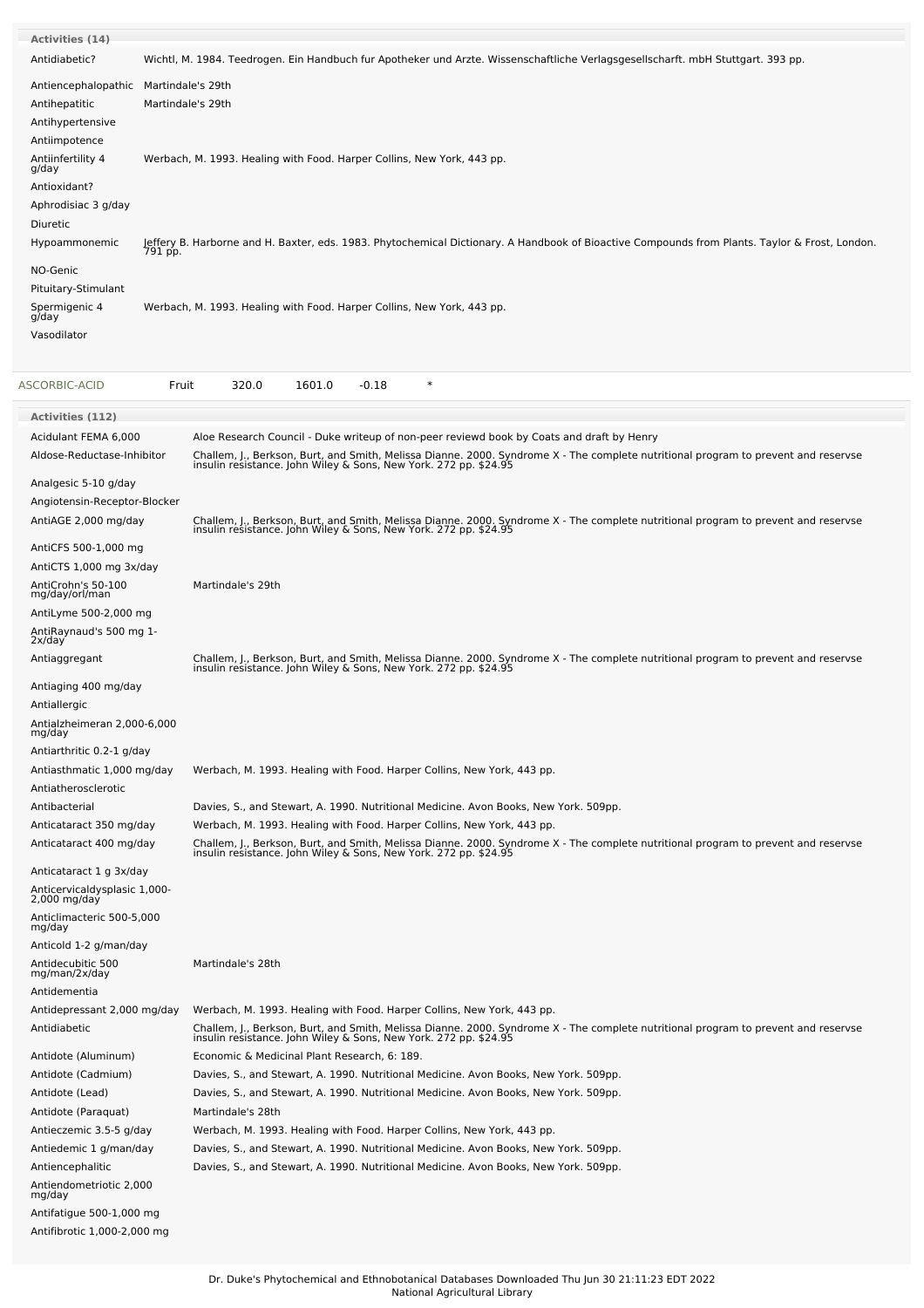| Antigallstone 1,000-3,000<br>mg/day                                        |                                                                                                                                                                                                        |
|----------------------------------------------------------------------------|--------------------------------------------------------------------------------------------------------------------------------------------------------------------------------------------------------|
| Antigastritic                                                              |                                                                                                                                                                                                        |
| Antigingivitic                                                             |                                                                                                                                                                                                        |
| Antiglaucomic 2 g/day                                                      | Werbach, M. 1993. Healing with Food. Harper Collins, New York, 443 pp.                                                                                                                                 |
| Antihangover 1,000 mg                                                      |                                                                                                                                                                                                        |
| Antihemorrhagic 1 g/man/day                                                | Davies, S., and Stewart, A. 1990. Nutritional Medicine. Avon Books, New York. 509pp.                                                                                                                   |
| Antihepatitic 2-6 g/man/day                                                | Davies, S., and Stewart, A. 1990. Nutritional Medicine. Avon Books, New York. 509pp.                                                                                                                   |
| Antihepatotoxic                                                            | Economic & Medicinal Plant Research, 6: 189.                                                                                                                                                           |
| Antiherpetic 1-5 g/day                                                     |                                                                                                                                                                                                        |
| Antihistaminic 2 g/day orl                                                 |                                                                                                                                                                                                        |
| man                                                                        |                                                                                                                                                                                                        |
| Antihypertensive<br>Antiinfertility 1 g/day                                | Werbach, M. 1993. Healing with Food. Harper Collins, New York, 443 pp.                                                                                                                                 |
| Antiinflammatory                                                           | Pizzorno, J.E. and Murray, M.T. 1985. A Textbook of Natural Medicine. John Bastyr College Publications, Seattle, Washington (Looseleaf).                                                               |
| Antilepric 1.5 g/man/day<br>Antilithic 1,000-3,000 mg/day<br>Antimaculitic | Martindale's 28th                                                                                                                                                                                      |
| Antimeasles                                                                | Davies, S., and Stewart, A. 1990. Nutritional Medicine. Avon Books, New York. 509pp.                                                                                                                   |
| Antimenopausal 500-5,000<br>mg/day                                         |                                                                                                                                                                                                        |
| Antimigraine                                                               | Martindale's 29th                                                                                                                                                                                      |
| Antimutagenic                                                              | Economic & Medicinal Plant Research, 6: 235.                                                                                                                                                           |
| Antineuramidase                                                            |                                                                                                                                                                                                        |
| Antinitrosic 1 g/man/day                                                   | Martindale's 28th                                                                                                                                                                                      |
| Antiobesity 1 g 3x/day                                                     | Werbach, M. 1993. Healing with Food. Harper Collins, New York, 443 pp.                                                                                                                                 |
| Antiorchitic                                                               | Davies, S., and Stewart, A. 1990. Nutritional Medicine. Avon Books, New York. 509pp.                                                                                                                   |
| Antiosteoarthritic 1 g 2x/day<br>Antiosteoporotic 500 mg/day               | Werbach, M. 1993. Healing with Food. Harper Collins, New York, 443 pp.                                                                                                                                 |
| Antioxidant 100 ppm                                                        |                                                                                                                                                                                                        |
| Antiparkinsonian 1 g 2-3x/day                                              |                                                                                                                                                                                                        |
| Antiparotitic                                                              | Davies, S., and Stewart, A. 1990. Nutritional Medicine. Avon Books, New York. 509pp.                                                                                                                   |
| Antiperiodontitic 1 g 2x/day                                               | Werbach, M. 1993. Healing with Food. Harper Collins, New York, 443 pp.                                                                                                                                 |
| Antipneumonic                                                              | Pizzorno, J.E. and Murray, M.T. 1985. A Textbook of Natural Medicine. John Bastyr College Publications, Seattle, Washington (Looseleaf).                                                               |
| Antipodriac                                                                | Davies, S., and Stewart, A. 1990. Nutritional Medicine. Avon Books, New York. 509pp.                                                                                                                   |
| Antipoliomyelitic                                                          | Davies, S., and Stewart, A. 1990. Nutritional Medicine. Avon Books, New York. 509pp.                                                                                                                   |
| Antipyretic<br>Antiradicular                                               | Economic & Medicinal Plant Research, 6: 189.                                                                                                                                                           |
|                                                                            | Challem, J., Berkson, Burt, and Smith, Melissa Dianne. 2000. Syndrome X - The complete nutritional program to prevent and reservse<br>insulin resistance. John Wiley & Sons, New York. 272 pp. \$24.95 |
| Antiretinotic                                                              |                                                                                                                                                                                                        |
| Antirheumatic                                                              |                                                                                                                                                                                                        |
| Antirhinitic 1,000 mg 3x/day                                               |                                                                                                                                                                                                        |
| Antiscorbutic 10 mg/man/day                                                | Martindale's 28th                                                                                                                                                                                      |
| Antiseptic MIC=3.3-217<br>mg/ml                                            | Martindale's 28th                                                                                                                                                                                      |
| Antiseptic 4-8 g/day                                                       | Challem, J., Berkson, Burt, and Smith, Melissa Dianne. 2000. Syndrome X - The complete nutritional program to prevent and reservse<br>insulin resistance. John Wiley & Sons, New York. 272 pp. \$24.95 |
| Antishingles                                                               | Davies, S., and Stewart, A. 1990. Nutritional Medicine. Avon Books, New York. 509pp.                                                                                                                   |
| Antispasmodic 500-5,000                                                    |                                                                                                                                                                                                        |
| mg/day<br>Antistress 500-1,000 mg                                          |                                                                                                                                                                                                        |
| Antisyndrome-X 1-4 g/day                                                   | Challem, J., Berkson, Burt, and Smith, Melissa Dianne. 2000. Syndrome X - The complete nutritional program to prevent and reservse<br>insulin resistance. John Wiley & Sons, New York. 272 pp. \$24.95 |
| Antitumor (Gastric)                                                        |                                                                                                                                                                                                        |
| Antitumor (Lung)                                                           |                                                                                                                                                                                                        |
| Antiulcer                                                                  |                                                                                                                                                                                                        |
| Antiviral 1-5 g/day                                                        |                                                                                                                                                                                                        |
| Apoptotic 1-10 mM                                                          |                                                                                                                                                                                                        |
| Asthma-preventive 1,000                                                    | Pizzorno, J.E. and Murray, M.T. 1985. A Textbook of Natural Medicine. John Bastyr College Publications, Seattle, Washington (Looseleaf).                                                               |
| mg/day/orl<br>Beta-Adrenergic Receptor                                     |                                                                                                                                                                                                        |
| Blocker<br>Beta-Glucuronidase-Inhibitor                                    |                                                                                                                                                                                                        |
| 1.5 g/day/man                                                              |                                                                                                                                                                                                        |
| Calcium-Antagonist                                                         |                                                                                                                                                                                                        |
| Cancer-Preventive                                                          | Stitt, P. A. Why George Should Eat Broccoli. Dougherty Co, Milwaukee, WI, 1990, 399 pp.                                                                                                                |
| Cardioprotective                                                           |                                                                                                                                                                                                        |
| Cold-preventive 1-2 g/day                                                  | Davies, S., and Stewart, A. 1990. Nutritional Medicine. Avon Books, New York. 509pp.                                                                                                                   |
| Collagenic                                                                 |                                                                                                                                                                                                        |
| Detoxicant                                                                 |                                                                                                                                                                                                        |
| Diuretic 700 mg/man/orl                                                    |                                                                                                                                                                                                        |
| Fistula-Preventive                                                         | Pizzorno, J.E. and Murray, M.T. 1985. A Textbook of Natural Medicine. John Bastyr College Publications, Seattle, Washington (Looseleaf).                                                               |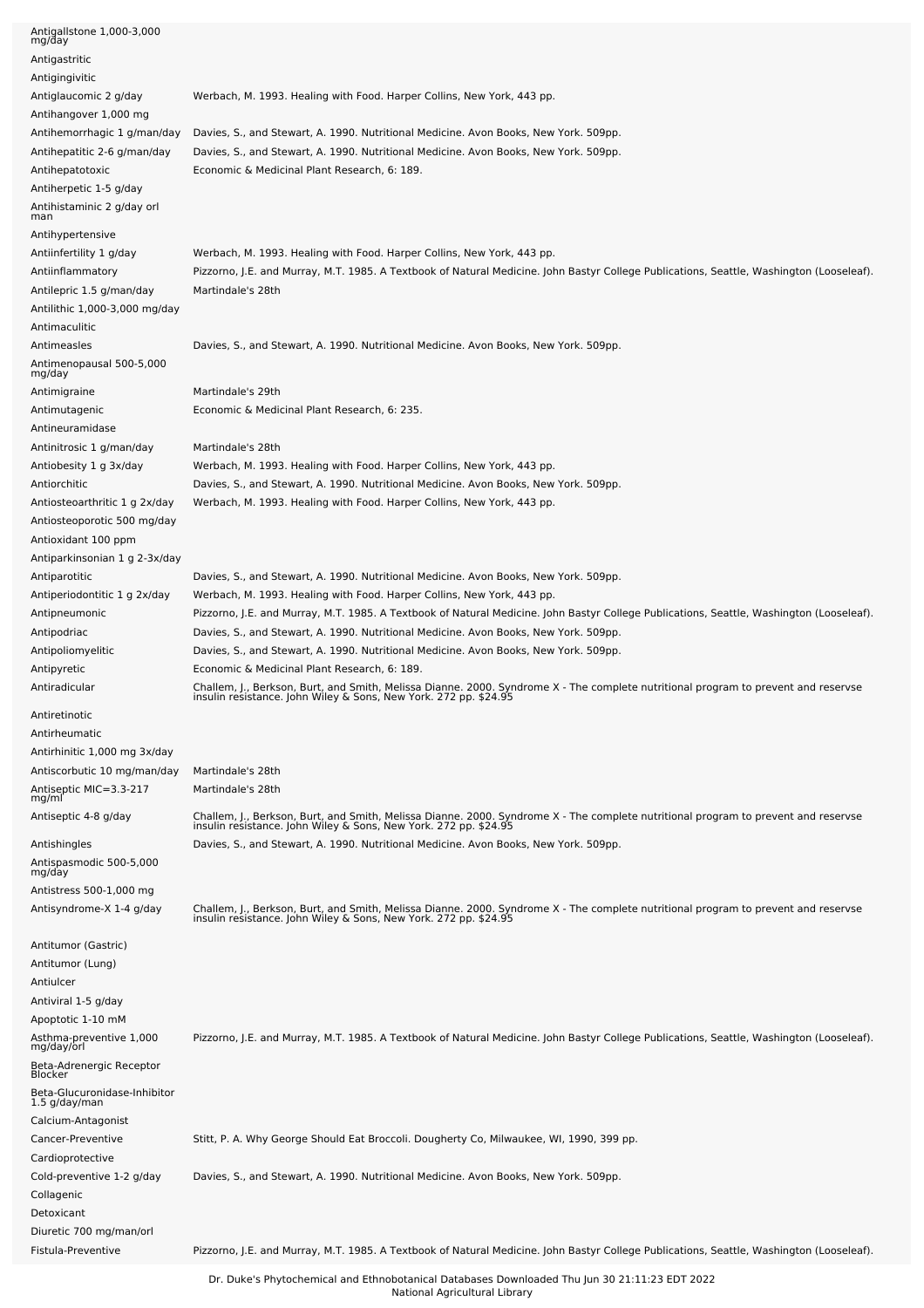| Hypocholesterolemic 300-<br>$1,000$ mg/day              | Davies, S., and Stewart, A. 1990. Nutritional Medicine. Avon Books, New York. 509pp.                                                                                                                   |
|---------------------------------------------------------|--------------------------------------------------------------------------------------------------------------------------------------------------------------------------------------------------------|
| Hypoglycemic                                            | Challem, J., Berkson, Burt, and Smith, Melissa Dianne. 2000. Syndrome X - The complete nutritional program to prevent and reservse<br>insulin resistance. John Wiley & Sons, New York. 272 pp. \$24.95 |
| Hypotensive 1,000<br>mg/man/day                         |                                                                                                                                                                                                        |
| Immunomodulator                                         |                                                                                                                                                                                                        |
| Immunostimulant                                         | Challem, J., Berkson, Burt, and Smith, Melissa Dianne. 2000. Syndrome X - The complete nutritional program to prevent and reservse<br>insulin resistance. John Wiley & Sons, New York. 272 pp. \$24.95 |
| Interferonogenic                                        | Pizzorno, J.E. and Murray, M.T. 1985. A Textbook of Natural Medicine. John Bastyr College Publications, Seattle, Washington (Looseleaf).                                                               |
| Lithogenic                                              | Davies, S., and Stewart, A. 1990. Nutritional Medicine. Avon Books, New York. 509pp.                                                                                                                   |
| Mucolytic 1 g/woman/day                                 | Martindale's 28th                                                                                                                                                                                      |
| Pesticide                                               |                                                                                                                                                                                                        |
| Uricosuric 4 g/man/day<br>Urinary-Acidulant             | Davies, S., and Stewart, A. 1990. Nutritional Medicine. Avon Books, New York. 509pp.<br>Martindale's 29th                                                                                              |
| Vasodilator                                             |                                                                                                                                                                                                        |
| Vulnerary                                               | Pizzorno, J.E. and Murray, M.T. 1985. A Textbook of Natural Medicine. John Bastyr College Publications, Seattle, Washington (Looseleaf).                                                               |
| ASCORBIC-ACID<br>Seed                                   | 1279.0<br>∗<br>0.43                                                                                                                                                                                    |
|                                                         |                                                                                                                                                                                                        |
| <b>Activities (112)</b><br>Acidulant FEMA 6,000         | Aloe Research Council - Duke writeup of non-peer reviewd book by Coats and draft by Henry                                                                                                              |
| Aldose-Reductase-Inhibitor                              | Challem, J., Berkson, Burt, and Smith, Melissa Dianne. 2000. Syndrome X - The complete nutritional program to prevent and reservse<br>insulin resistance. John Wiley & Sons, New York. 272 pp. \$24.95 |
|                                                         |                                                                                                                                                                                                        |
| Analgesic 5-10 g/day<br>Angiotensin-Receptor-Blocker    |                                                                                                                                                                                                        |
| AntiAGE 2,000 mg/day                                    | Challem, J., Berkson, Burt, and Smith, Melissa Dianne. 2000. Syndrome X - The complete nutritional program to prevent and reservse<br>insulin resistance. John Wiley & Sons, New York. 272 pp. \$24.95 |
|                                                         |                                                                                                                                                                                                        |
| AntiCFS 500-1,000 mg<br>AntiCTS 1,000 mg 3x/day         |                                                                                                                                                                                                        |
| AntiCrohn's 50-100                                      | Martindale's 29th                                                                                                                                                                                      |
| mg/day/orl/man<br>AntiLyme 500-2,000 mg                 |                                                                                                                                                                                                        |
| AntiRaynaud's 500 mg 1-                                 |                                                                                                                                                                                                        |
| 2x/day                                                  |                                                                                                                                                                                                        |
| Antiaggregant                                           | Challem, J., Berkson, Burt, and Smith, Melissa Dianne. 2000. Syndrome X - The complete nutritional program to prevent and reservse<br>insulin resistance. John Wiley & Sons, New York. 272 pp. \$24.95 |
| Antiaging 400 mg/day                                    |                                                                                                                                                                                                        |
| Antiallergic<br>Antialzheimeran 2,000-6,000             |                                                                                                                                                                                                        |
| mg/day                                                  |                                                                                                                                                                                                        |
| Antiarthritic 0.2-1 g/day<br>Antiasthmatic 1,000 mg/day | Werbach, M. 1993. Healing with Food. Harper Collins, New York, 443 pp.                                                                                                                                 |
| Antiatherosclerotic                                     |                                                                                                                                                                                                        |
| Antibacterial                                           | Davies, S., and Stewart, A. 1990. Nutritional Medicine. Avon Books, New York. 509pp.                                                                                                                   |
| Anticataract 350 mg/day                                 | Werbach, M. 1993. Healing with Food. Harper Collins, New York, 443 pp.                                                                                                                                 |
| Anticataract 400 mg/day                                 | Challem, J., Berkson, Burt, and Smith, Melissa Dianne. 2000. Syndrome X - The complete nutritional program to prevent and reservse<br>insulin resistance. John Wiley & Sons, New York. 272 pp. \$24.95 |
| Anticataract 1 g 3x/day                                 |                                                                                                                                                                                                        |
| Anticervicaldysplasic 1,000-<br>2,000 mg/day            |                                                                                                                                                                                                        |
| Anticlimacteric 500-5,000                               |                                                                                                                                                                                                        |
| mg/day<br>Anticold 1-2 g/man/day                        |                                                                                                                                                                                                        |
| Antidecubitic 500<br>mg/man/2x/day                      | Martindale's 28th                                                                                                                                                                                      |
| Antidementia                                            |                                                                                                                                                                                                        |
| Antidepressant 2,000 mg/day                             | Werbach, M. 1993. Healing with Food. Harper Collins, New York, 443 pp.                                                                                                                                 |
| Antidiabetic                                            | Challem, J., Berkson, Burt, and Smith, Melissa Dianne. 2000. Syndrome X - The complete nutritional program to prevent and reservse<br>insulin resistance. John Wiley & Sons, New York. 272 pp. \$24.95 |
| Antidote (Aluminum)                                     | Economic & Medicinal Plant Research, 6: 189.                                                                                                                                                           |
| Antidote (Cadmium)                                      | Davies, S., and Stewart, A. 1990. Nutritional Medicine. Avon Books, New York. 509pp.                                                                                                                   |
| Antidote (Lead)                                         | Davies, S., and Stewart, A. 1990. Nutritional Medicine. Avon Books, New York. 509pp.                                                                                                                   |
| Antidote (Paraquat)                                     | Martindale's 28th                                                                                                                                                                                      |
| Antieczemic 3.5-5 g/day<br>Antiedemic 1 g/man/day       | Werbach, M. 1993. Healing with Food. Harper Collins, New York, 443 pp.<br>Davies, S., and Stewart, A. 1990. Nutritional Medicine. Avon Books, New York. 509pp.                                         |
| Antiencephalitic                                        | Davies, S., and Stewart, A. 1990. Nutritional Medicine. Avon Books, New York. 509pp.                                                                                                                   |
| Antiendometriotic 2,000                                 |                                                                                                                                                                                                        |
| mg/day<br>Antifatigue 500-1,000 mg                      |                                                                                                                                                                                                        |
| Antifibrotic 1,000-2,000 mg                             |                                                                                                                                                                                                        |
| Antigallstone 1,000-3,000<br>mg/day                     |                                                                                                                                                                                                        |
| Antigastritic                                           |                                                                                                                                                                                                        |
| Antigingivitic                                          |                                                                                                                                                                                                        |
| Antiglaucomic 2 g/day                                   | Werbach, M. 1993. Healing with Food. Harper Collins, New York, 443 pp.                                                                                                                                 |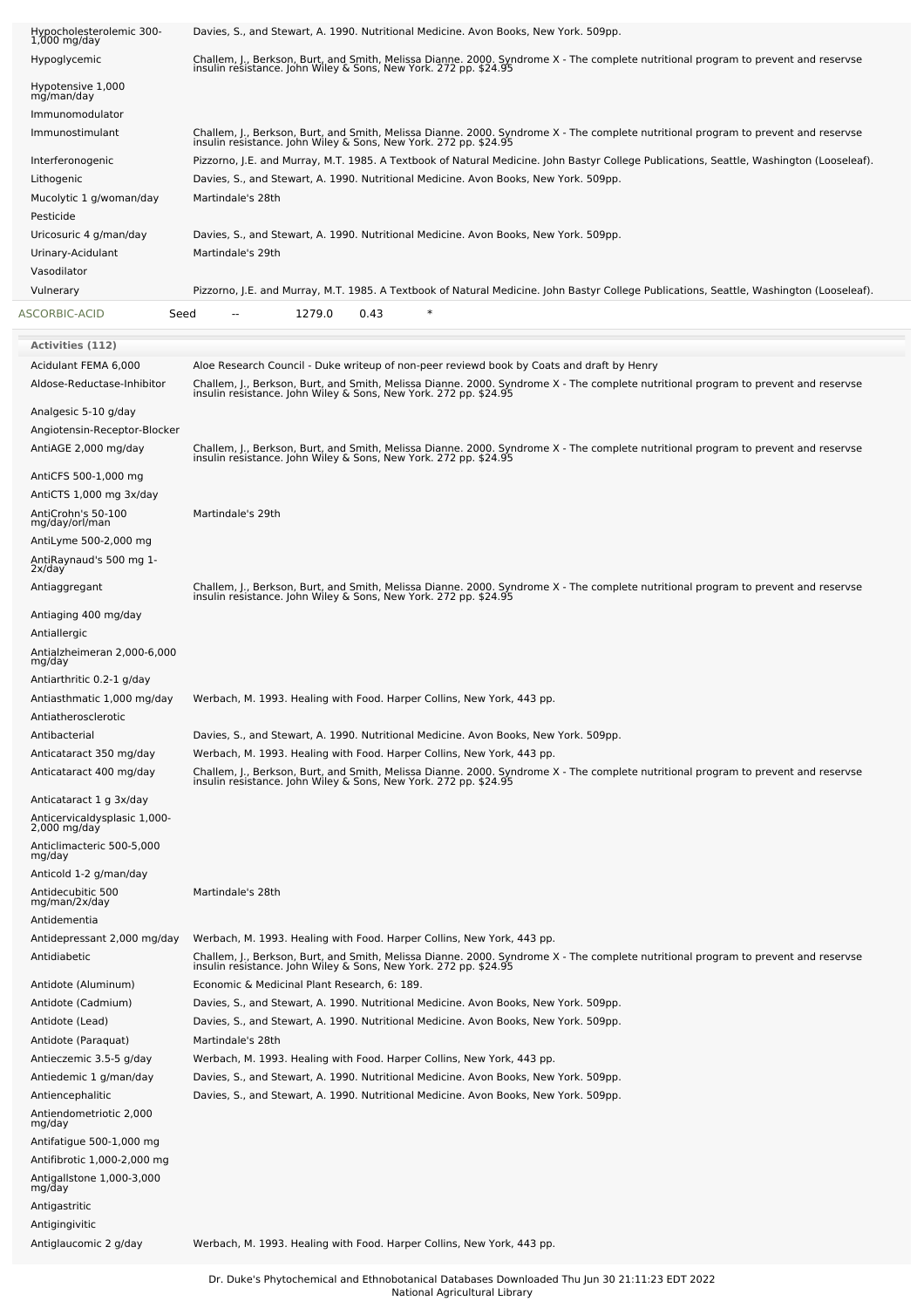| Antihangover 1,000 mg                              |                                                                                                                                                                                                        |
|----------------------------------------------------|--------------------------------------------------------------------------------------------------------------------------------------------------------------------------------------------------------|
| Antihemorrhagic 1 g/man/day                        | Davies, S., and Stewart, A. 1990. Nutritional Medicine. Avon Books, New York. 509pp.                                                                                                                   |
| Antihepatitic 2-6 g/man/day                        | Davies, S., and Stewart, A. 1990. Nutritional Medicine. Avon Books, New York. 509pp.                                                                                                                   |
| Antihepatotoxic                                    | Economic & Medicinal Plant Research, 6: 189.                                                                                                                                                           |
| Antiherpetic 1-5 g/day                             |                                                                                                                                                                                                        |
| Antihistaminic 2 g/day orl<br>man                  |                                                                                                                                                                                                        |
| Antihypertensive                                   |                                                                                                                                                                                                        |
| Antiinfertility 1 g/day                            | Werbach, M. 1993. Healing with Food. Harper Collins, New York, 443 pp.                                                                                                                                 |
| Antiinflammatory                                   | Pizzorno, J.E. and Murray, M.T. 1985. A Textbook of Natural Medicine. John Bastyr College Publications, Seattle, Washington (Looseleaf).                                                               |
| Antilepric 1.5 g/man/day                           | Martindale's 28th                                                                                                                                                                                      |
| Antilithic 1,000-3,000 mg/day                      |                                                                                                                                                                                                        |
| Antimaculitic                                      |                                                                                                                                                                                                        |
| Antimeasles                                        | Davies, S., and Stewart, A. 1990. Nutritional Medicine. Avon Books, New York. 509pp.                                                                                                                   |
| Antimenopausal 500-5,000                           |                                                                                                                                                                                                        |
| mg/day                                             |                                                                                                                                                                                                        |
| Antimigraine                                       | Martindale's 29th                                                                                                                                                                                      |
| Antimutagenic                                      | Economic & Medicinal Plant Research, 6: 235.                                                                                                                                                           |
| Antineuramidase                                    |                                                                                                                                                                                                        |
| Antinitrosic 1 g/man/day                           | Martindale's 28th                                                                                                                                                                                      |
| Antiobesity 1 g 3x/day                             | Werbach, M. 1993. Healing with Food. Harper Collins, New York, 443 pp.                                                                                                                                 |
| Antiorchitic                                       | Davies, S., and Stewart, A. 1990. Nutritional Medicine. Avon Books, New York. 509pp.<br>Werbach, M. 1993. Healing with Food. Harper Collins, New York, 443 pp.                                         |
| Antiosteoarthritic 1 g 2x/day                      |                                                                                                                                                                                                        |
| Antiosteoporotic 500 mg/day<br>Antioxidant 100 ppm |                                                                                                                                                                                                        |
|                                                    |                                                                                                                                                                                                        |
| Antiparkinsonian 1 g 2-3x/day<br>Antiparotitic     | Davies, S., and Stewart, A. 1990. Nutritional Medicine. Avon Books, New York. 509pp.                                                                                                                   |
| Antiperiodontitic 1 g 2x/day                       | Werbach, M. 1993. Healing with Food. Harper Collins, New York, 443 pp.                                                                                                                                 |
| Antipneumonic                                      | Pizzorno, J.E. and Murray, M.T. 1985. A Textbook of Natural Medicine. John Bastyr College Publications, Seattle, Washington (Looseleaf).                                                               |
| Antipodriac                                        | Davies, S., and Stewart, A. 1990. Nutritional Medicine. Avon Books, New York. 509pp.                                                                                                                   |
| Antipoliomyelitic                                  | Davies, S., and Stewart, A. 1990. Nutritional Medicine. Avon Books, New York. 509pp.                                                                                                                   |
| Antipyretic                                        | Economic & Medicinal Plant Research, 6: 189.                                                                                                                                                           |
| Antiradicular                                      |                                                                                                                                                                                                        |
|                                                    | Challem, J., Berkson, Burt, and Smith, Melissa Dianne. 2000. Syndrome X - The complete nutritional program to prevent and reservse<br>insulin resistance. John Wiley & Sons, New York. 272 pp. \$24.95 |
| Antiretinotic                                      |                                                                                                                                                                                                        |
|                                                    |                                                                                                                                                                                                        |
| Antirheumatic                                      |                                                                                                                                                                                                        |
| Antirhinitic 1,000 mg 3x/day                       |                                                                                                                                                                                                        |
| Antiscorbutic 10 mg/man/day                        | Martindale's 28th                                                                                                                                                                                      |
| Antiseptic MIC=3.3-217<br>mg/ml                    | Martindale's 28th                                                                                                                                                                                      |
| Antiseptic 4-8 g/day                               |                                                                                                                                                                                                        |
|                                                    | Challem, J., Berkson, Burt, and Smith, Melissa Dianne. 2000. Syndrome X - The complete nutritional program to prevent and reservse<br>insulin resistance. John Wiley & Sons, New York. 272 pp. \$24.95 |
| Antishingles                                       | Davies, S., and Stewart, A. 1990. Nutritional Medicine. Avon Books, New York. 509pp.                                                                                                                   |
| Antispasmodic 500-5,000<br>mg/day                  |                                                                                                                                                                                                        |
| Antistress 500-1,000 mg                            |                                                                                                                                                                                                        |
| Antisyndrome-X 1-4 g/day                           |                                                                                                                                                                                                        |
|                                                    | Challem, J., Berkson, Burt, and Smith, Melissa Dianne. 2000. Syndrome X - The complete nutritional program to prevent and reservse<br>insulin resistance. John Wiley & Sons, New York. 272 pp. \$24.95 |
| Antitumor (Gastric)                                |                                                                                                                                                                                                        |
| Antitumor (Lung)                                   |                                                                                                                                                                                                        |
| Antiulcer                                          |                                                                                                                                                                                                        |
| Antiviral 1-5 g/day                                |                                                                                                                                                                                                        |
| Apoptotic 1-10 mM                                  |                                                                                                                                                                                                        |
| Asthma-preventive 1,000<br>mg/day/orl              | Pizzorno, J.E. and Murray, M.T. 1985. A Textbook of Natural Medicine. John Bastyr College Publications, Seattle, Washington (Looseleaf).                                                               |
| Beta-Adrenergic Receptor<br>Blocker                |                                                                                                                                                                                                        |
| Beta-Glucuronidase-Inhibitor<br>1.5 g/day/man      |                                                                                                                                                                                                        |
| Calcium-Antagonist                                 |                                                                                                                                                                                                        |
| Cancer-Preventive                                  | Stitt, P. A. Why George Should Eat Broccoli. Dougherty Co, Milwaukee, WI, 1990, 399 pp.                                                                                                                |
| Cardioprotective                                   |                                                                                                                                                                                                        |
| Cold-preventive 1-2 g/day                          | Davies, S., and Stewart, A. 1990. Nutritional Medicine. Avon Books, New York. 509pp.                                                                                                                   |
| Collagenic                                         |                                                                                                                                                                                                        |
| Detoxicant                                         |                                                                                                                                                                                                        |
| Diuretic 700 mg/man/orl                            |                                                                                                                                                                                                        |
| Fistula-Preventive                                 | Pizzorno, J.E. and Murray, M.T. 1985. A Textbook of Natural Medicine. John Bastyr College Publications, Seattle, Washington (Looseleaf).                                                               |
| Hypocholesterolemic 300-<br>1,000 mg/day           | Davies, S., and Stewart, A. 1990. Nutritional Medicine. Avon Books, New York. 509pp.                                                                                                                   |
| Hypoglycemic                                       |                                                                                                                                                                                                        |
| Hypotensive 1,000<br>mg/man/day                    | Challem, J., Berkson, Burt, and Smith, Melissa Dianne. 2000. Syndrome X - The complete nutritional program to prevent and reservse<br>insulin resistance. John Wiley & Sons, New York. 272 pp. \$24.95 |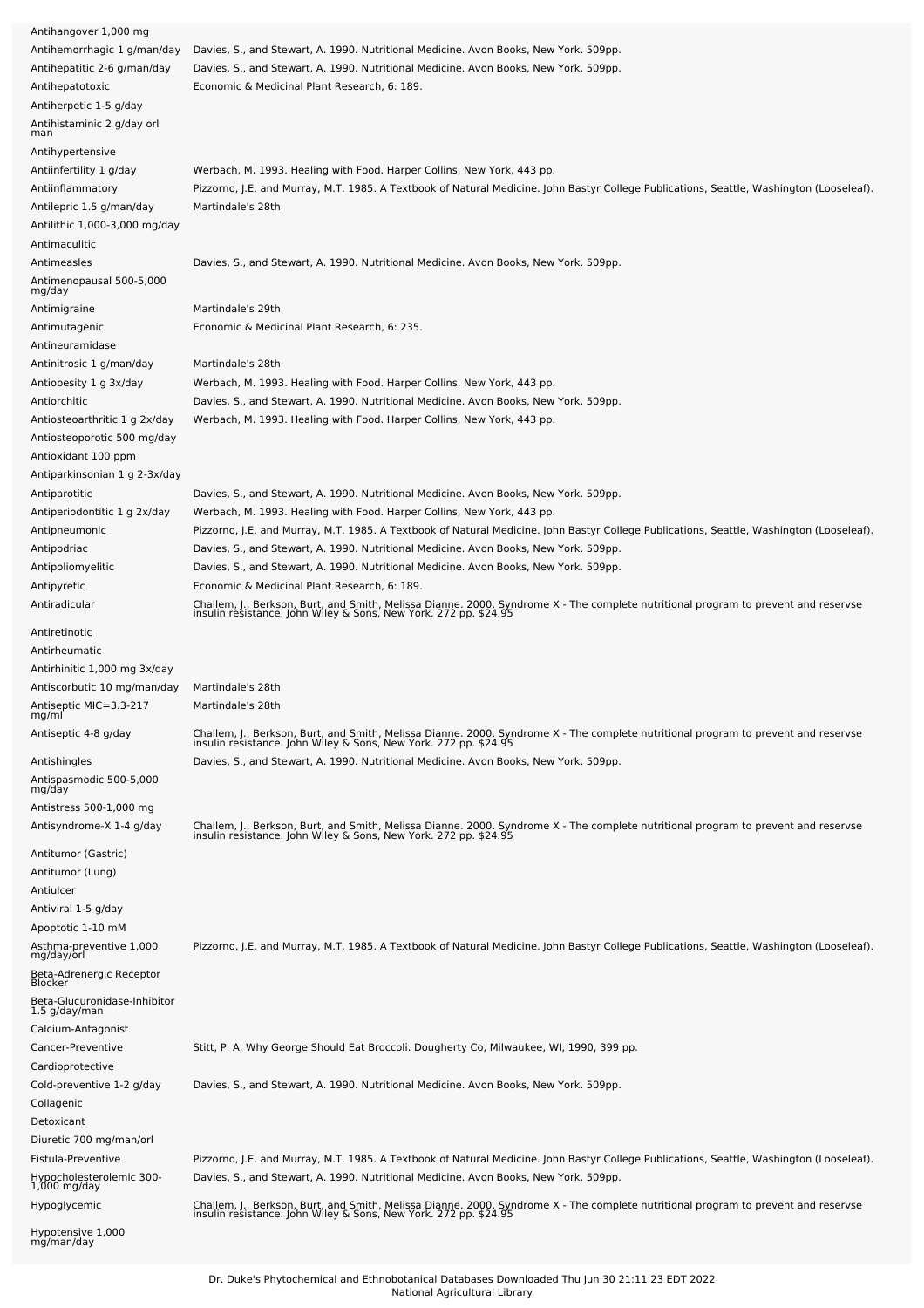| Immunomodulator         |       |                                                                  |          |         |        |                                                                                                                                          |
|-------------------------|-------|------------------------------------------------------------------|----------|---------|--------|------------------------------------------------------------------------------------------------------------------------------------------|
| Immunostimulant         |       | insulin resistance. John Wiley & Sons, New York. 272 pp. \$24.95 |          |         |        | Challem, J., Berkson, Burt, and Smith, Melissa Dianne. 2000. Syndrome X - The complete nutritional program to prevent and reservse       |
| Interferonogenic        |       |                                                                  |          |         |        | Pizzorno, J.E. and Murray, M.T. 1985. A Textbook of Natural Medicine. John Bastyr College Publications, Seattle, Washington (Looseleaf). |
| Lithogenic              |       |                                                                  |          |         |        | Davies, S., and Stewart, A. 1990. Nutritional Medicine. Avon Books, New York. 509pp.                                                     |
| Mucolytic 1 g/woman/day |       | Martindale's 28th                                                |          |         |        |                                                                                                                                          |
| Pesticide               |       |                                                                  |          |         |        |                                                                                                                                          |
| Uricosuric 4 g/man/day  |       |                                                                  |          |         |        | Davies, S., and Stewart, A. 1990. Nutritional Medicine. Avon Books, New York. 509pp.                                                     |
| Urinary-Acidulant       |       | Martindale's 29th                                                |          |         |        |                                                                                                                                          |
| Vasodilator             |       |                                                                  |          |         |        |                                                                                                                                          |
| Vulnerary               |       |                                                                  |          |         |        | Pizzorno, J.E. and Murray, M.T. 1985. A Textbook of Natural Medicine. John Bastyr College Publications, Seattle, Washington (Looseleaf). |
|                         |       |                                                                  |          |         |        |                                                                                                                                          |
| ASH                     | Fruit | 13000.0                                                          | 51000.0  | $-0.15$ | $\ast$ |                                                                                                                                          |
| ASH                     | Leaf  | $\overline{\phantom{a}}$                                         | 185000.0 | 1.17    | $\ast$ |                                                                                                                                          |
| <b>ASH</b>              | Plant | --                                                               | 58000.0  | $-1.14$ | $\ast$ |                                                                                                                                          |
| <b>ASH</b>              | Seed  | 14000.0                                                          | 46000.0  | $-0.06$ | $\ast$ |                                                                                                                                          |
| <b>ASPARTIC-ACID</b>    | Seed  | 17940.0                                                          | 24000.0  | 0.13    | $\ast$ |                                                                                                                                          |
| Activities (3)          |       |                                                                  |          |         |        |                                                                                                                                          |
| Antimorphinic           |       |                                                                  |          |         |        | Martindale's 28th                                                                                                                        |
| Neuroexcitant           |       |                                                                  |          |         |        | Martindale's 28th                                                                                                                        |
| Roborant                |       |                                                                  |          |         |        | Merck 11th Edition                                                                                                                       |
| <b>BETA-AMRYIN</b>      | Root  |                                                                  |          |         |        | Grenand, P., Moretti, C., and Jacquemin, H. 1987. Pharmacopees Traditionnelles en<br>Guyane. I'ORSTROM, Paris. 569 pp.                   |
| <b>BETA-CAROTENE</b>    | Fruit | 0.4                                                              | 4.0      | $-0.14$ | $\ast$ |                                                                                                                                          |
|                         |       |                                                                  |          |         |        |                                                                                                                                          |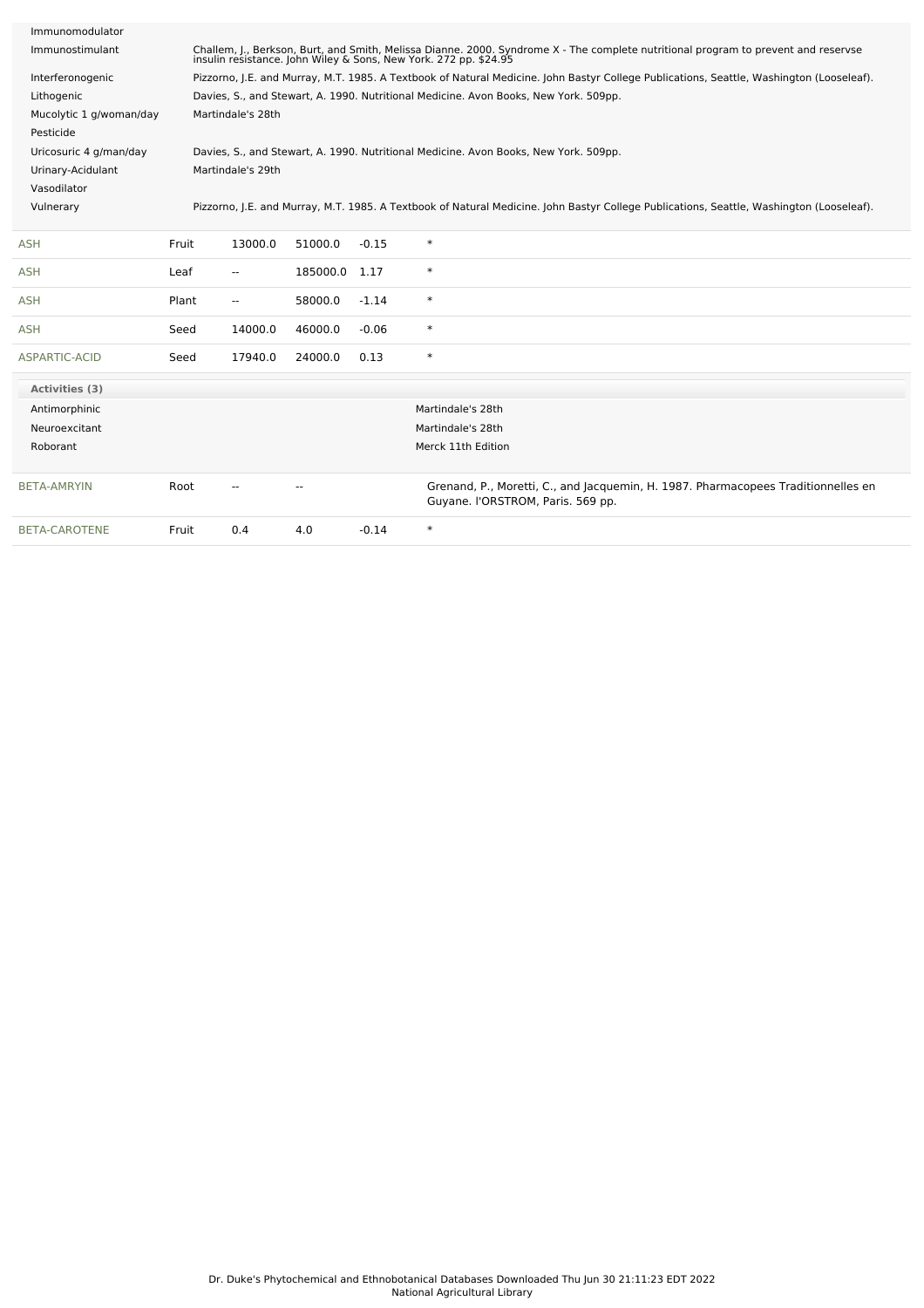| <b>Activities (53)</b>                |                                                                                                                                                                                                                   |
|---------------------------------------|-------------------------------------------------------------------------------------------------------------------------------------------------------------------------------------------------------------------|
| Allergenic                            |                                                                                                                                                                                                                   |
| Androgenic?                           | Pizzorno, J.E. and Murray, M.T. 1985. A Textbook of Natural Medicine. John Bastyr College Publications, Seattle, Washington (Looseleaf).                                                                          |
| AntiPMS                               |                                                                                                                                                                                                                   |
| Antiacne                              | Pizzorno, J.E. and Murray, M.T. 1985. A Textbook of Natural Medicine. John Bastyr College Publications, Seattle, Washington (Looseleaf).                                                                          |
| Antiaging                             |                                                                                                                                                                                                                   |
| Antiarthritic                         |                                                                                                                                                                                                                   |
| Antiasthmatic                         | Pizzorno, J.E. and Murray, M.T. 1985. A Textbook of Natural Medicine. John Bastyr College Publications, Seattle, Washington (Looseleaf).                                                                          |
| Anticancer                            | Joseph, J., Nadeau, D. and Underwood, A. 2001. The Color Code. Hyperion, NY.                                                                                                                                      |
| Anticarcinomic                        | Pizzorno, J.E. and Murray, M.T. 1985. A Textbook of Natural Medicine. John Bastyr College Publications, Seattle, Washington (Looseleaf).                                                                          |
| Anticervicaldysplasic                 |                                                                                                                                                                                                                   |
| Anticoronary 50 mg/man/2 days         |                                                                                                                                                                                                                   |
| Antihyperkeratotic                    |                                                                                                                                                                                                                   |
| Antiichythyotic                       | Pizzorno, J.E. and Murray, M.T. 1985. A Textbook of Natural Medicine. John Bastyr College Publications, Seattle, Washington (Looseleaf).                                                                          |
| Antileukoplakic                       |                                                                                                                                                                                                                   |
| Antilipoperoxidant IC71=50<br>ug/ml   |                                                                                                                                                                                                                   |
| Antilupus 150 mg/man/day/2            | Martindale's 28th                                                                                                                                                                                                 |
| mos                                   |                                                                                                                                                                                                                   |
| Antimaculitic                         |                                                                                                                                                                                                                   |
| Antimastitic                          | Pizzorno, J.E. and Murray, M.T. 1985. A Textbook of Natural Medicine. John Bastyr College Publications, Seattle, Washington (Looseleaf).                                                                          |
| Antimutagenic                         | Economic & Medicinal Plant Research, 6: 235.                                                                                                                                                                      |
| Antioxidant                           | Pizzorno, J.E. and Murray, M.T. 1985. A Textbook of Natural Medicine. John Bastyr College Publications, Seattle, Washington (Looseleaf).                                                                          |
| Antiozenic                            |                                                                                                                                                                                                                   |
| Antipapillomic                        |                                                                                                                                                                                                                   |
| Antiphotophobic 30-300<br>mg/man/day  | Martindale's 29th                                                                                                                                                                                                 |
| Antipityriasic                        | Pizzorno, J.E. and Murray, M.T. 1985. A Textbook of Natural Medicine. John Bastyr College Publications, Seattle, Washington (Looseleaf).                                                                          |
| Antiporphyric 30-300                  | Martindale's 28th                                                                                                                                                                                                 |
| mg/man/day                            |                                                                                                                                                                                                                   |
| Antiproliferant                       | Joseph, J., Nadeau, D. and Underwood, A. 2001. The Color Code. Hyperion, NY.                                                                                                                                      |
| Antipsoriac                           | Pizzorno, J.E. and Murray, M.T. 1985. A Textbook of Natural Medicine. John Bastyr College Publications, Seattle, Washington (Looseleaf).                                                                          |
| Antiradicular<br>Antirheumatic        | Pizzorno, J.E. and Murray, M.T. 1985. A Textbook of Natural Medicine. John Bastyr College Publications, Seattle, Washington (Looseleaf).                                                                          |
| Antistress                            |                                                                                                                                                                                                                   |
| Antitumor                             | Davies, S., and Stewart, A. 1990. Nutritional Medicine. Avon Books, New York. 509pp.<br>Simon, P.W. Carrots and Other Horticultural Crops as a Source of Provitamin A Carotenes. HortScience, 25(12): 1495, 1990. |
| Antitumor (Breast) IC45=60            |                                                                                                                                                                                                                   |
| ug/ml                                 |                                                                                                                                                                                                                   |
| Antitumor (CNS) IC43=45 ug/ml         |                                                                                                                                                                                                                   |
| Antitumor (Colon) IC43=45 ug/ml       |                                                                                                                                                                                                                   |
| Antitumor (Lung) IC30=60 ug/ml        |                                                                                                                                                                                                                   |
| Antitumor (Prostate)                  |                                                                                                                                                                                                                   |
| Antitumor (Stomach) IC26=45<br>ug/ml  |                                                                                                                                                                                                                   |
|                                       |                                                                                                                                                                                                                   |
| Antiulcer 12 mg 3x/day/man/orl        | Pizzorno, J.E. and Murray, M.T. 1985. A Textbook of Natural Medicine. John Bastyr College Publications, Seattle, Washington (Looseleaf).                                                                          |
| Antiulcer 15,000-25,000 IU/day        |                                                                                                                                                                                                                   |
| Antixerophthalmic                     | Davies, S., and Stewart, A. 1990. Nutritional Medicine. Avon Books, New York. 509pp.                                                                                                                              |
| COX-1-Inhibitor IC78=50 ug/ml         |                                                                                                                                                                                                                   |
| COX-2-Inhibitor IC82=50 ug/ml         |                                                                                                                                                                                                                   |
| Cancer-Preventive 22 ppm              | Jim Duke's personal files.                                                                                                                                                                                        |
| Chemopreventive                       |                                                                                                                                                                                                                   |
| Colorant                              | Jeffery B. Harborne and H. Baxter, eds. 1983. Phytochemical Dictionary. A Handbook of Bioactive Compounds from Plants. Taylor &<br>Frost, London. 791 pp.                                                         |
| Gastroprotective                      |                                                                                                                                                                                                                   |
| Immunostimulant 180<br>mg/man/day/orl | Pizzorno, J.E. and Murray, M.T. 1985. A Textbook of Natural Medicine. John Bastyr College Publications, Seattle, Washington (Looseleaf).                                                                          |
| Interferon-Synergist                  |                                                                                                                                                                                                                   |
| Mucogenic                             | Pizzorno, J.E. and Murray, M.T. 1985. A Textbook of Natural Medicine. John Bastyr College Publications, Seattle, Washington (Looseleaf).                                                                          |
| Phagocytotic                          | Pizzorno, J.E. and Murray, M.T. 1985. A Textbook of Natural Medicine. John Bastyr College Publications, Seattle, Washington (Looseleaf).                                                                          |
| Prooxidant 20 ug/g                    |                                                                                                                                                                                                                   |
| Thymoprotective                       | Pizzorno, J.E. and Murray, M.T. 1985. A Textbook of Natural Medicine. John Bastyr College Publications, Seattle, Washington (Looseleaf).                                                                          |
| Ubiquiot                              | Jeffery B. Harborne and H. Baxter, eds. 1983. Phytochemical Dictionary. A Handbook of Bioactive Compounds from Plants. Taylor &                                                                                   |
|                                       | Frost, London. 791 pp.                                                                                                                                                                                            |
|                                       |                                                                                                                                                                                                                   |
|                                       |                                                                                                                                                                                                                   |
| BETA-CAROTENE<br>Seed                 | $-0.14$<br>$\ast$<br>0.84<br>4.6                                                                                                                                                                                  |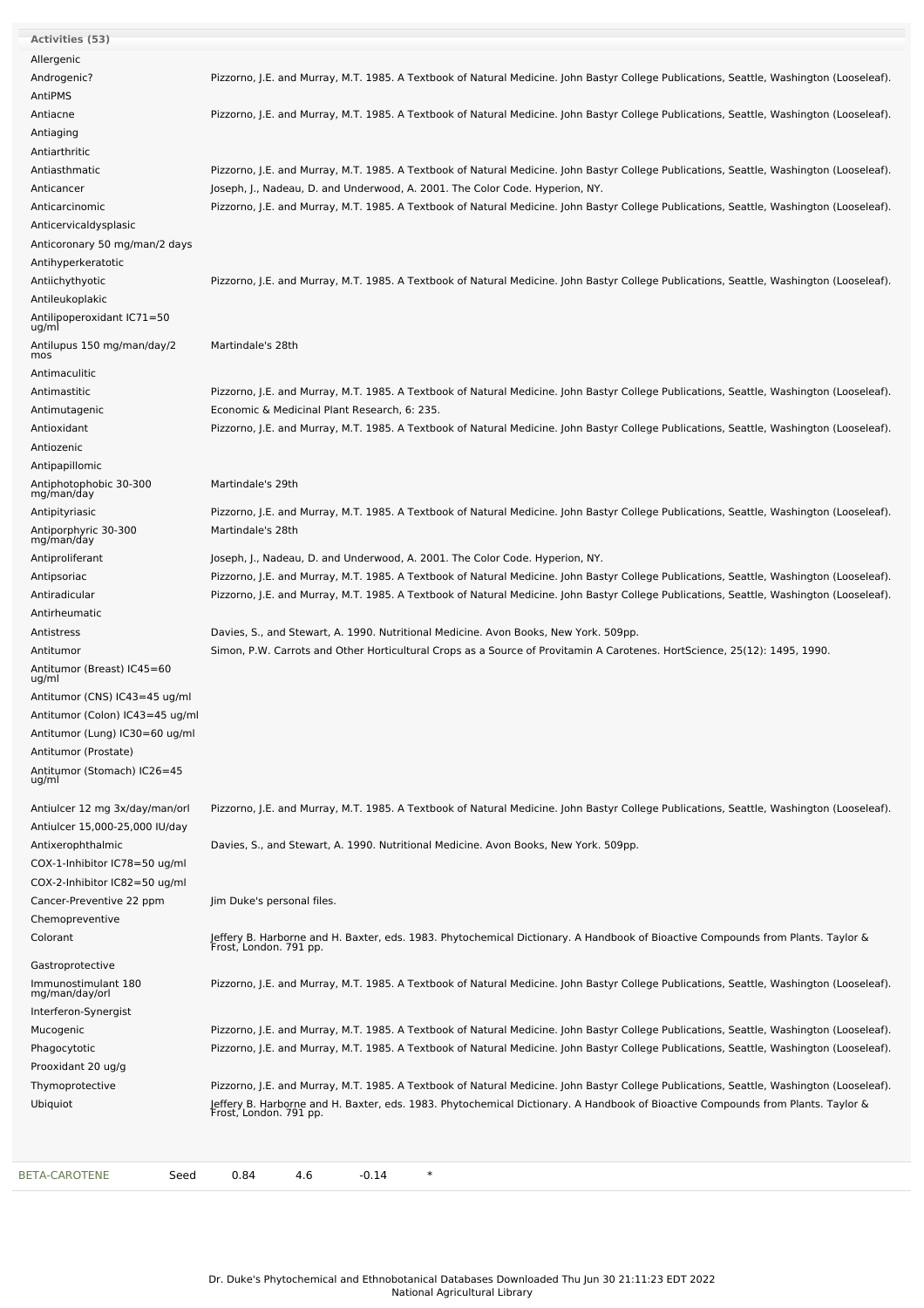| <b>Activities (53)</b>                |                                                                                                                                                           |
|---------------------------------------|-----------------------------------------------------------------------------------------------------------------------------------------------------------|
| Allergenic                            |                                                                                                                                                           |
| Androgenic?                           | Pizzorno, J.E. and Murray, M.T. 1985. A Textbook of Natural Medicine. John Bastyr College Publications, Seattle, Washington (Looseleaf).                  |
| AntiPMS                               |                                                                                                                                                           |
| Antiacne                              | Pizzorno, J.E. and Murray, M.T. 1985. A Textbook of Natural Medicine. John Bastyr College Publications, Seattle, Washington (Looseleaf).                  |
| Antiaging                             |                                                                                                                                                           |
| Antiarthritic                         |                                                                                                                                                           |
| Antiasthmatic                         | Pizzorno, J.E. and Murray, M.T. 1985. A Textbook of Natural Medicine. John Bastyr College Publications, Seattle, Washington (Looseleaf).                  |
| Anticancer                            | Joseph, J., Nadeau, D. and Underwood, A. 2001. The Color Code. Hyperion, NY.                                                                              |
| Anticarcinomic                        | Pizzorno, J.E. and Murray, M.T. 1985. A Textbook of Natural Medicine. John Bastyr College Publications, Seattle, Washington (Looseleaf).                  |
| Anticervicaldysplasic                 |                                                                                                                                                           |
| Anticoronary 50 mg/man/2 days         |                                                                                                                                                           |
| Antihyperkeratotic                    |                                                                                                                                                           |
| Antiichythyotic                       | Pizzorno, J.E. and Murray, M.T. 1985. A Textbook of Natural Medicine. John Bastyr College Publications, Seattle, Washington (Looseleaf).                  |
| Antileukoplakic                       |                                                                                                                                                           |
| Antilipoperoxidant IC71=50<br>ug/ml   |                                                                                                                                                           |
| Antilupus 150 mg/man/day/2            | Martindale's 28th                                                                                                                                         |
| mos                                   |                                                                                                                                                           |
| Antimaculitic                         |                                                                                                                                                           |
| Antimastitic                          | Pizzorno, J.E. and Murray, M.T. 1985. A Textbook of Natural Medicine. John Bastyr College Publications, Seattle, Washington (Looseleaf).                  |
| Antimutagenic                         | Economic & Medicinal Plant Research, 6: 235.                                                                                                              |
| Antioxidant                           | Pizzorno, J.E. and Murray, M.T. 1985. A Textbook of Natural Medicine. John Bastyr College Publications, Seattle, Washington (Looseleaf).                  |
| Antiozenic                            |                                                                                                                                                           |
| Antipapillomic                        |                                                                                                                                                           |
| Antiphotophobic 30-300<br>mg/man/day  | Martindale's 29th                                                                                                                                         |
| Antipityriasic                        | Pizzorno, J.E. and Murray, M.T. 1985. A Textbook of Natural Medicine. John Bastyr College Publications, Seattle, Washington (Looseleaf).                  |
| Antiporphyric 30-300                  | Martindale's 28th                                                                                                                                         |
| mg/man/day                            |                                                                                                                                                           |
| Antiproliferant                       | Joseph, J., Nadeau, D. and Underwood, A. 2001. The Color Code. Hyperion, NY.                                                                              |
| Antipsoriac                           | Pizzorno, J.E. and Murray, M.T. 1985. A Textbook of Natural Medicine. John Bastyr College Publications, Seattle, Washington (Looseleaf).                  |
| Antiradicular                         | Pizzorno, J.E. and Murray, M.T. 1985. A Textbook of Natural Medicine. John Bastyr College Publications, Seattle, Washington (Looseleaf).                  |
| Antirheumatic                         |                                                                                                                                                           |
| Antistress                            | Davies, S., and Stewart, A. 1990. Nutritional Medicine. Avon Books, New York. 509pp.                                                                      |
| Antitumor                             | Simon, P.W. Carrots and Other Horticultural Crops as a Source of Provitamin A Carotenes. HortScience, 25(12): 1495, 1990.                                 |
| Antitumor (Breast) IC45=60<br>ug/ml   |                                                                                                                                                           |
|                                       |                                                                                                                                                           |
| Antitumor (CNS) IC43=45 ug/ml         |                                                                                                                                                           |
| Antitumor (Colon) IC43=45 ug/ml       |                                                                                                                                                           |
| Antitumor (Lung) IC30=60 ug/ml        |                                                                                                                                                           |
| Antitumor (Prostate)                  |                                                                                                                                                           |
| Antitumor (Stomach) IC26=45<br>ug/ml  |                                                                                                                                                           |
| Antiulcer 12 mg 3x/day/man/orl        | Pizzorno, J.E. and Murray, M.T. 1985. A Textbook of Natural Medicine. John Bastyr College Publications, Seattle, Washington (Looseleaf).                  |
| Antiulcer 15,000-25,000 IU/day        |                                                                                                                                                           |
| Antixerophthalmic                     | Davies, S., and Stewart, A. 1990. Nutritional Medicine. Avon Books, New York. 509pp.                                                                      |
| COX-1-Inhibitor IC78=50 ug/ml         |                                                                                                                                                           |
| COX-2-Inhibitor IC82=50 ug/ml         |                                                                                                                                                           |
| Cancer-Preventive 22 ppm              | Jim Duke's personal files.                                                                                                                                |
| Chemopreventive                       |                                                                                                                                                           |
| Colorant                              | Jeffery B. Harborne and H. Baxter, eds. 1983. Phytochemical Dictionary. A Handbook of Bioactive Compounds from Plants. Taylor &<br>Frost, London. 791 pp. |
|                                       |                                                                                                                                                           |
| Gastroprotective                      |                                                                                                                                                           |
| Immunostimulant 180<br>mg/man/day/orl | Pizzorno, J.E. and Murray, M.T. 1985. A Textbook of Natural Medicine. John Bastyr College Publications, Seattle, Washington (Looseleaf).                  |
| Interferon-Synergist                  |                                                                                                                                                           |
| Mucogenic                             | Pizzorno, J.E. and Murray, M.T. 1985. A Textbook of Natural Medicine. John Bastyr College Publications, Seattle, Washington (Looseleaf).                  |
| Phagocytotic                          | Pizzorno, J.E. and Murray, M.T. 1985. A Textbook of Natural Medicine. John Bastyr College Publications, Seattle, Washington (Looseleaf).                  |
| Prooxidant 20 ug/g                    |                                                                                                                                                           |
| Thymoprotective                       | Pizzorno, J.E. and Murray, M.T. 1985. A Textbook of Natural Medicine. John Bastyr College Publications, Seattle, Washington (Looseleaf).                  |
| Ubiquiot                              | Jeffery B. Harborne and H. Baxter, eds. 1983. Phytochemical Dictionary. A Handbook of Bioactive Compounds from Plants. Taylor &<br>Frost, London. 791 pp. |
|                                       |                                                                                                                                                           |
|                                       |                                                                                                                                                           |
| BETA-SITOSTEROL<br>Leaf               | Grenand, P., Moretti, C., and Jacquemin, H. 1987. Pharmacopees Traditionnelles en<br>Guyane. I'ORSTROM, Paris. 569 pp.                                    |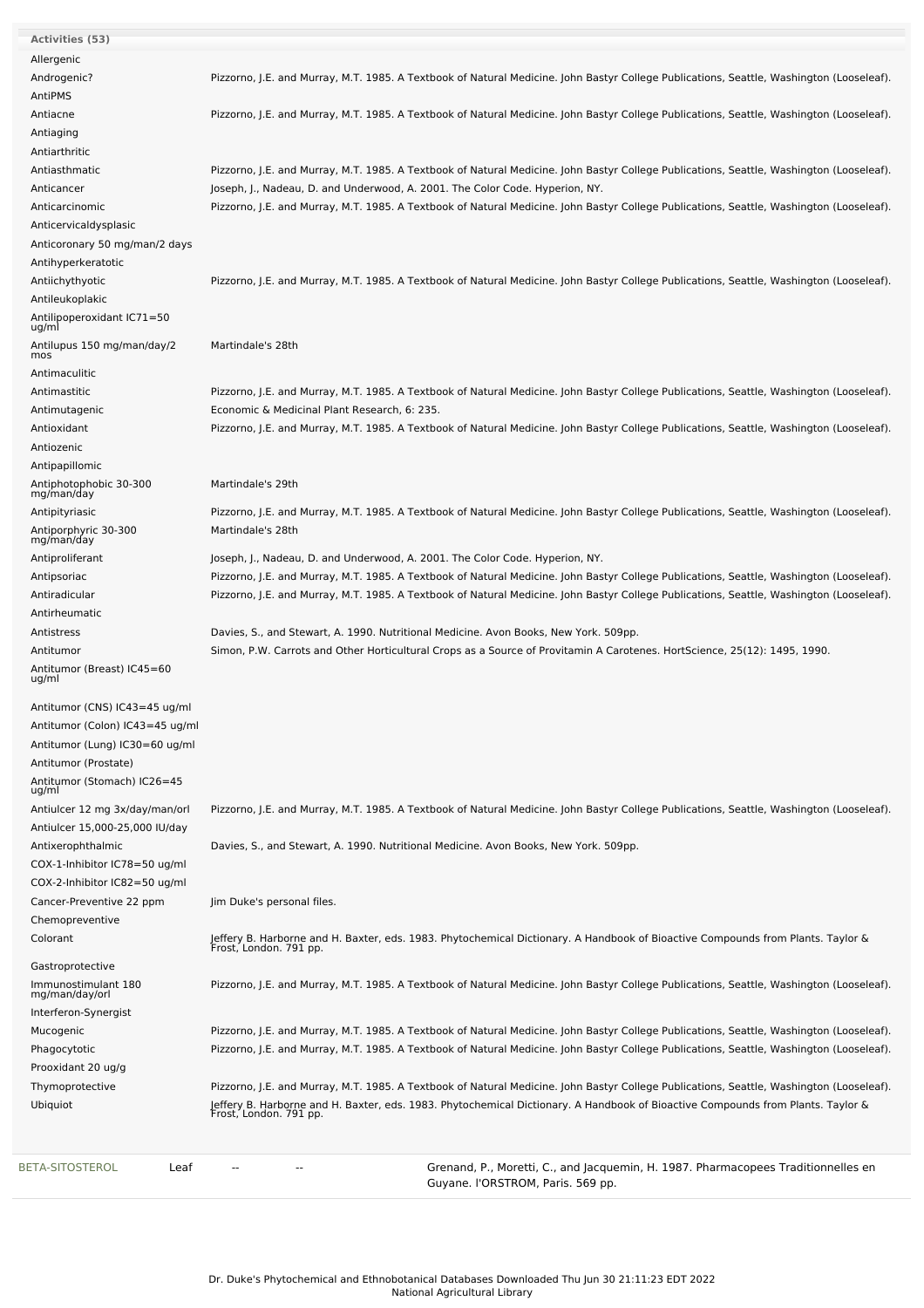| <b>Activities (47)</b>                        |      |                                                                                         |                                              |                                                                                                                                                                                              |  |  |
|-----------------------------------------------|------|-----------------------------------------------------------------------------------------|----------------------------------------------|----------------------------------------------------------------------------------------------------------------------------------------------------------------------------------------------|--|--|
| Androgenic                                    |      |                                                                                         |                                              |                                                                                                                                                                                              |  |  |
| Angiogenic                                    |      |                                                                                         |                                              |                                                                                                                                                                                              |  |  |
| Anorexic                                      |      | Martindale's 28th                                                                       |                                              |                                                                                                                                                                                              |  |  |
| Antiadenomic                                  |      | Merck 11th Edition                                                                      |                                              |                                                                                                                                                                                              |  |  |
| Antiandrogenic                                |      |                                                                                         |                                              | Malini, T. and Vanithakumari, G. 1989. Rat Toxicity Studies With B-Sitosterol. Journal of Ethnopharmacology, 28: 221-234, 1990.                                                              |  |  |
| Antibacterial                                 |      |                                                                                         |                                              | Recently became Internat. J. Crude Drug Res. 28(1,2,3,4):1990, page 155.                                                                                                                     |  |  |
| Anticancer (Breast)                           |      |                                                                                         |                                              | Madhavi, D. L., Bomser, J., Smith, M., Singletary, K. 1998. Isolation of Bioactive Constituents from Vaccinium myrtillus (Bilberry) Fruits<br>and Cell Cultures. Plant Sci., 131(1): 95-103. |  |  |
| Anticancer (Cervix)                           |      |                                                                                         |                                              |                                                                                                                                                                                              |  |  |
| Anticancer (Lung)                             |      |                                                                                         |                                              |                                                                                                                                                                                              |  |  |
| Antiedemic IC54=320 mg/kg orl                 |      |                                                                                         |                                              |                                                                                                                                                                                              |  |  |
| Antiestrogenic                                |      |                                                                                         |                                              | Malini, T. and Vanithakumari, G. 1989. Rat Toxicity Studies With B-Sitosterol. Journal of Ethnopharmacology, 28: 221-234, 1990.                                                              |  |  |
| Antifeedant                                   |      |                                                                                         |                                              | Jacobson, M., Glossary of Plant-Derived Insect Deterrents, CRC Press, Inc., Boca Raton, FL, 213 p, 1990.                                                                                     |  |  |
| Antifertility                                 |      |                                                                                         |                                              | Malini, T. and Vanithakumari, G. 1989. Rat Toxicity Studies With B-Sitosterol. Journal of Ethnopharmacology, 28: 221-234, 1990.                                                              |  |  |
| Antigonadotrophic                             |      |                                                                                         |                                              | Malini, T. and Vanithakumari, G. 1989. Rat Toxicity Studies With B-Sitosterol. Journal of Ethnopharmacology, 28: 221-234, 1990.                                                              |  |  |
| Antihyperlipoproteinaemic                     |      |                                                                                         |                                              | Jeffery B. Harborne and H. Baxter, eds. 1983. Phytochemical Dictionary. A Handbook of Bioactive Compounds from Plants. Taylor &<br>Frost, London. 791 pp.                                    |  |  |
| Antiinflammatory                              |      |                                                                                         |                                              |                                                                                                                                                                                              |  |  |
| Antileukemic                                  |      |                                                                                         |                                              |                                                                                                                                                                                              |  |  |
| Antilymphomic                                 |      |                                                                                         |                                              |                                                                                                                                                                                              |  |  |
| Antimutagenic 250 ug/ml                       |      |                                                                                         |                                              |                                                                                                                                                                                              |  |  |
| Antiophidic 2.3 mg mus                        |      |                                                                                         | Economic & Medicinal Plant Research, 5: 363. |                                                                                                                                                                                              |  |  |
| Antioxidant IC44=10 uM                        |      |                                                                                         |                                              |                                                                                                                                                                                              |  |  |
| Antiprogestational                            |      |                                                                                         |                                              | Malini, T. and Vanithakumari, G. 1989. Rat Toxicity Studies With B-Sitosterol. Journal of Ethnopharmacology, 28: 221-234, 1990.                                                              |  |  |
| Antiprostaglandin 30 mg/day/12                |      |                                                                                         |                                              |                                                                                                                                                                                              |  |  |
| wks                                           |      |                                                                                         |                                              |                                                                                                                                                                                              |  |  |
| Antiprostatadenomic                           |      | Merck 11th Edition                                                                      |                                              |                                                                                                                                                                                              |  |  |
| Antiprostatitic 10-20 mg 3<br>x/day/orl man   |      |                                                                                         |                                              |                                                                                                                                                                                              |  |  |
| Antipyretic                                   |      |                                                                                         |                                              | Neuwinger, H. D. 1996. African Ethnobotany - Poisons and Drugs. Chapman & Hall, New York. 941 pp.                                                                                            |  |  |
| Antitumor (Breast)                            |      |                                                                                         |                                              | Madhavi, D. L., Bomser, J., Smith, M., Singletary, K. 1998. Isolation of Bioactive Constituents from Vaccinium myrtillus (Bilberry) Fruits<br>and Cell Cultures. Plant Sci., 131(1): 95-103. |  |  |
| Antitumor (Cervix)                            |      |                                                                                         |                                              |                                                                                                                                                                                              |  |  |
| Antitumor (Lung)                              |      |                                                                                         |                                              |                                                                                                                                                                                              |  |  |
| Antiviral                                     |      |                                                                                         |                                              | Abid Ali Khan, M.M., Jain, D.C., Bhakuni, R.S., Zaim, M., and Thakur, R.S. 1991. Occurrence of some antiviral sterols in Artemisia annua.<br>Plant Science, 75: 161-165, 1991.               |  |  |
| Apoptotic                                     |      |                                                                                         |                                              |                                                                                                                                                                                              |  |  |
| Artemicide LC50=110 ppm                       |      |                                                                                         |                                              |                                                                                                                                                                                              |  |  |
|                                               |      |                                                                                         |                                              | Jung, J.H., Pummangura, S., Chaichantipyuth, c., Patarapanich, C., and McLaughlin, J.L. 1989. Bioactive Constituents of Melodorum<br>fruticosum. Phytochemistry. 29(5): 1667-1670. 1990.     |  |  |
| Cancer-Preventive                             |      | Stitt, P. A. Why George Should Eat Broccoli. Dougherty Co, Milwaukee, WI, 1990, 399 pp. |                                              |                                                                                                                                                                                              |  |  |
| Candidicide                                   |      | Recently became Internat. J. Crude Drug Res. 28(1,2,3,4):1990, page 155.                |                                              |                                                                                                                                                                                              |  |  |
| Caspase-8-Inducer                             |      |                                                                                         |                                              |                                                                                                                                                                                              |  |  |
| Estrogenic                                    |      |                                                                                         |                                              |                                                                                                                                                                                              |  |  |
| Febrifuge                                     |      |                                                                                         |                                              | Neuwinger, H. D. 1996. African Ethnobotany - Poisons and Drugs. Chapman & Hall, New York. 941 pp.                                                                                            |  |  |
| Gonadotrophic                                 |      |                                                                                         |                                              | Malini, T. and Vanithakumari, G. 1989. Rat Toxicity Studies With B-Sitosterol. Journal of Ethnopharmacology, 28: 221-234, 1990.                                                              |  |  |
| Hepatoprotective                              |      |                                                                                         |                                              |                                                                                                                                                                                              |  |  |
| Hypocholesterolemic 2-6<br>g/man/day/orl      |      | Martindale's 30th                                                                       |                                              |                                                                                                                                                                                              |  |  |
| Hypocholesterolemic 9-3,330<br>mg/man/day/orl |      | Martindale's 28th                                                                       |                                              |                                                                                                                                                                                              |  |  |
| Hypoglycemic                                  |      |                                                                                         |                                              | Ivorra, M.D., Paya, M., and Villar, A. 1989. A Review of Natural Products and Plants as Potential Antidiabetic Drugs. Journal of<br>Ethnopharmacology, 27: 243-275, 1989.                    |  |  |
| Hypolipidemic 2-6 g/day                       |      |                                                                                         |                                              |                                                                                                                                                                                              |  |  |
| Pesticide                                     |      |                                                                                         |                                              |                                                                                                                                                                                              |  |  |
| Spermicide                                    |      |                                                                                         |                                              | Malini, T. and Vanithakumari, G. 1989. Rat Toxicity Studies With B-Sitosterol. Journal of Ethnopharmacology, 28: 221-234, 1990.                                                              |  |  |
| Ubiquiot                                      |      |                                                                                         |                                              |                                                                                                                                                                                              |  |  |
|                                               |      |                                                                                         |                                              | Jeffery B. Harborne and H. Baxter, eds. 1983. Phytochemical Dictionary. A Handbook of Bioactive Compounds from Plants. Taylor &<br>Frost, London. 791 pp.                                    |  |  |
| Ulcerogenic 500 mg/kg ipr rat                 |      |                                                                                         |                                              |                                                                                                                                                                                              |  |  |
| CAJAFLAVANONE                                 | Root | ٠.                                                                                      |                                              | Grenand, P., Moretti, C., and Jacquemin, H. 1987. Pharmacopees Traditionnelles en                                                                                                            |  |  |
|                                               |      |                                                                                         |                                              | Guyane. I'ORSTROM, Paris. 569 pp.                                                                                                                                                            |  |  |
| CAJAISOFLAVONE                                | Root |                                                                                         |                                              | Grenand, P., Moretti, C., and Jacquemin, H. 1987. Pharmacopees Traditionnelles en<br>Guyane. I'ORSTROM, Paris. 569 pp.                                                                       |  |  |
| <b>CAJANIN</b>                                | Seed | --                                                                                      |                                              | $\ast$                                                                                                                                                                                       |  |  |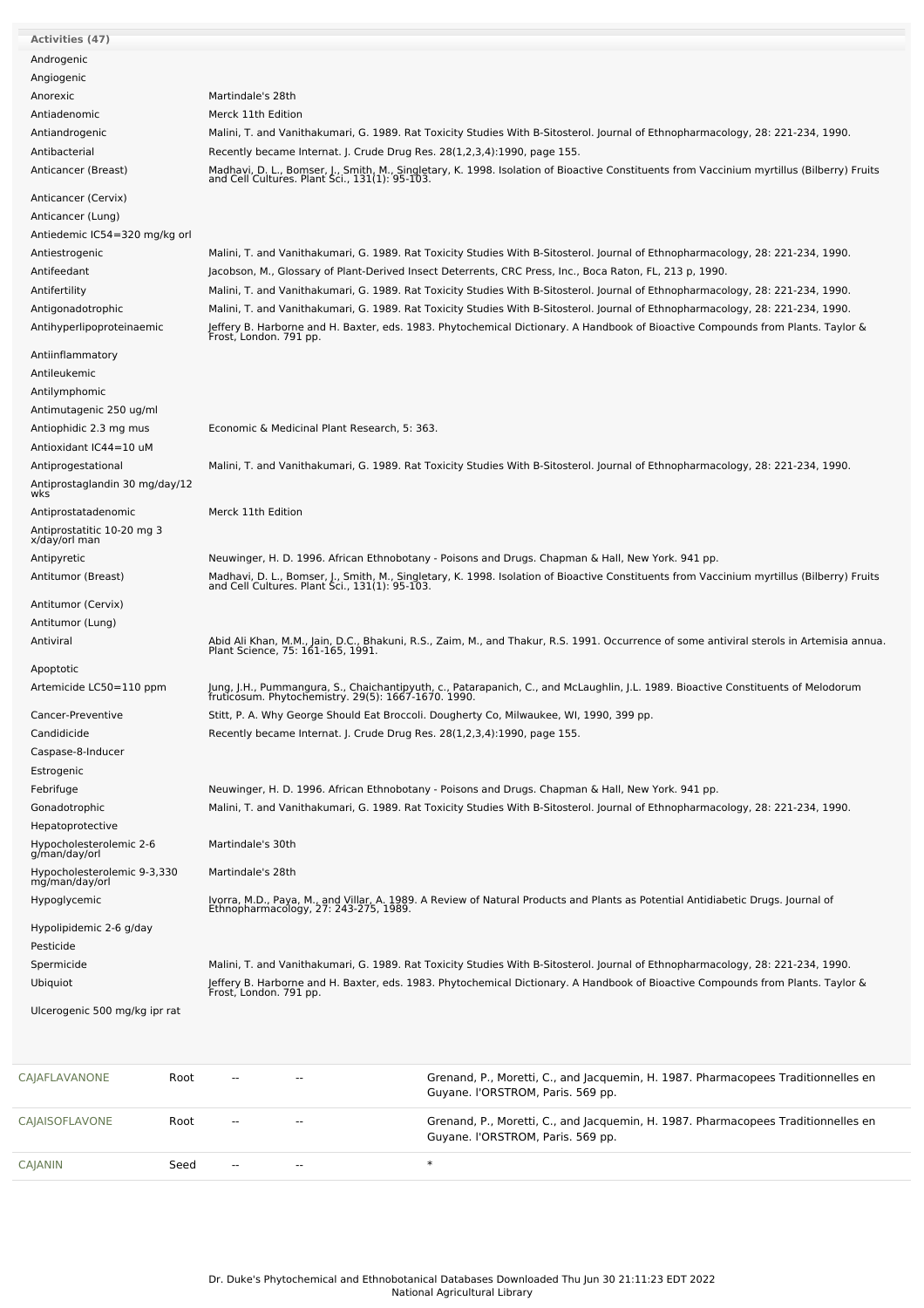| Activities (3)                     |                 |                |                |         |                                                                                                                                        |
|------------------------------------|-----------------|----------------|----------------|---------|----------------------------------------------------------------------------------------------------------------------------------------|
| Fungicide ED50=<50-                |                 |                |                |         |                                                                                                                                        |
| $100^{\circ}$                      |                 |                |                |         |                                                                                                                                        |
| Pesticide                          |                 |                |                |         |                                                                                                                                        |
| Phytoalexin                        | Londón. 791 pp. |                |                |         | Jeffery B. Harborne and H. Baxter, eds. 1983. Phytochemical Dictionary. A Handbook of Bioactive Compounds from Plants. Taylor & Frost, |
|                                    |                 |                |                |         |                                                                                                                                        |
| CAJANONE                           | Plant           |                | $\overline{a}$ |         | $\ast$                                                                                                                                 |
| <b>Activities (2)</b>              |                 |                |                |         |                                                                                                                                        |
| Antiseptic                         |                 |                |                |         |                                                                                                                                        |
| Pesticide                          |                 |                |                |         |                                                                                                                                        |
|                                    |                 |                |                |         |                                                                                                                                        |
| CAJAQUINONE                        | Root            | $\overline{a}$ | $\sim$ $\sim$  |         | Grenand, P., Moretti, C., and Jacquemin, H. 1987. Pharmacopees Traditionnelles en<br>Guyane. I'ORSTROM, Paris. 569 pp.                 |
| CALCIUM                            | Seed            | 290.0          | 1540.0         | $-0.48$ | $\ast$                                                                                                                                 |
| <b>Activities (28)</b>             |                 |                |                |         |                                                                                                                                        |
| AntiPMS 1 g/day                    |                 |                |                |         |                                                                                                                                        |
| Antiallergic 500 mg/day            |                 |                |                |         |                                                                                                                                        |
| Antianxiety                        |                 |                |                |         | Davies, S., and Stewart, A. 1990. Nutritional Medicine. Avon Books, New York. 509pp.                                                   |
| Antiarrhythmic 500-1,500 mg        |                 |                |                |         |                                                                                                                                        |
|                                    |                 |                |                |         |                                                                                                                                        |
| Antiarthritic 1,000 mg/day         |                 |                |                |         |                                                                                                                                        |
| Antiatherosclerotic 500 mg/day     |                 |                |                |         | Werbach, M. 1993. Healing with Food. Harper Collins, New York, 443 pp.                                                                 |
| Anticlimacteric 1,000-1,500 mg/day |                 |                |                |         |                                                                                                                                        |
| Antidepressant                     |                 |                |                |         | Davies, S., and Stewart, A. 1990. Nutritional Medicine. Avon Books, New York. 509pp.                                                   |
| Antidote (Aluminum)                |                 |                |                |         | Davies, S., and Stewart, A. 1990. Nutritional Medicine. Avon Books, New York. 509pp.                                                   |
| Antidote (Lead)                    |                 |                |                |         | Davies, S., and Stewart, A. 1990. Nutritional Medicine. Avon Books, New York. 509pp.                                                   |
| Antihyperkinetic                   |                 |                |                |         | Davies, S., and Stewart, A. 1990. Nutritional Medicine. Avon Books, New York. 509pp.                                                   |
| Antihypertensive                   |                 |                |                |         |                                                                                                                                        |
| Antiinsomniac                      |                 |                |                |         | Davies, S., and Stewart, A. 1990. Nutritional Medicine. Avon Books, New York. 509pp.                                                   |
| Antimenopausal 1,000-1,500 mg/day  |                 |                |                |         |                                                                                                                                        |
| Antiobesity                        |                 |                |                |         |                                                                                                                                        |
| Antiosteoporotic 500-2,000 mg/day  |                 |                |                |         |                                                                                                                                        |
| Antiperiodontitic 750 mg/day       |                 |                |                |         | Werbach, M. 1993. Healing with Food. Harper Collins, New York, 443 pp.                                                                 |
| Antirheumatic 1,000 mg/day         |                 |                |                |         |                                                                                                                                        |
| Antistress 500-1,500 mg/day        |                 |                |                |         |                                                                                                                                        |
| Antitic                            |                 |                |                |         | Davies, S., and Stewart, A. 1990. Nutritional Medicine. Avon Books, New York. 509pp.                                                   |
| Anxiolytic 500-1,500 mg/day        |                 |                |                |         |                                                                                                                                        |
| Calcium-Channel-Blocker            |                 |                |                |         |                                                                                                                                        |
| Diuretic                           |                 |                |                |         |                                                                                                                                        |
| Hypocholesterolemic 500 mg/day     |                 |                |                |         | Werbach, M. 1993. Healing with Food. Harper Collins, New York, 443 pp.                                                                 |
| Hypotensive 1 g/day                |                 |                |                |         | Werbach, M. 1993. Healing with Food. Harper Collins, New York, 443 pp.                                                                 |
| Laxative 1,000-1,200 mg            |                 |                |                |         |                                                                                                                                        |
| Tranquilizer 500-1,500 mg/day      |                 |                |                |         |                                                                                                                                        |
| Vasodilator                        |                 |                |                |         |                                                                                                                                        |
|                                    |                 |                |                |         |                                                                                                                                        |
|                                    |                 |                |                |         |                                                                                                                                        |
| <b>CALCIUM</b>                     | Fruit           | 350.0          | 2022.0         | $-0.42$ | $\ast$                                                                                                                                 |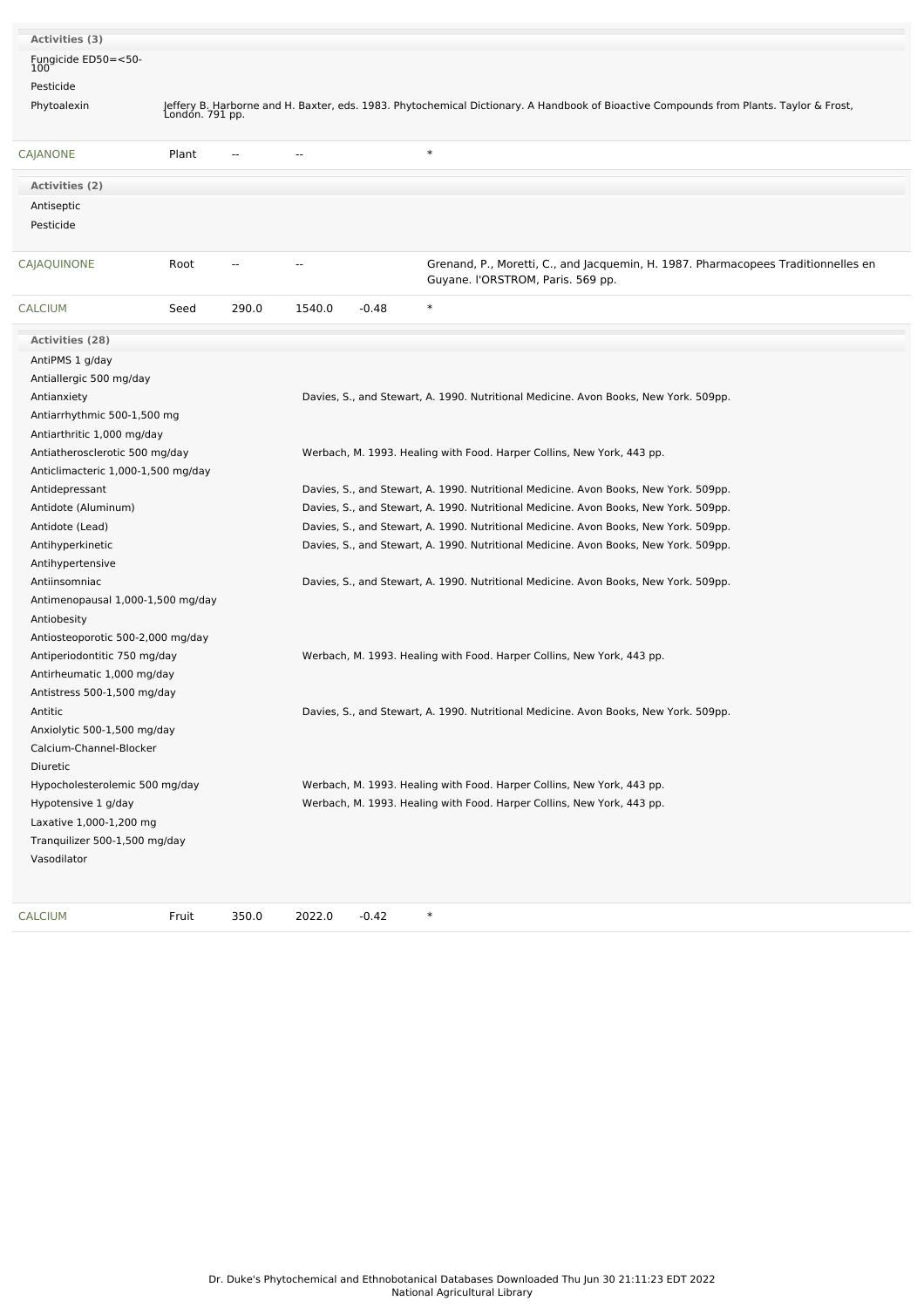| <b>Activities (28)</b>             |                                                                                      |
|------------------------------------|--------------------------------------------------------------------------------------|
| AntiPMS 1 g/day                    |                                                                                      |
| Antiallergic 500 mg/day            |                                                                                      |
| Antianxiety                        | Davies, S., and Stewart, A. 1990. Nutritional Medicine. Avon Books, New York. 509pp. |
| Antiarrhythmic 500-1,500 mg        |                                                                                      |
| Antiarthritic 1,000 mg/day         |                                                                                      |
| Antiatherosclerotic 500 mg/day     | Werbach, M. 1993. Healing with Food. Harper Collins, New York, 443 pp.               |
| Anticlimacteric 1,000-1,500 mg/day |                                                                                      |
| Antidepressant                     | Davies, S., and Stewart, A. 1990. Nutritional Medicine. Avon Books, New York. 509pp. |
| Antidote (Aluminum)                | Davies, S., and Stewart, A. 1990. Nutritional Medicine. Avon Books, New York. 509pp. |
| Antidote (Lead)                    | Davies, S., and Stewart, A. 1990. Nutritional Medicine. Avon Books, New York. 509pp. |
| Antihyperkinetic                   | Davies, S., and Stewart, A. 1990. Nutritional Medicine. Avon Books, New York. 509pp. |
| Antihypertensive                   |                                                                                      |
| Antiinsomniac                      | Davies, S., and Stewart, A. 1990. Nutritional Medicine. Avon Books, New York. 509pp. |
| Antimenopausal 1,000-1,500 mg/day  |                                                                                      |
| Antiobesity                        |                                                                                      |
| Antiosteoporotic 500-2,000 mg/day  |                                                                                      |
| Antiperiodontitic 750 mg/day       | Werbach, M. 1993. Healing with Food. Harper Collins, New York, 443 pp.               |
| Antirheumatic 1,000 mg/day         |                                                                                      |
| Antistress 500-1,500 mg/day        |                                                                                      |
| Antitic                            | Davies, S., and Stewart, A. 1990. Nutritional Medicine. Avon Books, New York. 509pp. |
| Anxiolytic 500-1,500 mg/day        |                                                                                      |
| Calcium-Channel-Blocker            |                                                                                      |
| Diuretic                           |                                                                                      |
| Hypocholesterolemic 500 mg/day     | Werbach, M. 1993. Healing with Food. Harper Collins, New York, 443 pp.               |
| Hypotensive 1 g/day                | Werbach, M. 1993. Healing with Food. Harper Collins, New York, 443 pp.               |
| Laxative 1,000-1,200 mg            |                                                                                      |
| Tranquilizer 500-1,500 mg/day      |                                                                                      |
| Vasodilator                        |                                                                                      |
|                                    |                                                                                      |

[CALCIUM](file:///phytochem/chemicals/show/5137) Plant -- 8900.0 -0.5 \*

[CARBOHYDRATES](file:///phytochem/chemicals/show/5326) Plant -- 668000.0 -0.03 \*

| <b>Activities (28)</b>             |       |    |                                                                                      |
|------------------------------------|-------|----|--------------------------------------------------------------------------------------|
| AntiPMS 1 g/day                    |       |    |                                                                                      |
| Antiallergic 500 mg/day            |       |    |                                                                                      |
| Antianxiety                        |       |    | Davies, S., and Stewart, A. 1990. Nutritional Medicine. Avon Books, New York. 509pp. |
| Antiarrhythmic 500-1,500 mg        |       |    |                                                                                      |
| Antiarthritic 1,000 mg/day         |       |    |                                                                                      |
| Antiatherosclerotic 500 mg/day     |       |    | Werbach, M. 1993. Healing with Food. Harper Collins, New York, 443 pp.               |
| Anticlimacteric 1,000-1,500 mg/day |       |    |                                                                                      |
| Antidepressant                     |       |    | Davies, S., and Stewart, A. 1990. Nutritional Medicine. Avon Books, New York. 509pp. |
| Antidote (Aluminum)                |       |    | Davies, S., and Stewart, A. 1990. Nutritional Medicine. Avon Books, New York. 509pp. |
| Antidote (Lead)                    |       |    | Davies, S., and Stewart, A. 1990. Nutritional Medicine. Avon Books, New York. 509pp. |
| Antihyperkinetic                   |       |    | Davies, S., and Stewart, A. 1990. Nutritional Medicine. Avon Books, New York. 509pp. |
| Antihypertensive                   |       |    |                                                                                      |
| Antiinsomniac                      |       |    | Davies, S., and Stewart, A. 1990. Nutritional Medicine. Avon Books, New York. 509pp. |
| Antimenopausal 1,000-1,500 mg/day  |       |    |                                                                                      |
| Antiobesity                        |       |    |                                                                                      |
| Antiosteoporotic 500-2,000 mg/day  |       |    |                                                                                      |
| Antiperiodontitic 750 mg/day       |       |    | Werbach, M. 1993. Healing with Food. Harper Collins, New York, 443 pp.               |
| Antirheumatic 1,000 mg/day         |       |    |                                                                                      |
| Antistress 500-1,500 mg/day        |       |    |                                                                                      |
| Antitic                            |       |    | Davies, S., and Stewart, A. 1990. Nutritional Medicine. Avon Books, New York. 509pp. |
| Anxiolytic 500-1,500 mg/day        |       |    |                                                                                      |
| Calcium-Channel-Blocker            |       |    |                                                                                      |
| Diuretic                           |       |    |                                                                                      |
| Hypocholesterolemic 500 mg/day     |       |    | Werbach, M. 1993. Healing with Food. Harper Collins, New York, 443 pp.               |
| Hypotensive 1 g/day                |       |    | Werbach, M. 1993. Healing with Food. Harper Collins, New York, 443 pp.               |
| Laxative 1,000-1,200 mg            |       |    |                                                                                      |
| Tranquilizer 500-1,500 mg/day      |       |    |                                                                                      |
| Vasodilator                        |       |    |                                                                                      |
| <b>CARBOHYDRATES</b>               | Fruit |    | $\ast$<br>217000.0 747000.0 -0.19                                                    |
| <b>CARBOHYDRATES</b>               | Leaf  | -- | $\ast$<br>636000.0<br>0.19                                                           |
|                                    |       |    |                                                                                      |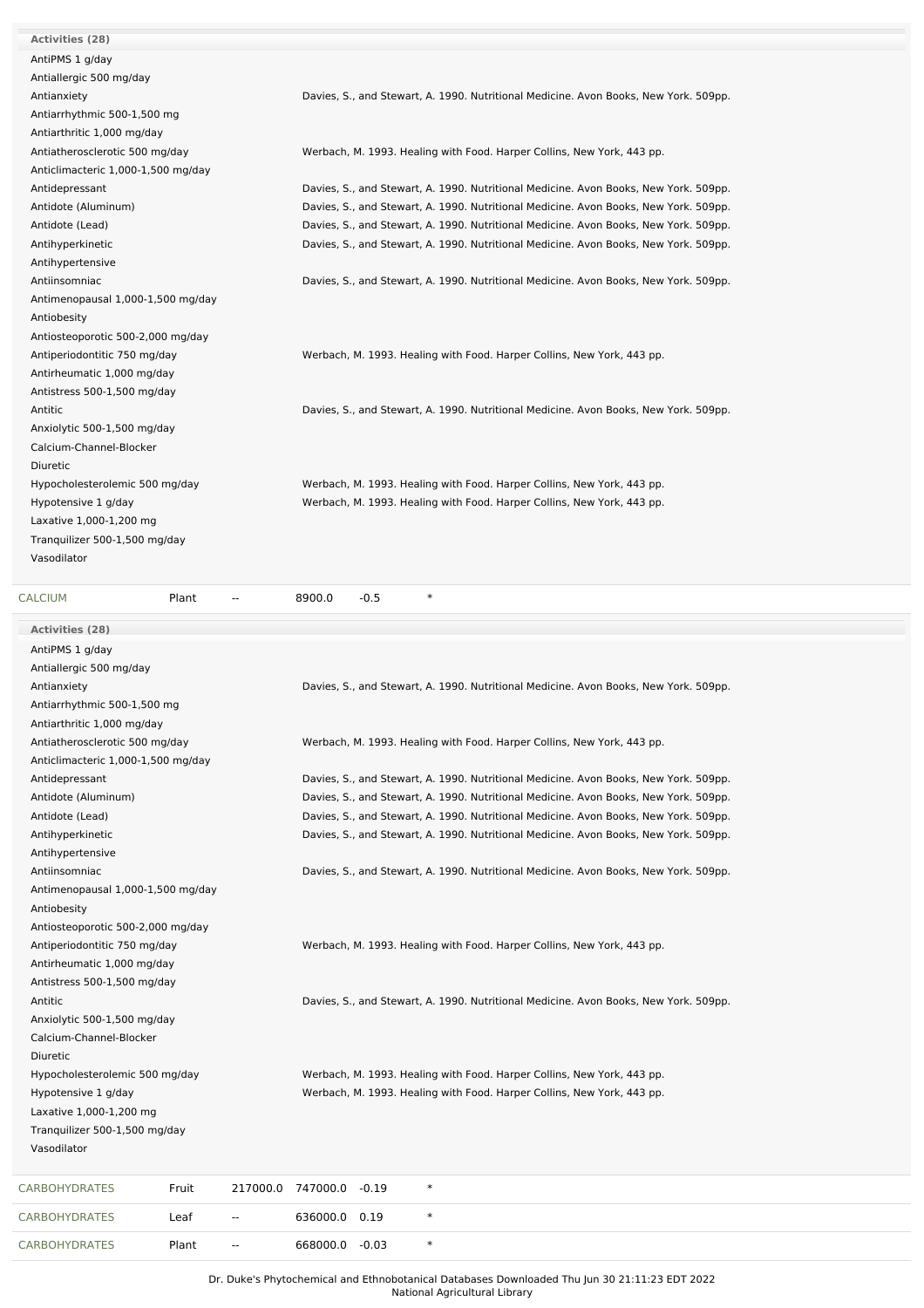| <b>CARBOHYDRATES</b>         | Seed  |                          | 213000.0 714000.0 0.76   |         | $\ast$                                                                                                                                   |
|------------------------------|-------|--------------------------|--------------------------|---------|------------------------------------------------------------------------------------------------------------------------------------------|
| <b>CONCAJANIN</b>            | Seed  | $\overline{\phantom{a}}$ | $\overline{\phantom{a}}$ |         | $\ast$                                                                                                                                   |
| <b>COPPER</b>                | Seed  | 10.0                     | 12.0                     | $-0.26$ | $\ast$                                                                                                                                   |
| Activities (12)              |       |                          |                          |         |                                                                                                                                          |
| Antianemic                   |       |                          |                          |         |                                                                                                                                          |
| Antiarthritic                |       |                          |                          |         |                                                                                                                                          |
| Antidiabetic 2-4 mg/day      |       |                          |                          |         | Werbach, M. 1993. Healing with Food. Harper Collins, New York, 443 pp.                                                                   |
| Antifatigue                  |       |                          |                          |         |                                                                                                                                          |
| Antiinflammatory             |       |                          |                          |         | Werbach, M. 1993. Healing with Food. Harper Collins, New York, 443 pp.                                                                   |
| Antinociceptive              |       |                          |                          |         | Werbach, M. 1993. Healing with Food. Harper Collins, New York, 443 pp.                                                                   |
| Antiosteoporotic             |       |                          |                          |         |                                                                                                                                          |
| Cardioprotective             |       |                          |                          |         |                                                                                                                                          |
| Contraceptive                |       | Martindale's 28th        |                          |         |                                                                                                                                          |
| Hypocholesterolemic          |       |                          |                          |         | Davies, S., and Stewart, A. 1990. Nutritional Medicine. Avon Books, New York. 509pp.                                                     |
| Immunomodulator              |       |                          |                          |         |                                                                                                                                          |
| Schizophrenigenic            |       |                          |                          |         | Davies, S., and Stewart, A. 1990. Nutritional Medicine. Avon Books, New York. 509pp.                                                     |
|                              |       |                          |                          |         |                                                                                                                                          |
| <b>CYSTINE</b>               | Seed  | 1880.0                   | 2800.0                   | $-0.24$ | $\ast$                                                                                                                                   |
| Activities (2)               |       |                          |                          |         |                                                                                                                                          |
| Adjuvant                     |       |                          |                          |         | Merck 11th Edition                                                                                                                       |
| Antihomocystinuric           |       |                          |                          |         | Martindale's 29th                                                                                                                        |
|                              |       |                          |                          |         |                                                                                                                                          |
| <b>FAT</b>                   | Plant | $\overline{\phantom{a}}$ | 60000.0                  | 0.12    | $\ast$                                                                                                                                   |
| FAT                          | Seed  | 6000.0                   | 55354.0                  | $-1.11$ | $\ast$                                                                                                                                   |
| FAT                          | Leaf  | $\overline{\phantom{a}}$ | 69000.0                  | 0.25    | $\ast$                                                                                                                                   |
| FAT                          | Fruit | 6000.0                   | 20000.0                  | $-0.49$ | $\ast$                                                                                                                                   |
| <b>FERREIRIN</b>             | Plant | $\overline{\phantom{a}}$ | $\overline{\phantom{a}}$ |         | $\ast$                                                                                                                                   |
| <b>FIBER</b>                 | Fruit | 3500.0                   | 352000.0 1.98            |         | $\ast$                                                                                                                                   |
| Activities (15)              |       |                          |                          |         |                                                                                                                                          |
| Angiotensin-Receptor-Blocker |       |                          |                          |         |                                                                                                                                          |
| Antidiabetic                 |       |                          |                          |         |                                                                                                                                          |
| Antihypertensive             |       |                          |                          |         |                                                                                                                                          |
| Antiobesity                  |       |                          |                          |         |                                                                                                                                          |
| Antitumor                    |       |                          |                          |         | Pizzorno, J.E. and Murray, M.T. 1985. A Textbook of Natural Medicine. John Bastyr College Publications, Seattle, Washington (Looseleaf). |
| Antiulcer                    |       |                          |                          |         | Pizzorno, J.E. and Murray, M.T. 1985. A Textbook of Natural Medicine. John Bastyr College Publications, Seattle, Washington (Looseleaf). |
| Beta-Blocker                 |       |                          |                          |         |                                                                                                                                          |
|                              |       |                          |                          |         |                                                                                                                                          |
| Cancer-Preventive            |       |                          |                          |         | Stitt, P. A. Why George Should Eat Broccoli. Dougherty Co, Milwaukee, WI, 1990, 399 pp.                                                  |
| Cardioprotective             |       |                          |                          |         |                                                                                                                                          |
| Diuretic                     |       |                          |                          |         |                                                                                                                                          |
| Hypocholesterolemic          |       |                          |                          |         |                                                                                                                                          |
| Hypotensive 10 g/man/day/orl |       |                          |                          |         | Pizzorno, J.E. and Murray, M.T. 1985. A Textbook of Natural Medicine. John Bastyr College Publications, Seattle, Washington (Looseleaf). |
| Hypouricemic                 |       |                          |                          |         |                                                                                                                                          |
| Laxative                     |       |                          |                          |         |                                                                                                                                          |
| Vasodilator                  |       |                          |                          |         |                                                                                                                                          |
| <b>FIBER</b>                 | Leaf  |                          | 183000.0 0.27            |         | $\ast$                                                                                                                                   |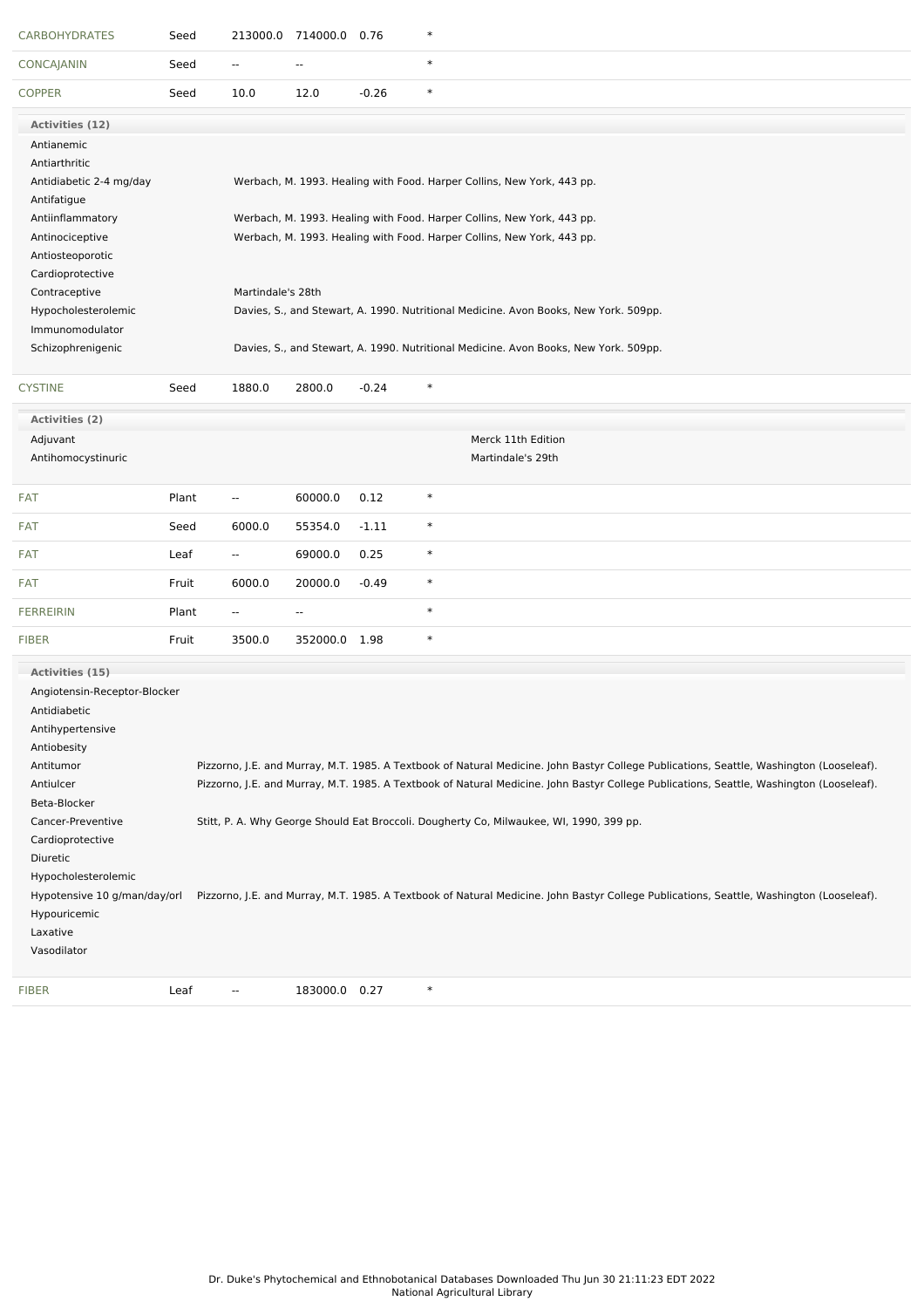| Activities (15)              |                                                                                                                                          |
|------------------------------|------------------------------------------------------------------------------------------------------------------------------------------|
| Angiotensin-Receptor-Blocker |                                                                                                                                          |
| Antidiabetic                 |                                                                                                                                          |
| Antihypertensive             |                                                                                                                                          |
| Antiobesity                  |                                                                                                                                          |
| Antitumor                    | Pizzorno, J.E. and Murray, M.T. 1985. A Textbook of Natural Medicine. John Bastyr College Publications, Seattle, Washington (Looseleaf). |
| Antiulcer                    | Pizzorno, J.E. and Murray, M.T. 1985. A Textbook of Natural Medicine. John Bastyr College Publications, Seattle, Washington (Looseleaf). |
| Beta-Blocker                 |                                                                                                                                          |
| Cancer-Preventive            | Stitt, P. A. Why George Should Eat Broccoli. Dougherty Co, Milwaukee, WI, 1990, 399 pp.                                                  |
| Cardioprotective             |                                                                                                                                          |
| Diuretic                     |                                                                                                                                          |
| Hypocholesterolemic          |                                                                                                                                          |
| Hypotensive 10 g/man/day/orl | Pizzorno, J.E. and Murray, M.T. 1985. A Textbook of Natural Medicine. John Bastyr College Publications, Seattle, Washington (Looseleaf). |
| Hypouricemic                 |                                                                                                                                          |
| Laxative                     |                                                                                                                                          |
| Vasodilator                  |                                                                                                                                          |
|                              |                                                                                                                                          |

| <b>FIBER</b>                 | 308000.0<br>$\ast$<br>Plant<br>0.63                                                                                                      |
|------------------------------|------------------------------------------------------------------------------------------------------------------------------------------|
| Activities (15)              |                                                                                                                                          |
| Angiotensin-Receptor-Blocker |                                                                                                                                          |
| Antidiabetic                 |                                                                                                                                          |
| Antihypertensive             |                                                                                                                                          |
| Antiobesity                  |                                                                                                                                          |
| Antitumor                    | Pizzorno, J.E. and Murray, M.T. 1985. A Textbook of Natural Medicine. John Bastyr College Publications, Seattle, Washington (Looseleaf). |
| Antiulcer                    | Pizzorno, J.E. and Murray, M.T. 1985. A Textbook of Natural Medicine. John Bastyr College Publications, Seattle, Washington (Looseleaf). |
| Beta-Blocker                 |                                                                                                                                          |
| Cancer-Preventive            | Stitt, P. A. Why George Should Eat Broccoli. Dougherty Co, Milwaukee, WI, 1990, 399 pp.                                                  |
| Cardioprotective             |                                                                                                                                          |
| Diuretic                     |                                                                                                                                          |
| Hypocholesterolemic          |                                                                                                                                          |
| Hypotensive 10 g/man/day/orl | Pizzorno, J.E. and Murray, M.T. 1985. A Textbook of Natural Medicine. John Bastyr College Publications, Seattle, Washington (Looseleaf). |
| Hypouricemic                 |                                                                                                                                          |
| Laxative                     |                                                                                                                                          |
| Vasodilator                  |                                                                                                                                          |
|                              |                                                                                                                                          |

| <b>FIBER</b><br>Seed         | $\ast$<br>21380.0<br>108000.0<br>$-0.21$                                                                                                 |
|------------------------------|------------------------------------------------------------------------------------------------------------------------------------------|
| Activities (15)              |                                                                                                                                          |
|                              |                                                                                                                                          |
| Angiotensin-Receptor-Blocker |                                                                                                                                          |
| Antidiabetic                 |                                                                                                                                          |
| Antihypertensive             |                                                                                                                                          |
| Antiobesity                  |                                                                                                                                          |
| Antitumor                    | Pizzorno, J.E. and Murray, M.T. 1985. A Textbook of Natural Medicine. John Bastyr College Publications, Seattle, Washington (Looseleaf). |
| Antiulcer                    | Pizzorno, J.E. and Murray, M.T. 1985. A Textbook of Natural Medicine. John Bastyr College Publications, Seattle, Washington (Looseleaf). |
| Beta-Blocker                 |                                                                                                                                          |
| Cancer-Preventive            | Stitt, P. A. Why George Should Eat Broccoli. Dougherty Co, Milwaukee, WI, 1990, 399 pp.                                                  |
| Cardioprotective             |                                                                                                                                          |
| Diuretic                     |                                                                                                                                          |
| Hypocholesterolemic          |                                                                                                                                          |
| Hypotensive 10 g/man/day/orl | Pizzorno, J.E. and Murray, M.T. 1985. A Textbook of Natural Medicine. John Bastyr College Publications, Seattle, Washington (Looseleaf). |
| Hypouricemic                 |                                                                                                                                          |
| Laxative                     |                                                                                                                                          |
| Vasodilator                  |                                                                                                                                          |
| <b>GENISTEIN</b><br>Root     | $\ast$<br>--                                                                                                                             |

| <b>Activities (81)</b>                      |                                                                                                                                                                                                        |
|---------------------------------------------|--------------------------------------------------------------------------------------------------------------------------------------------------------------------------------------------------------|
| Abortifacient                               | Cooper-Driver, G. A., Chemical substances in plants toxic to animals, pp. 213-47 in Rechcigl, M., Jr., ed. CRC Handbook of Naturally Occurring<br>Food Toxicants, CRC Press, Boca Raton, 1983, 339 pp. |
| Aldose-Reductase-Inhibitor<br>$IC50=10$ uM  |                                                                                                                                                                                                        |
| Alpha-Reductase-Inhibitor<br>$IC50 = 35$ uM |                                                                                                                                                                                                        |
| Antiaggregant 1-10 ug/ml                    | Medline (post 1990 searches filed in my computer)                                                                                                                                                      |
| Antiangiogenic 150 uM                       |                                                                                                                                                                                                        |
| Antiatherosclerotic                         | Journal of Medicinal Food 2: 163.1999.                                                                                                                                                                 |
|                                             |                                                                                                                                                                                                        |
|                                             |                                                                                                                                                                                                        |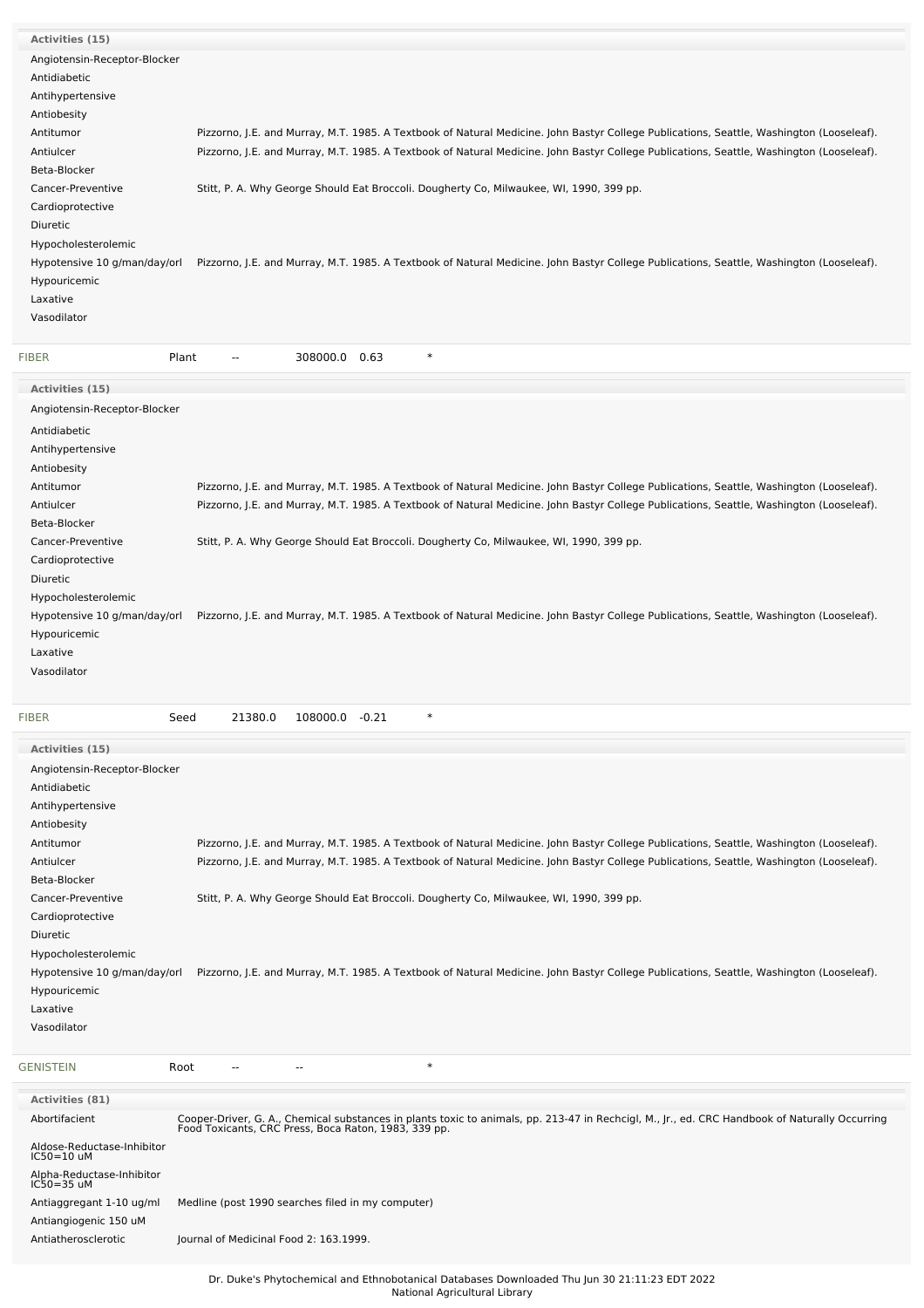| Anticancer (Breast)<br>IC50=2.6-6.7 ug/ml       |                                                                                                                                                                            |
|-------------------------------------------------|----------------------------------------------------------------------------------------------------------------------------------------------------------------------------|
| Anticarcinomic (Breast)<br>IC50=?640 uM         | Medline (post 1990 searches filed in my computer)                                                                                                                          |
| Anticlimacteric                                 | Duke, J. A. Writeups or information summaries on approximately 2,000 economic plants, USDA, ARS, Beltsville, MD 20705.                                                     |
| Antiendoccytotic 100<br>ug/ml                   | Medline (post 1990 searches filed in my computer)                                                                                                                          |
| Antiestrogenic                                  |                                                                                                                                                                            |
| Antifertility<br>Antihemolytic                  |                                                                                                                                                                            |
| Antiimplantation                                |                                                                                                                                                                            |
| Antiinflammatory                                | Journal of Medicinal Food 2: 179.1999.                                                                                                                                     |
| Antiischemic                                    | Medline (post 1990 searches filed in my computer)                                                                                                                          |
| Antileukemic >50 ug/ml<br>(185 uM)              |                                                                                                                                                                            |
| Antileukemic IC50=0.010<br>ug/ml                | Life Sciences 55: 1061.                                                                                                                                                    |
| Antileukotriene IC50=10-<br>15 uM               | Medline (post 1990 searches filed in my computer)                                                                                                                          |
| Antilymphomic                                   |                                                                                                                                                                            |
| Antimelanomic<br>Antimicrobial                  | Medline (post 1990 searches filed in my computer)                                                                                                                          |
| Antimitogenic IC50=12 uM                        |                                                                                                                                                                            |
| Antimutagenic ID50=50-<br>100 nM                | Maga, J.A. Contribution of Phenolic Compounds to Smoke Flavor. Phenolic Compounds in Food and Their Effects on Health, Ch.13.                                              |
| Antineuroblastomic                              |                                                                                                                                                                            |
| Antiosteoporotic                                |                                                                                                                                                                            |
| Antioxidant<br>Antiproliferative 5-45 uM        | Phenolic Compounds in Food and Their Effects on Health, 64.                                                                                                                |
| Antiprostatadenomic 8-27                        | Medline (post 1990 searches filed in my computer)                                                                                                                          |
| ug/ml<br>Antiprostatitic IC50=35 uM             |                                                                                                                                                                            |
| Antispasmodic IC50=34<br>uМ                     |                                                                                                                                                                            |
| Antitumor (Breast)                              |                                                                                                                                                                            |
| Antitumor (GI)                                  |                                                                                                                                                                            |
| Antitumor (Ovary)<br>Antitumor (Prostate)       |                                                                                                                                                                            |
| Antitumor (Stomach)                             |                                                                                                                                                                            |
| Antiulcer?                                      |                                                                                                                                                                            |
| Antiviral                                       |                                                                                                                                                                            |
| Apoptotic<br>Aromatase-Inhibitor                | Journal of Medicinal Food 2: 235.1999.                                                                                                                                     |
| $IC30=1$ uM/l<br>Calcium-Antagonist 50 uM       |                                                                                                                                                                            |
| gpg<br>Cancer-Preventive                        | Stitt, P. A. Why George Should Eat Broccoli. Dougherty Co, Milwaukee, WI, 1990, 399 pp.                                                                                    |
| Cardioprotective                                | Journal of Medicinal Food 2: 163.1999.                                                                                                                                     |
| Catechol-O-<br>Methyltransferase-Inhibitor      |                                                                                                                                                                            |
| Cytotoxic >50 ug/ml (185<br>uM)                 | Medline (post 1990 searches filed in my computer)                                                                                                                          |
| Cytotoxic IC89=10 ug/ml                         | Planta Medica, 57: A113, 1991.                                                                                                                                             |
| DOPA-Decarboxylase-<br>Inhibitor                |                                                                                                                                                                            |
| Estrogen-Agonist 0.1-1<br>uM/l                  | Journal of Medicinal Food 2: 139.1999.                                                                                                                                     |
| Estrogenic EC50=0.1-25<br>uM/l                  |                                                                                                                                                                            |
| Flatulent                                       |                                                                                                                                                                            |
| Fungicide 2.5 mM                                | Geibel, M. 1994. Sensitivity of the Fungus Cytospora persoonii to the Flavonoids of Prunus cerasus. Phytochemistry. 38(3): 599-601. 1995.                                  |
| Fungicide ED50=50->100<br>Fungistat IC34=200 uM |                                                                                                                                                                            |
| Histidine-Kinase-Inhibitor<br>IC50=110 uM       | Medline (post 1990 searches filed in my computer)                                                                                                                          |
| Hypocholesterolemic                             |                                                                                                                                                                            |
| $EDS0=0.5$ mg/kg<br>Immunostimulant 2-20        |                                                                                                                                                                            |
| mg/kg orl mus                                   |                                                                                                                                                                            |
| Lipase-Inhibitor<br>MAO-Inhibitor IC50=60-      |                                                                                                                                                                            |
| 140 uM                                          |                                                                                                                                                                            |
| MAO-Inhibitor IC50=95<br>MDR-Inhibitor 200 uM   | Castro, A. F., Altenberg, G. A. 1997. Inhibition of Drug Transport by Genistein in Multidrug-Resistant Cell Expressing P-Glycoprotein. Biochem<br>Pharmacol, 53(1): 89-93. |
| NADH-Ubiquinone-                                |                                                                                                                                                                            |
| Oxidoreductase-Inhibitor<br>Natriuretic         |                                                                                                                                                                            |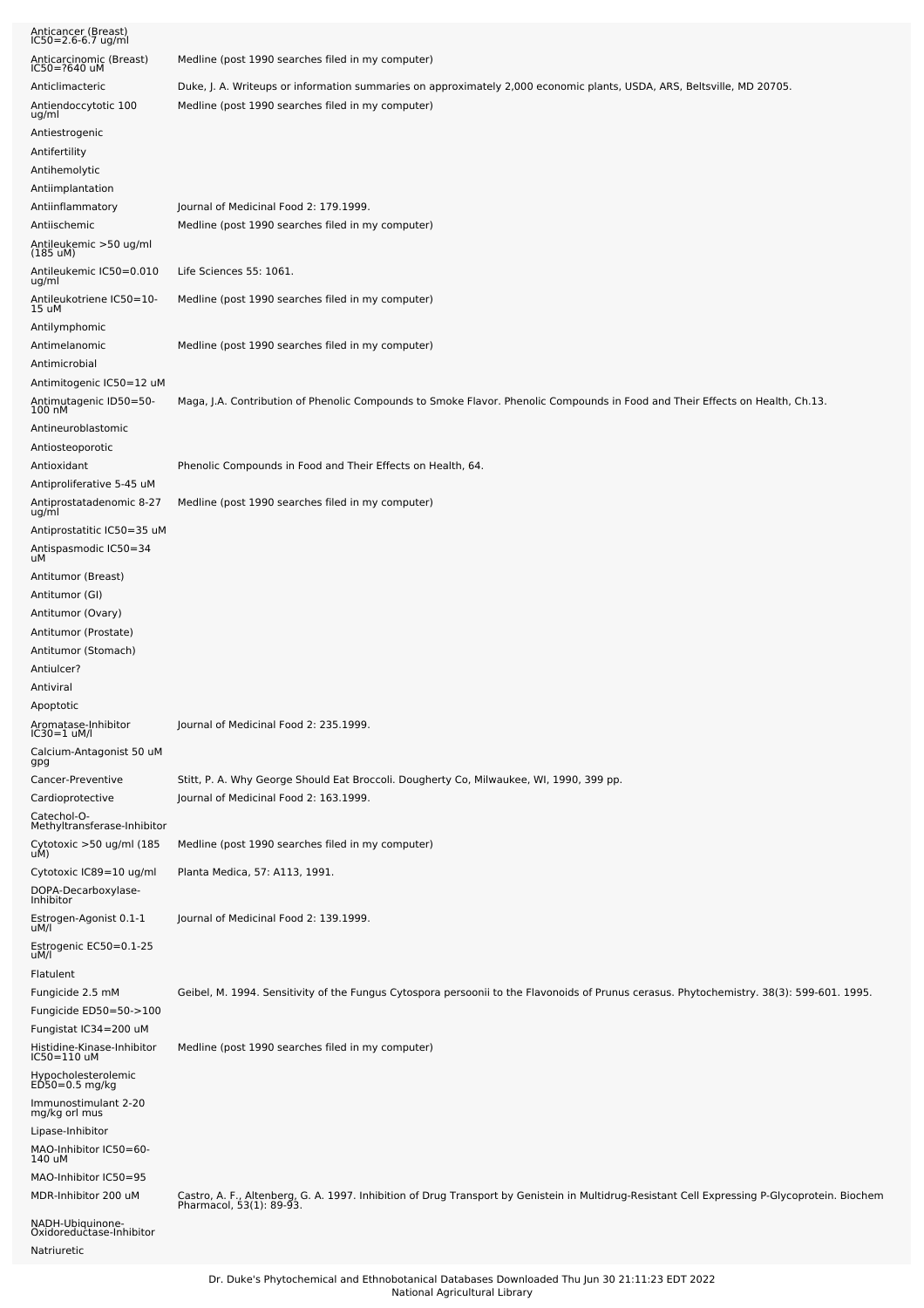| Ornithine-Decarboxylase-<br>Inhibitor           |                                                                                                                                                                                                                            |
|-------------------------------------------------|----------------------------------------------------------------------------------------------------------------------------------------------------------------------------------------------------------------------------|
| PTK-Inhibitor 10-100 uM                         |                                                                                                                                                                                                                            |
| Peroxidase-Inhibitor                            | Jeffery B. Harborne and H. Baxter, eds. 1983. Phytochemical Dictionary. A Handbook of Bioactive Compounds from Plants. Taylor & Frost,<br>Londón. 791 pp.                                                                  |
| Pesticide                                       |                                                                                                                                                                                                                            |
| Phytoalexin                                     | Nigg, H.N. and Seigler, D.S., eds. 1992. Phytochemical Resources for Medicine and Agriculture. Plenum Press, New York. 445 pp.                                                                                             |
| Pituitary-sensitizer                            | Medline (post 1990 searches filed in my computer)                                                                                                                                                                          |
| Quinone-Reductase-<br>Inducer $IC50=4.6$ ug/ml  |                                                                                                                                                                                                                            |
| Topoisomerase-I-Inhibitor<br>$IC50 = 250$ ppm   |                                                                                                                                                                                                                            |
| Topoisomerase-I-Inhibitor<br>$1-10$ ug/ml       | Okura, A., Arakawa, H., Oka, H., Yoshinari, T., Monden, Y. 1988. Effect of Genistein on Topoisomerase Activity and on the Growth of [VAL<br>12]HA-RAS-Transformed NIH 3T3 Cells. Biochem Biophys Res Commun, 157: 183-189. |
| Topoisomerase-II-Inhibitor<br>IC50=1-150 uM     |                                                                                                                                                                                                                            |
| Topoisomerase-II-Inhibitor<br>$2 - 7.5$ ug/ml   |                                                                                                                                                                                                                            |
| Topoisomerase-II-Inhibitor<br>$IC50 = 30$ ug/ml | Constantinou, A., Mehta, R., Runyan, C., Rao, K., Vaughan, A., Moon, R. 1995. Flavonoids as DNA Topoisomerase Antagonists and Poisons:<br>Structure-Activity Relationships. J Natural Products, 58: 217-225.               |
| Topoisomerase-II-Inhibitor<br>20'uM             | Markovits, J., et al. 1989. Inhibitory Effects of the Tyrosine Kinase Inhibitor Genistein on Mammalian DNA Topoisomerase II. Cancer Research,<br>49: 5111-5117.                                                            |
| Topoisomerase-II-Poison                         | Journal of Medicinal Food 2: 167.1999.                                                                                                                                                                                     |
| Trypanosomastat                                 | Medline (post 1990 searches filed in my computer)                                                                                                                                                                          |
| Tyrosine-Kinase-Inhibitor                       |                                                                                                                                                                                                                            |
| Uterotrophic ED50=0.5<br>mg/kg                  |                                                                                                                                                                                                                            |
| Uterotrophic EC50=0.1-25<br>uM/l                |                                                                                                                                                                                                                            |
| <b>VEGF-Inhibitor</b>                           |                                                                                                                                                                                                                            |
|                                                 |                                                                                                                                                                                                                            |

| <b>Activities (8)</b>                   |                                                                                                                                                           |
|-----------------------------------------|-----------------------------------------------------------------------------------------------------------------------------------------------------------|
| Antialkali? 500-1.000<br>mg/day/orl/man | Martindale's 29th                                                                                                                                         |
| Antiepileptic                           |                                                                                                                                                           |
| Antihyperammonemic                      | Martindale's 29th                                                                                                                                         |
| Antilithic                              | Pizzorno, J.E. and Murray, M.T. 1985. A Textbook of Natural Medicine. John Bastyr College Publications, Seattle, Washington (Looseleaf).                  |
| Antiprostatitic 125-250 mg 3<br>x/day   | Werbach, M. 1993. Healing with Food. Harper Collins, New York, 443 pp.                                                                                    |
| Antiretardation                         | Jeffery B. Harborne and H. Baxter, eds. 1983. Phytochemical Dictionary. A Handbook of Bioactive Compounds from Plants. Taylor &<br>Frost, London. 791 pp. |
| Anxiolytic                              | Merck 11th Edition                                                                                                                                        |
| Neurotoxic                              | Jeffery B. Harborne and H. Baxter, eds. 1983. Phytochemical Dictionary. A Handbook of Bioactive Compounds from Plants. Taylor &<br>Frost, London. 791 pp. |
|                                         |                                                                                                                                                           |

[GLYCINE](file:///phytochem/chemicals/show/9249) Seed 6860.0 8970.0 -0.29 \*

[GLUTAMIC-ACID](file:///phytochem/chemicals/show/9209) Seed 40790.0 56270.0 0.61 \*

| <b>Activities (12)</b>                |                                                                                                                                                        |
|---------------------------------------|--------------------------------------------------------------------------------------------------------------------------------------------------------|
| Antiacid                              | Martindale's 29th                                                                                                                                      |
| Antialdosteronic                      | Pizzorno, J.E. and Murray, M.T. 1985. A Textbook of Natural Medicine. John Bastyr College Publications, Seattle, Washington (Looseleaf).               |
| Antidote (Hypoglycin-A)               | Martindale's 29th                                                                                                                                      |
| Antiencephalopathic                   | Martindale's 29th                                                                                                                                      |
| Antigastritic                         | Martindale's 29th                                                                                                                                      |
| Antiprostatitic 125-250 mg 3<br>x/day | Werbach, M. 1993. Healing with Food. Harper Collins, New York, 443 pp.                                                                                 |
| Antipruritic                          | Merck 11th Edition                                                                                                                                     |
| Antisickling                          | Ekeke, G.I. and Shode, F.O. 1988. Phenylalanine is the Predominant Antisickling Agent in Cajanus cajan Seed Extract. Planta Medica<br>56(1): 41, 1990. |
| Antiulcer                             | Martindale's 29th                                                                                                                                      |
| Cancer-Preventive                     | Stitt, P. A. Why George Should Eat Broccoli. Dougherty Co, Milwaukee, WI, 1990, 399 pp.                                                                |
| Neuroinhibitor                        | Werbach, M. 1993. Healing with Food. Harper Collins, New York, 443 pp.                                                                                 |
| Uricosuric                            |                                                                                                                                                        |
|                                       |                                                                                                                                                        |
|                                       |                                                                                                                                                        |
| <b>HISTIDINE</b>                      | $\ast$<br>7090.0<br>8655.0<br>0.67<br>Seed                                                                                                             |
|                                       |                                                                                                                                                        |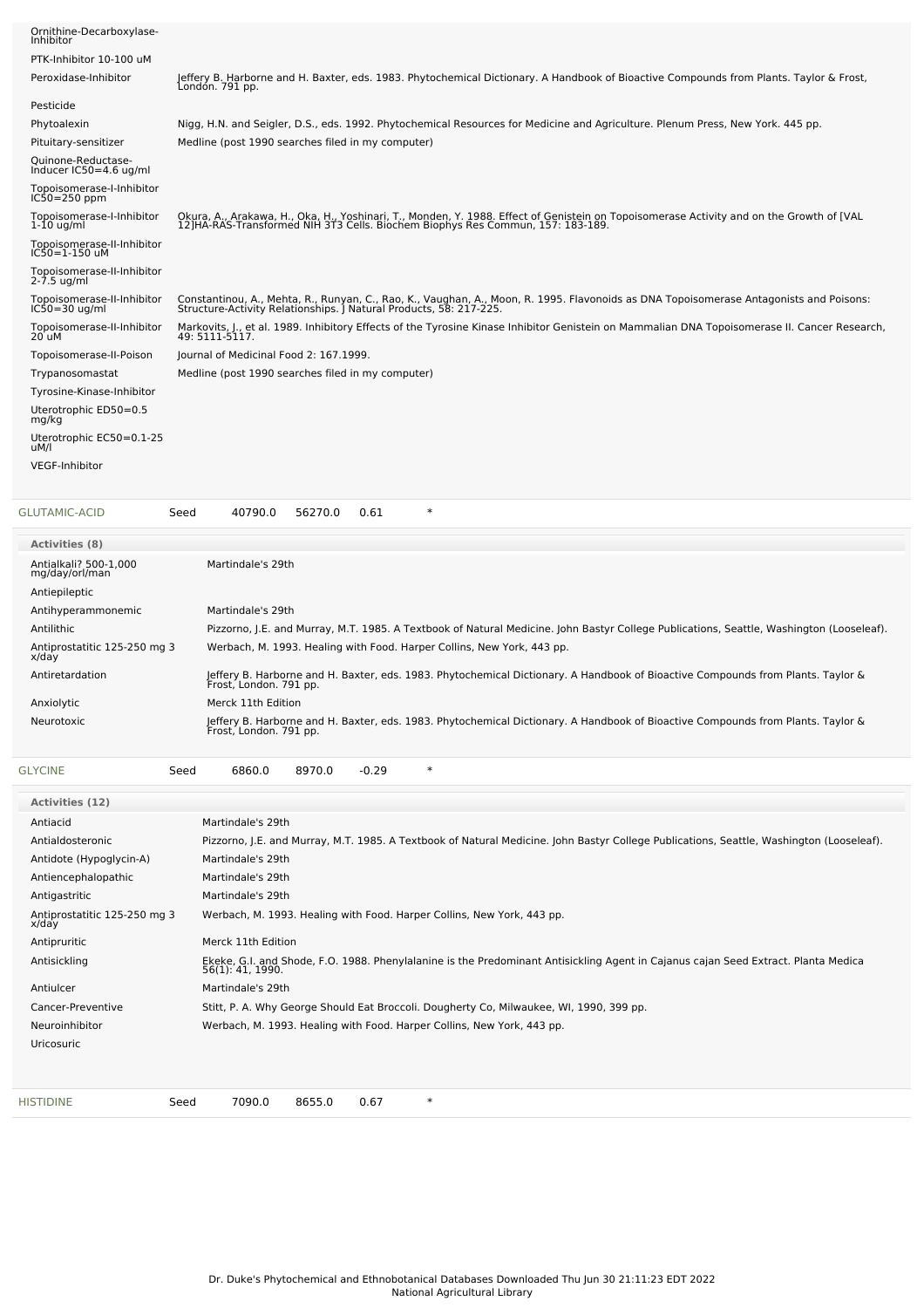| <b>Activities (7)</b>                        |                                        |                   |                |         |        |                                                                                                                                                           |
|----------------------------------------------|----------------------------------------|-------------------|----------------|---------|--------|-----------------------------------------------------------------------------------------------------------------------------------------------------------|
| Antiarteriosclerotic                         |                                        |                   |                |         |        |                                                                                                                                                           |
| Antinephritic                                | pp.                                    |                   |                |         |        | Jeffery B. Harborne and H. Baxter, eds. 1983. Phytochemical Dictionary. A Handbook of Bioactive Compounds from Plants. Taylor & Frost, London. 791        |
| Antioxidant                                  |                                        |                   |                |         |        |                                                                                                                                                           |
| Antiulcer                                    |                                        |                   |                |         |        |                                                                                                                                                           |
| Antiuremic                                   | pp.                                    |                   |                |         |        | Jeffery B. Harborne and H. Baxter, eds. 1983. Phytochemical Dictionary. A Handbook of Bioactive Compounds from Plants. Taylor & Frost, London. 791        |
| Essential                                    | pp.                                    |                   |                |         |        | Jeffery B. Harborne and H. Baxter, eds. 1983. Phytochemical Dictionary. A Handbook of Bioactive Compounds from Plants. Taylor & Frost, London. 791        |
| Oxidant                                      |                                        |                   |                |         |        |                                                                                                                                                           |
| <b>IRON</b>                                  | Seed                                   | 13.0              | 62.0           | $-0.41$ | $\ast$ |                                                                                                                                                           |
| <b>Activities (6)</b>                        |                                        |                   |                |         |        |                                                                                                                                                           |
| Antiakathisic                                |                                        | Martindale's 29th |                |         |        |                                                                                                                                                           |
| Antianemic                                   |                                        | Martindale's 29th |                |         |        |                                                                                                                                                           |
| Anticanker                                   |                                        |                   |                |         |        |                                                                                                                                                           |
| Anticheilitic                                |                                        |                   |                |         |        | Davies, S., and Stewart, A. 1990. Nutritional Medicine. Avon Books, New York. 509pp.                                                                      |
| Antimenorrhagic 100<br>mg/day/wmn/orl        |                                        | (Looseleaf).      |                |         |        | Pizzorno, J.E. and Murray, M.T. 1985. A Textbook of Natural Medicine. John Bastyr College Publications, Seattle, Washington                               |
| Prooxidant                                   |                                        |                   |                |         |        |                                                                                                                                                           |
|                                              |                                        |                   |                |         |        |                                                                                                                                                           |
| IRON                                         | Fruit                                  | 17.0              | 56.0           | $-0.31$ | $\ast$ |                                                                                                                                                           |
| <b>Activities (6)</b>                        |                                        |                   |                |         |        |                                                                                                                                                           |
| Antiakathisic                                |                                        | Martindale's 29th |                |         |        |                                                                                                                                                           |
| Antianemic                                   |                                        | Martindale's 29th |                |         |        |                                                                                                                                                           |
| Anticanker                                   |                                        |                   |                |         |        |                                                                                                                                                           |
| Anticheilitic                                |                                        |                   |                |         |        | Davies, S., and Stewart, A. 1990. Nutritional Medicine. Avon Books, New York. 509pp.                                                                      |
| Antimenorrhagic 100<br>mg/day/wmn/orl        |                                        | (Looseleaf).      |                |         |        | Pizzorno, J.E. and Murray, M.T. 1985. A Textbook of Natural Medicine. John Bastyr College Publications, Seattle, Washington                               |
| Prooxidant                                   |                                        |                   |                |         |        |                                                                                                                                                           |
|                                              |                                        |                   |                |         |        |                                                                                                                                                           |
| <b>ISOGENISTEIN-7-0-</b><br><b>GLUCOSIDE</b> | Root<br>Bark                           | --                | $\overline{a}$ |         | $\ast$ |                                                                                                                                                           |
| <b>SOLEUCINE</b>                             | Seed                                   | 6990.0            | 8780.0         | $-0.22$ | $\ast$ |                                                                                                                                                           |
|                                              |                                        |                   |                |         |        |                                                                                                                                                           |
| Activities (3)                               |                                        |                   |                |         |        |                                                                                                                                                           |
| Antiencephalopathic?                         | Martindale's 29th<br>Martindale's 28th |                   |                |         |        |                                                                                                                                                           |
| Antipellagric<br>Essential                   |                                        |                   |                |         |        | Jeffery B. Harborne and H. Baxter, eds. 1983. Phytochemical Dictionary. A Handbook of Bioactive Compounds from Plants. Taylor & Frost, London.            |
|                                              | 791 pp.                                |                   |                |         |        |                                                                                                                                                           |
| KILOCALORIES                                 | Fruit                                  | 1140.0            | 3860.0         | 0.3     | $\ast$ |                                                                                                                                                           |
| KILOCALORIES                                 | Seed                                   | 1170.0            | 3974.0         | $-0.69$ | $\ast$ |                                                                                                                                                           |
| <b>LEUCINE</b>                               | Seed                                   | 13110.0           | 17325.0        | 0.02    | $\ast$ |                                                                                                                                                           |
| <b>Activities (2)</b>                        |                                        |                   |                |         |        |                                                                                                                                                           |
| Antiencephalopathic Martindale's 29th        |                                        |                   |                |         |        |                                                                                                                                                           |
| Essential                                    |                                        |                   |                |         |        | Jeffery B. Harborne and H. Baxter, eds. 1983. Phytochemical Dictionary. A Handbook of Bioactive Compounds from Plants. Taylor & Frost, London.<br>791 pp. |
| LINOLEIC-ACID                                | Seed                                   | 7780.0            | 24472.0        | $-0.71$ | $\ast$ |                                                                                                                                                           |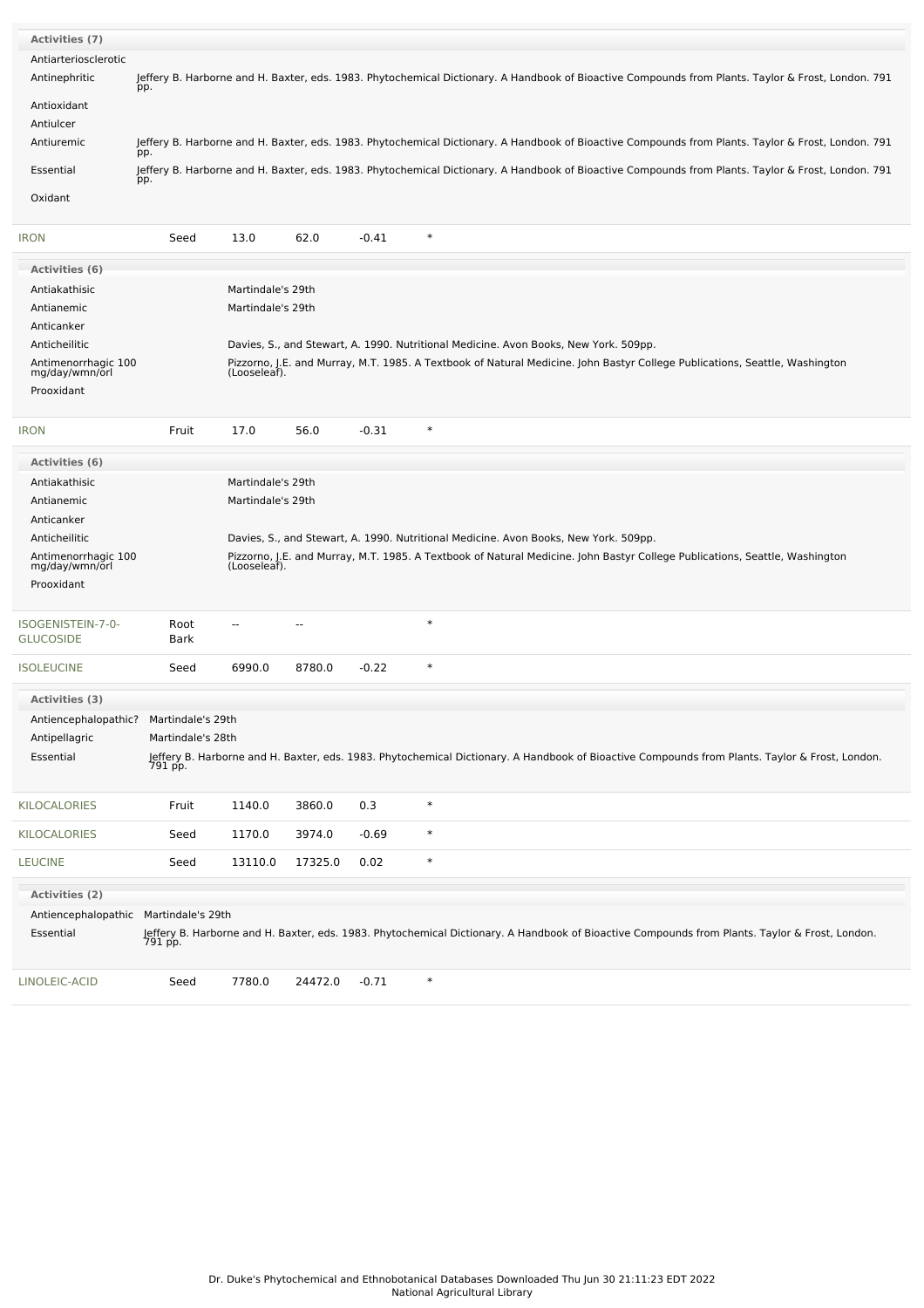| Activities (27)                  |                                                                                                                                                           |
|----------------------------------|-----------------------------------------------------------------------------------------------------------------------------------------------------------|
| 5-Alpha-Reductase-Inhibitor      |                                                                                                                                                           |
| AntiMS                           | Economic & Medicinal Plant Research, 6: 189.                                                                                                              |
| Antiacne                         |                                                                                                                                                           |
| Antialopecic                     |                                                                                                                                                           |
| Antianaphylactic                 | Economic & Medicinal Plant Research, 6: 189.                                                                                                              |
| Antiandrogenic                   |                                                                                                                                                           |
| Antiarteriosclerotic             |                                                                                                                                                           |
| Antiarthritic                    | Economic & Medicinal Plant Research, 6: 189.                                                                                                              |
| Anticoronary                     | Jeffery B. Harborne and H. Baxter, eds. 1983. Phytochemical Dictionary. A Handbook of Bioactive Compounds from Plants. Taylor & Frost,<br>Londón. 791 pp. |
| Antieczemic                      | Economic & Medicinal Plant Research, 6: 189.                                                                                                              |
| Antifibrinolytic                 | Economic & Medicinal Plant Research, 1: 53.                                                                                                               |
| Antigranular                     |                                                                                                                                                           |
| Antihistaminic                   | Economic & Medicinal Plant Research, 6: 189.                                                                                                              |
| Antiinflammatory IC50=31<br>uМ   |                                                                                                                                                           |
| Antileukotriene-D4 IC50=31<br>uМ |                                                                                                                                                           |
| Antimenorrhagic                  | Pizzorno, J.E. and Murray, M.T. 1985. A Textbook of Natural Medicine. John Bastyr College Publications, Seattle, Washington (Looseleaf).                  |
| Antiprostatitic                  | Pizzorno, J.E. and Murray, M.T. 1985. A Textbook of Natural Medicine. John Bastyr College Publications, Seattle, Washington (Looseleaf).                  |
| Cancer-Preventive                | Stitt, P. A. Why George Should Eat Broccoli. Dougherty Co, Milwaukee, WI, 1990, 399 pp.                                                                   |
| Carcinogenic                     | Science News, 146: 421.                                                                                                                                   |
| Comedolytic                      |                                                                                                                                                           |
| Hepatoprotective                 |                                                                                                                                                           |
| Hypocholesterolemic              | Spiller, G. A. 1996 (Spiller, G. A. Ed. 1996. CRC Handbook of Lipids in Human Nutrition. CRC Press. Boca Raton, FL. 233 pp.)                              |
| Immunomodulator                  | Economic & Medicinal Plant Research, 6: 189.                                                                                                              |
| Insectifuge                      | Jacobson, M., Glossary of Plant-Derived Insect Deterrents, CRC Press, Inc., Boca Raton, FL, 213 p, 1990.                                                  |
| Metastatic                       | Science News, 146: 421.                                                                                                                                   |
| Nematicide                       | Nigg, H.N. and Seigler, D.S., eds. 1992. Phytochemical Resources for Medicine and Agriculture. Plenum Press, New York. 445 pp.                            |
| Propecic                         |                                                                                                                                                           |
| LINOLENIC-ACID                   | $-0.56$<br>$\ast$<br>350.0<br>1114.0<br>Seed                                                                                                              |
|                                  |                                                                                                                                                           |

| LIIVULLIVIU AUD | JUJ J | - 770.0 | <b>++++</b> |                                                                                                                        |
|-----------------|-------|---------|-------------|------------------------------------------------------------------------------------------------------------------------|
| <b>LUPEOL</b>   | Root  | $- -$   | $- -$       | Grenand, P., Moretti, C., and Jacquemin, H. 1987. Pharmacopees Traditionnelles en<br>Guyane. I'ORSTROM, Paris. 569 pp. |

| Activities (21)                      |                                                                                                                                                                                                                               |
|--------------------------------------|-------------------------------------------------------------------------------------------------------------------------------------------------------------------------------------------------------------------------------|
| AntiEBV                              |                                                                                                                                                                                                                               |
| Antiangiogenic 30-50<br>ug/ml        |                                                                                                                                                                                                                               |
| Antiedemic                           |                                                                                                                                                                                                                               |
| Antiflu                              |                                                                                                                                                                                                                               |
| Antihyperglycemic                    | Jeffery B. Harborne and H. Baxter, eds. 1983. Phytochemical Dictionary. A Handbook of Bioactive Compounds from Plants. Taylor & Frost, London.<br>791 pp.                                                                     |
| Antiinflammatory 1/3<br>indomethacin |                                                                                                                                                                                                                               |
| Antilithic 25<br>mg/kg/day           |                                                                                                                                                                                                                               |
| Antimalarial<br>$IC50 = 46.8$ ug/ml  | Khalid, S.A., Farouk, A., Geary**, T.G., and Jensen, J.B. 1985. Potential Antimalarial Candidates From African Plants: An In Vitro Approach Using<br>Plasmodium falciparum*. Journal of Ethnopharmacology, 15: 201-209, 1986. |
| Antioxalate 25<br>mg/kg/day          |                                                                                                                                                                                                                               |
| Antioxidant 25<br>mg/kg/day          |                                                                                                                                                                                                                               |
| Antiperoxidant 25<br>mg/kg/day       |                                                                                                                                                                                                                               |
| Antiprostaglandin                    |                                                                                                                                                                                                                               |
| Antirheumatic                        |                                                                                                                                                                                                                               |
| Antitumor                            | Jeffery B. Harborne and H. Baxter, eds. 1983. Phytochemical Dictionary. A Handbook of Bioactive Compounds from Plants. Taylor & Frost, London.<br>791 pp.                                                                     |
| Antiurethrotic                       |                                                                                                                                                                                                                               |
| Antiviral                            |                                                                                                                                                                                                                               |
| Cytotoxic 50-500 ppm                 |                                                                                                                                                                                                                               |
| FPTase-Inhibitor<br>IC50=65 ug/ml    |                                                                                                                                                                                                                               |
| Hypotensive                          | Jeffery B. Harborne and H. Baxter, eds. 1983. Phytochemical Dictionary. A Handbook of Bioactive Compounds from Plants. Taylor & Frost, London.<br>791 pp.                                                                     |
| Pesticide                            |                                                                                                                                                                                                                               |
| TOPO-2-Inhibitor<br>$IC50 = 10.4$ uM |                                                                                                                                                                                                                               |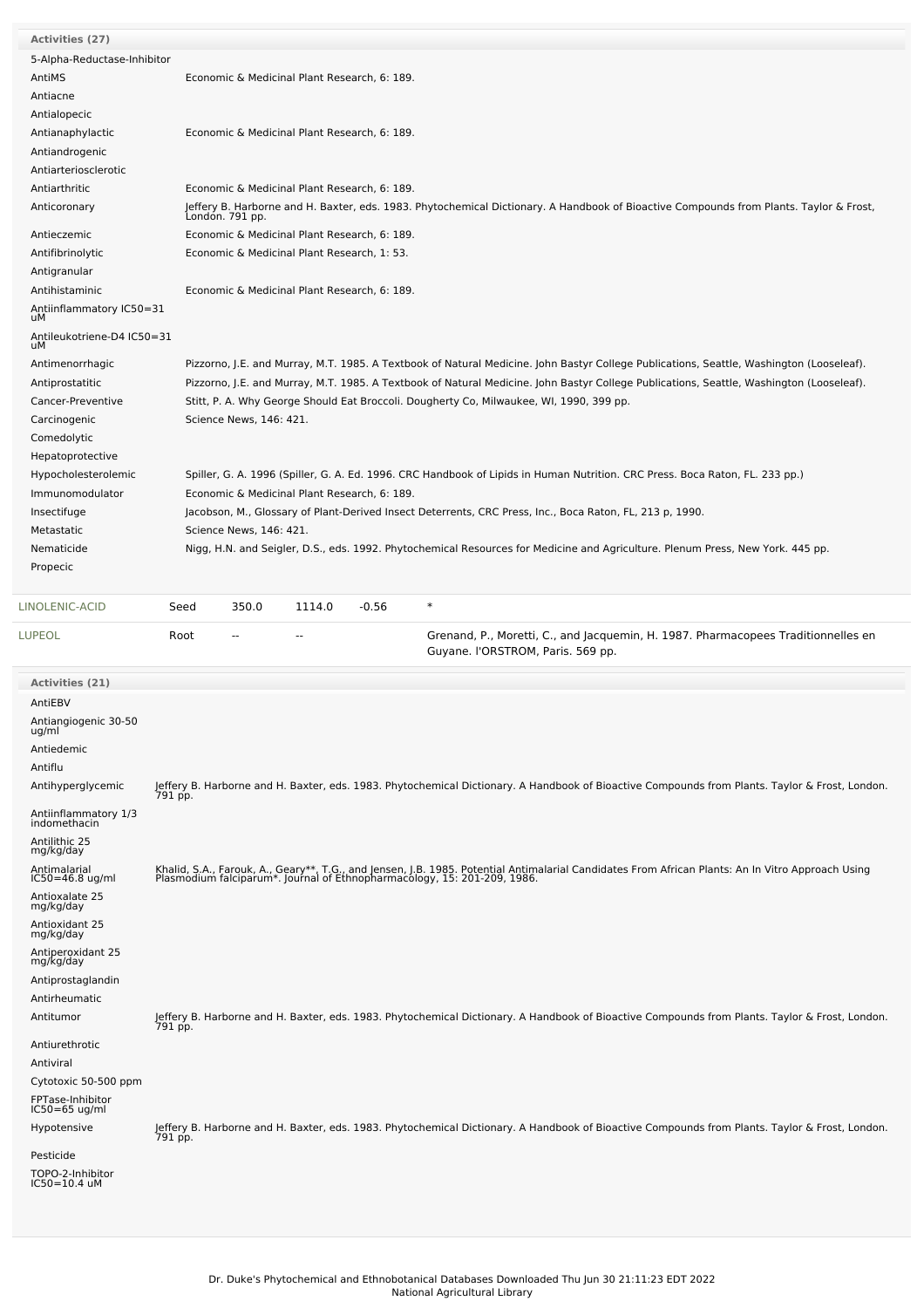| <b>LYSINE</b>                                 | Seed              | 13750.0                                                                | 17010.0 | 0.67                                                        | $\ast$                                                                                                                                                                                              |  |
|-----------------------------------------------|-------------------|------------------------------------------------------------------------|---------|-------------------------------------------------------------|-----------------------------------------------------------------------------------------------------------------------------------------------------------------------------------------------------|--|
| Activities (4)                                |                   |                                                                        |         |                                                             |                                                                                                                                                                                                     |  |
| Antialkalotic                                 | Martindale's 29th |                                                                        |         |                                                             |                                                                                                                                                                                                     |  |
| Antiherpetic 0.5-3 g/day                      |                   |                                                                        |         |                                                             |                                                                                                                                                                                                     |  |
| Essential                                     | Londón. 791 pp.   |                                                                        |         |                                                             | Jeffery B. Harborne and H. Baxter, eds. 1983. Phytochemical Dictionary. A Handbook of Bioactive Compounds from Plants. Taylor & Frost,                                                              |  |
| Hypoarginanemic 250<br>mg/kg                  | Martindale's 29th |                                                                        |         |                                                             |                                                                                                                                                                                                     |  |
| <b>MANGANESE</b>                              | Seed              | 17.0                                                                   | 21.0    | $-0.41$                                                     | $\ast$                                                                                                                                                                                              |  |
| Activities (14)                               |                   |                                                                        |         |                                                             |                                                                                                                                                                                                     |  |
| <b>AntiPMS</b>                                |                   |                                                                        |         |                                                             |                                                                                                                                                                                                     |  |
| Antialcoholic                                 |                   |                                                                        |         | Forest H. Nielsen, USDA, Grand Forks, various publications. |                                                                                                                                                                                                     |  |
| Antianemic                                    | Martindale's 28th |                                                                        |         |                                                             |                                                                                                                                                                                                     |  |
| Antiarthritic                                 |                   |                                                                        |         |                                                             |                                                                                                                                                                                                     |  |
| Antidiabetic 3-5 mg/day                       |                   |                                                                        |         |                                                             | Werbach, M. 1993. Healing with Food. Harper Collins, New York, 443 pp.                                                                                                                              |  |
| Antidiabetic 10-30<br>mg/man/day              |                   |                                                                        |         |                                                             |                                                                                                                                                                                                     |  |
| Antidiscotic                                  |                   |                                                                        |         |                                                             | Davies, S., and Stewart, A. 1990. Nutritional Medicine. Avon Books, New York. 509pp.                                                                                                                |  |
| Antidyskinetic                                | Martindale's 28th |                                                                        |         |                                                             |                                                                                                                                                                                                     |  |
| Antiepileptic 450 mg/day                      |                   | Werbach, M. 1993. Healing with Food. Harper Collins, New York, 443 pp. |         |                                                             |                                                                                                                                                                                                     |  |
| Antiosteoporotic                              |                   |                                                                        |         |                                                             |                                                                                                                                                                                                     |  |
| Antiototic                                    |                   |                                                                        |         |                                                             | Davies, S., and Stewart, A. 1990. Nutritional Medicine. Avon Books, New York. 509pp.                                                                                                                |  |
| Antioxidant                                   |                   |                                                                        |         |                                                             |                                                                                                                                                                                                     |  |
| Antisyndrome-X 10-30<br>mg/man/day            |                   |                                                                        |         |                                                             | Challem, J., Berkson, Burt, and Smith, Melissa Dianne. 2000. Syndrome X - The complete nutritional program to prevent and reservse insulin resistance. John Wiley & Sons, New York. 272 pp. \$24.95 |  |
| Hypoglycemic 10-30<br>mg/man/day              |                   |                                                                        |         |                                                             |                                                                                                                                                                                                     |  |
| <b>METHIONINE</b>                             | Seed              | 1860.0                                                                 | 2720.0  | $-0.41$                                                     | $\ast$                                                                                                                                                                                              |  |
| Activities (15)                               |                   |                                                                        |         |                                                             |                                                                                                                                                                                                     |  |
| Anticataract                                  |                   | (Looseleaf).                                                           |         |                                                             | Pizzorno, J.E. and Murray, M.T. 1985. A Textbook of Natural Medicine. John Bastyr College Publications, Seattle, Washington                                                                         |  |
| Antidote (Acetaminophen) 10<br>g/16hr/man/orl |                   | Martindale's 29th                                                      |         |                                                             |                                                                                                                                                                                                     |  |

| Antidote (Paracetamol) 10<br>g/16hr/man/orl | Martindale's 29th                                                                                                                                         |  |  |  |  |  |  |  |
|---------------------------------------------|-----------------------------------------------------------------------------------------------------------------------------------------------------------|--|--|--|--|--|--|--|
| Antieczemic                                 |                                                                                                                                                           |  |  |  |  |  |  |  |
| Antihepatotic                               | Jeffery B. Harborne and H. Baxter, eds. 1983. Phytochemical Dictionary. A Handbook of Bioactive Compounds from Plants. Taylor &<br>Frost, London. 791 pp. |  |  |  |  |  |  |  |
| Antioxidant                                 |                                                                                                                                                           |  |  |  |  |  |  |  |
| Antiparkinsonian 1-5 g/day                  | Werbach, M. 1993. Healing with Food. Harper Collins, New York, 443 pp.                                                                                    |  |  |  |  |  |  |  |
| Cancer-Preventive                           | Stitt, P. A. Why George Should Eat Broccoli. Dougherty Co, Milwaukee, WI, 1990, 399 pp.                                                                   |  |  |  |  |  |  |  |
| Emetic                                      | Martindale's 29th                                                                                                                                         |  |  |  |  |  |  |  |
| Essential                                   | Jeffery B. Harborne and H. Baxter, eds. 1983. Phytochemical Dictionary. A Handbook of Bioactive Compounds from Plants. Taylor &<br>Frost, London. 791 pp. |  |  |  |  |  |  |  |
| Glutathionigenic                            | Martindale's 29th                                                                                                                                         |  |  |  |  |  |  |  |
| Hepatoprotective                            |                                                                                                                                                           |  |  |  |  |  |  |  |
| Lipotropic                                  | Merck 11th Edition                                                                                                                                        |  |  |  |  |  |  |  |
| Urine-Acidifier 200<br>mg/3x/day/man/orl    | Martindale's 28th                                                                                                                                         |  |  |  |  |  |  |  |
| Urine-Deodorant                             | Martindale's 29th                                                                                                                                         |  |  |  |  |  |  |  |
| MUFA<br>Seed                                | $\ast$<br>120.0<br>135.0<br>$-0.79$                                                                                                                       |  |  |  |  |  |  |  |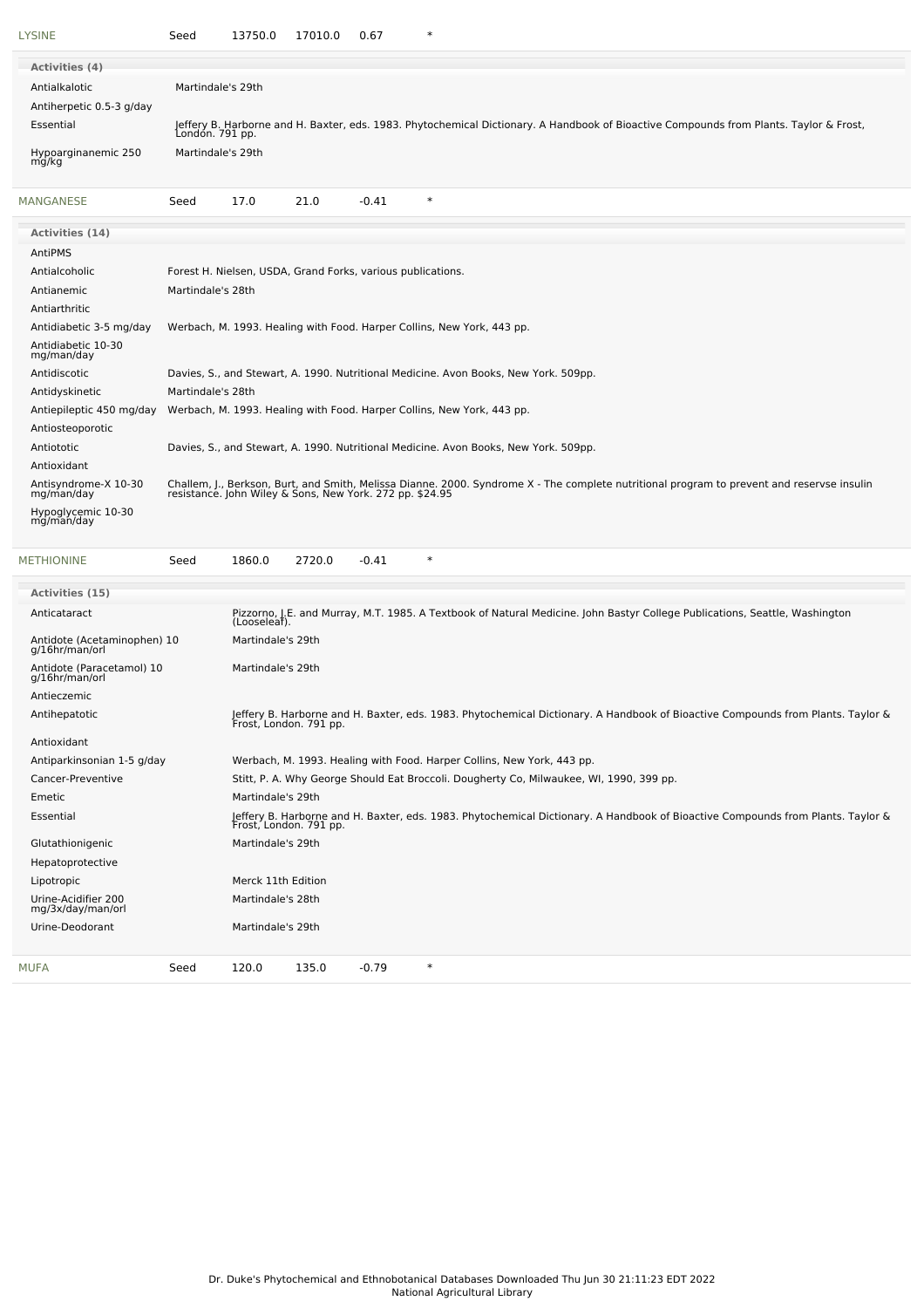| <b>Activities (13)</b>             |                                                                                                                                                                                                          |
|------------------------------------|----------------------------------------------------------------------------------------------------------------------------------------------------------------------------------------------------------|
| Allergenic                         |                                                                                                                                                                                                          |
| Anemiagenic                        |                                                                                                                                                                                                          |
| Antiinflammatory<br>IC50=21 uM     |                                                                                                                                                                                                          |
| Antileukotriene-D4<br>$IC50=21$ uM |                                                                                                                                                                                                          |
| Cancer-Preventive                  | Stitt, P. A. Why George Should Eat Broccoli. Dougherty Co, Milwaukee, WI, 1990, 399 pp.                                                                                                                  |
| Choleretic 5 ml/man                |                                                                                                                                                                                                          |
| Dermatitigenic                     |                                                                                                                                                                                                          |
| FLavor FEMA 1-30                   | Aloe Research Council - Duke writeup of non-peer reviewd book by Coats and draft by Henry                                                                                                                |
| Hypocholesterolemic                | Spiller, G. A. 1996 (Spiller, G. A. Ed. 1996. CRC Handbook of Lipids in Human Nutrition. CRC Press. Boca Raton, FL. 233 pp.)                                                                             |
| Insectifuge                        | Jacobson, M., Glossary of Plant-Derived Insect Deterrents, CRC Press, Inc., Boca Raton, FL, 213 p, 1990.                                                                                                 |
| Irritant                           | Merck 11th Edition                                                                                                                                                                                       |
| Percutaneostimulant                | Seki, T., Toeda, C., Kawaguchi, T., Juni, K., Sugibayashi, K., and Morimoto, Y. 1990. Enhanced Transdermal Delivery of Zidovudine in Rats and<br>Human Skin. Chem. Pharm. Bull. 38(11): 3086-3089, 1990. |
| Perfumery                          | Aloe Research Council - Duke writeup of non-peer reviewd book by Coats and draft by Henry                                                                                                                |

[NIACIN](file:///phytochem/chemicals/show/13066) Fruit 18.0 75.0 0.19 \*

| Activities (39)                         |                                                                                                                                                           |
|-----------------------------------------|-----------------------------------------------------------------------------------------------------------------------------------------------------------|
| Allergenic                              | Werbach, M. 1993. Healing with Food. Harper Collins, New York, 443 pp.                                                                                    |
| AntiLyme 50 mg/day                      |                                                                                                                                                           |
| AntiMeniere's                           | Duke, J. A. Writeups or information summaries on approximately 2,000 economic plants, USDA, ARS, Beltsville, MD 20705.                                    |
| AntiRaynaud's 1,500-4,000<br>mg/day     |                                                                                                                                                           |
| Antiacrodynic                           |                                                                                                                                                           |
| Antiallergic 50 mg/2x/day               | Werbach, M. 1993. Healing with Food. Harper Collins, New York, 443 pp.                                                                                    |
| Antialzheimeran                         |                                                                                                                                                           |
| Antiamblyopic                           |                                                                                                                                                           |
| Antianginal                             |                                                                                                                                                           |
| Anticataract                            |                                                                                                                                                           |
| Antichilblain                           | Jeffery B. Harborne and H. Baxter, eds. 1983. Phytochemical Dictionary. A Handbook of Bioactive Compounds from Plants. Taylor &<br>Frost, London. 791 pp. |
| Anticonvulsant 3 g/day                  | Werbach, M. 1993. Healing with Food. Harper Collins, New York, 443 pp.                                                                                    |
| Antidementia                            |                                                                                                                                                           |
| Antidermatitic                          | Davies, S., and Stewart, A. 1990. Nutritional Medicine. Avon Books, New York. 509pp.                                                                      |
| Antidiabetic                            |                                                                                                                                                           |
| Antidysphagic                           |                                                                                                                                                           |
| Antiepileptic 3 g/day                   | Werbach, M. 1993. Healing with Food. Harper Collins, New York, 443 pp.                                                                                    |
| Antihangover 50 mg                      |                                                                                                                                                           |
| Antihistaminic 50 mg 2x/day             | Werbach, M. 1993. Healing with Food. Harper Collins, New York, 443 pp.                                                                                    |
| Antihyperactivity 1.5-6 g/day           | Werbach, M. 1993. Healing with Food. Harper Collins, New York, 443 pp.                                                                                    |
| Antiinsomnic 1 g/day                    | Werbach, M. 1993. Healing with Food. Harper Collins, New York, 443 pp.                                                                                    |
| Antineuralgic                           |                                                                                                                                                           |
| Antiparkinsonian 100 mg/day             | Werbach, M. 1993. Healing with Food. Harper Collins, New York, 443 pp.                                                                                    |
| Antipellagric                           | Davies, S., and Stewart, A. 1990. Nutritional Medicine. Avon Books, New York. 509pp.                                                                      |
| Antiscotomic                            |                                                                                                                                                           |
| Antispasmodic 100 mg 2x/day             | Werbach, M. 1993. Healing with Food. Harper Collins, New York, 443 pp.                                                                                    |
| Antivertigo                             |                                                                                                                                                           |
| Cancer-Preventive                       | Stitt, P. A. Why George Should Eat Broccoli. Dougherty Co, Milwaukee, WI, 1990, 399 pp.                                                                   |
| Cardioprotective                        |                                                                                                                                                           |
| Circulotonic                            |                                                                                                                                                           |
| Fibrinolytic                            |                                                                                                                                                           |
| Hepatoprotective                        |                                                                                                                                                           |
| Hepatotoxic                             |                                                                                                                                                           |
| Hypocholesterolemic 50-100 mg<br>3x/day |                                                                                                                                                           |
| Hypoglycemic                            |                                                                                                                                                           |
| Hypolipidemic                           |                                                                                                                                                           |
| Sedative                                | Pizzorno, J.E. and Murray, M.T. 1985. A Textbook of Natural Medicine. John Bastyr College Publications, Seattle, Washington<br>(Looseleaf).               |
| Serotoninergic                          | Pizzorno, J.E. and Murray, M.T. 1985. A Textbook of Natural Medicine. John Bastyr College Publications, Seattle, Washington<br>(Looseleaf).               |
| Vasodilator                             | Martindale's 29th                                                                                                                                         |
| <b>NIACIN</b><br>Seed                   | 22.0<br>77.0<br>1.02<br>$\ast$                                                                                                                            |
|                                         |                                                                                                                                                           |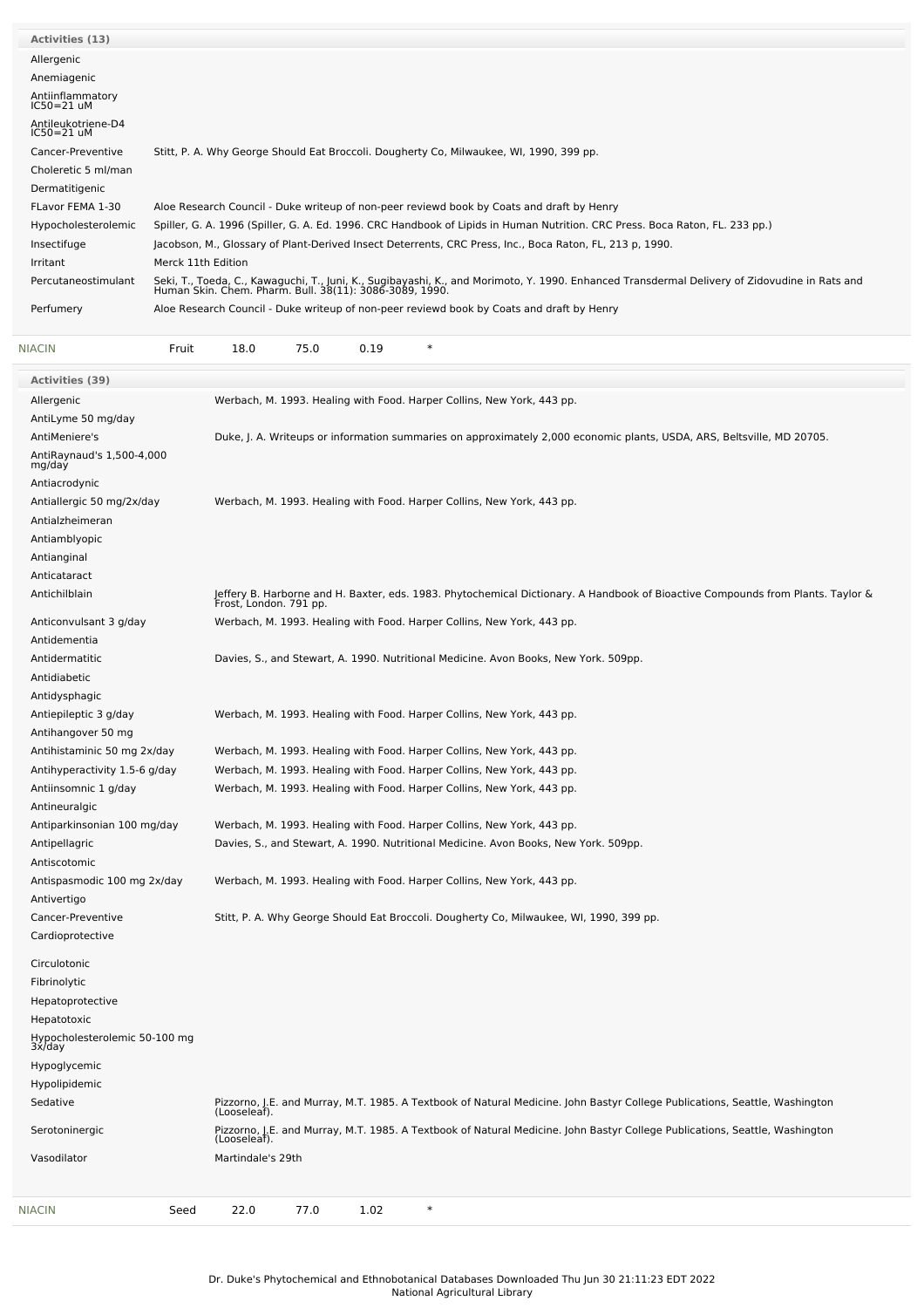| Allergenic                              | Werbach, M. 1993. Healing with Food. Harper Collins, New York, 443 pp.                                                                                    |
|-----------------------------------------|-----------------------------------------------------------------------------------------------------------------------------------------------------------|
| AntiLyme 50 mg/day                      |                                                                                                                                                           |
| AntiMeniere's                           | Duke, J. A. Writeups or information summaries on approximately 2,000 economic plants, USDA, ARS, Beltsville, MD 20705.                                    |
| AntiRaynaud's 1,500-4,000<br>mg/day     |                                                                                                                                                           |
| Antiacrodynic                           |                                                                                                                                                           |
| Antiallergic 50 mg/2x/day               | Werbach, M. 1993. Healing with Food. Harper Collins, New York, 443 pp.                                                                                    |
| Antialzheimeran                         |                                                                                                                                                           |
| Antiamblyopic                           |                                                                                                                                                           |
| Antianginal                             |                                                                                                                                                           |
| Anticataract                            |                                                                                                                                                           |
| Antichilblain                           | Jeffery B. Harborne and H. Baxter, eds. 1983. Phytochemical Dictionary. A Handbook of Bioactive Compounds from Plants. Taylor &<br>Frost, London. 791 pp. |
| Anticonvulsant 3 g/day                  | Werbach, M. 1993. Healing with Food. Harper Collins, New York, 443 pp.                                                                                    |
| Antidementia                            |                                                                                                                                                           |
| Antidermatitic                          | Davies, S., and Stewart, A. 1990. Nutritional Medicine. Avon Books, New York. 509pp.                                                                      |
| Antidiabetic                            |                                                                                                                                                           |
| Antidysphagic                           |                                                                                                                                                           |
| Antiepileptic 3 g/day                   | Werbach, M. 1993. Healing with Food. Harper Collins, New York, 443 pp.                                                                                    |
| Antihangover 50 mg                      |                                                                                                                                                           |
| Antihistaminic 50 mg 2x/day             | Werbach, M. 1993. Healing with Food. Harper Collins, New York, 443 pp.                                                                                    |
| Antihyperactivity 1.5-6 g/day           | Werbach, M. 1993. Healing with Food. Harper Collins, New York, 443 pp.                                                                                    |
| Antiinsomnic 1 g/day                    | Werbach, M. 1993. Healing with Food. Harper Collins, New York, 443 pp.                                                                                    |
| Antineuralgic                           |                                                                                                                                                           |
| Antiparkinsonian 100 mg/day             | Werbach, M. 1993. Healing with Food. Harper Collins, New York, 443 pp.                                                                                    |
| Antipellagric                           | Davies, S., and Stewart, A. 1990. Nutritional Medicine. Avon Books, New York. 509pp.                                                                      |
| Antiscotomic                            |                                                                                                                                                           |
| Antispasmodic 100 mg 2x/day             | Werbach, M. 1993. Healing with Food. Harper Collins, New York, 443 pp.                                                                                    |
| Antivertigo                             |                                                                                                                                                           |
| Cancer-Preventive                       | Stitt, P. A. Why George Should Eat Broccoli. Dougherty Co, Milwaukee, WI, 1990, 399 pp.                                                                   |
| Cardioprotective                        |                                                                                                                                                           |
| Circulotonic                            |                                                                                                                                                           |
| Fibrinolytic                            |                                                                                                                                                           |
| Hepatoprotective                        |                                                                                                                                                           |
| Hepatotoxic                             |                                                                                                                                                           |
| Hypocholesterolemic 50-100 mg<br>3x/day |                                                                                                                                                           |
| Hypoglycemic                            |                                                                                                                                                           |
| Hypolipidemic                           |                                                                                                                                                           |
| Sedative                                | Pizzorno, J.E. and Murray, M.T. 1985. A Textbook of Natural Medicine. John Bastyr College Publications, Seattle, Washington<br>(Looseleaf).               |
| Serotoninergic                          | Pizzorno, J.E. and Murray, M.T. 1985. A Textbook of Natural Medicine. John Bastyr College Publications, Seattle, Washington<br>(Looseleaf).               |
| Vasodilator                             | Martindale's 29th                                                                                                                                         |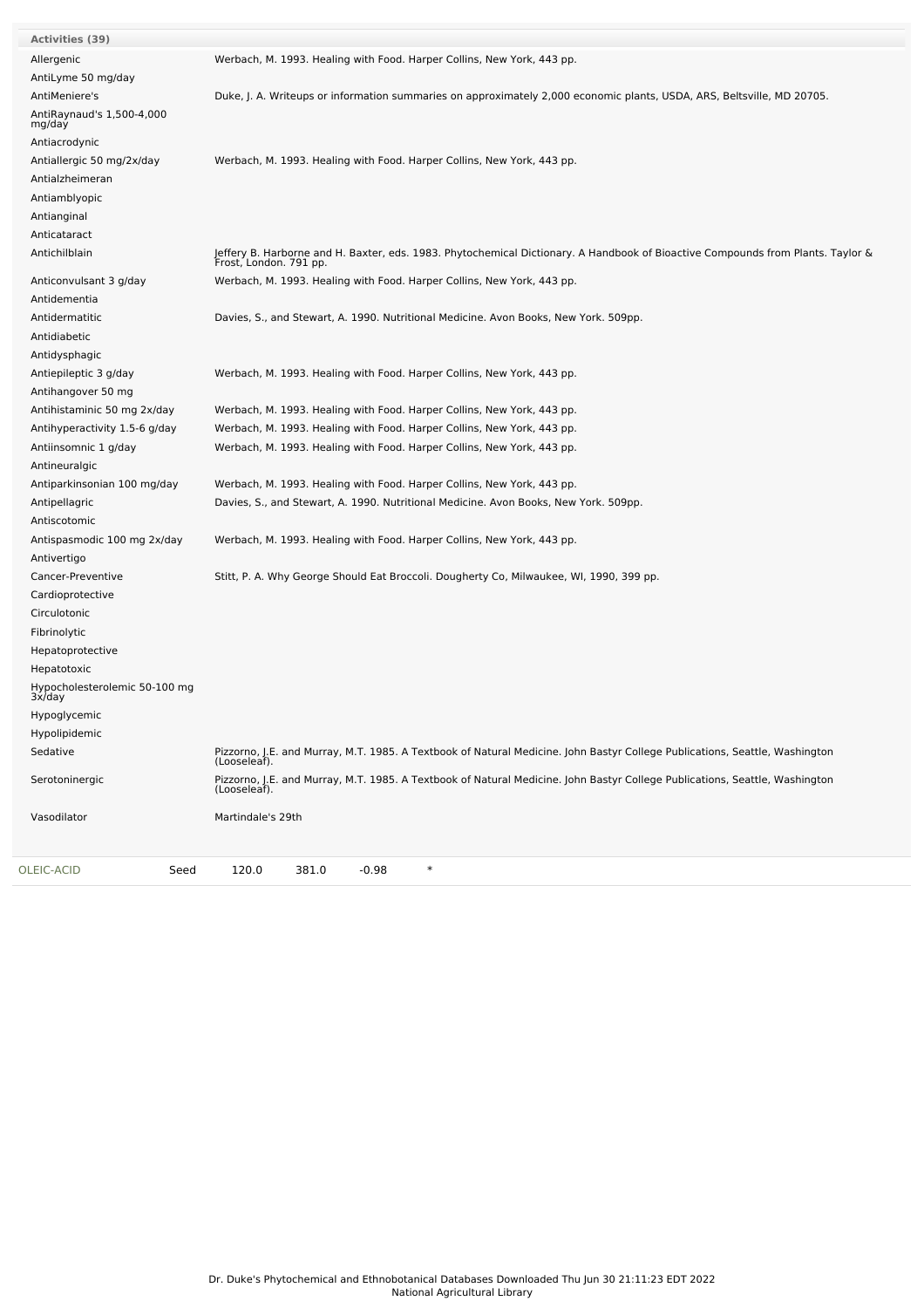| Activities (18)                    |                                                                                                                                                                                                          |
|------------------------------------|----------------------------------------------------------------------------------------------------------------------------------------------------------------------------------------------------------|
| 5-Alpha-Reductase-<br>Inhibitor    |                                                                                                                                                                                                          |
| Allergenic                         |                                                                                                                                                                                                          |
| Alpha-Reductase-<br>Inhibitor      |                                                                                                                                                                                                          |
| Anemiagenic                        |                                                                                                                                                                                                          |
| Antialopecic                       |                                                                                                                                                                                                          |
| Antiandrogenic                     |                                                                                                                                                                                                          |
| Antiinflammatory<br>IC50=21 uM     |                                                                                                                                                                                                          |
| Antileukotriene-D4<br>$IC50=21$ uM |                                                                                                                                                                                                          |
| Cancer-Preventive                  | Stitt, P. A. Why George Should Eat Broccoli. Dougherty Co, Milwaukee, WI, 1990, 399 pp.                                                                                                                  |
| Choleretic 5 ml/man                |                                                                                                                                                                                                          |
| Dermatitigenic                     |                                                                                                                                                                                                          |
| FLavor FEMA 1-30                   | Aloe Research Council - Duke writeup of non-peer reviewd book by Coats and draft by Henry                                                                                                                |
| Hypocholesterolemic                | Spiller, G. A. 1996 (Spiller, G. A. Ed. 1996. CRC Handbook of Lipids in Human Nutrition. CRC Press. Boca Raton, FL. 233 pp.)                                                                             |
| Insectifuge                        | Jacobson, M., Glossary of Plant-Derived Insect Deterrents, CRC Press, Inc., Boca Raton, FL, 213 p, 1990.                                                                                                 |
| Irritant                           | Merck 11th Edition                                                                                                                                                                                       |
| Percutaneostimulant                | Seki, T., Toeda, C., Kawaguchi, T., Juni, K., Sugibayashi, K., and Morimoto, Y. 1990. Enhanced Transdermal Delivery of Zidovudine in Rats and<br>Human Skin. Chem. Pharm. Bull. 38(11): 3086-3089, 1990. |
| Perfumery                          | Aloe Research Council - Duke writeup of non-peer reviewd book by Coats and draft by Henry                                                                                                                |
| Propecic                           |                                                                                                                                                                                                          |
| PALMITIC-ACID                      | 3070.0<br>9642.0<br>$-0.5$<br>$\ast$<br>Seed                                                                                                                                                             |
| Activities (13)                    |                                                                                                                                                                                                          |
| 5-Alpha-Reductase-<br>Inhibitor    |                                                                                                                                                                                                          |
| Antialopecic                       |                                                                                                                                                                                                          |

Antiandrogenic

Pesticide Propecic

**Activities (11)**

Antiarthritic 500-2,000 mg/day

Antihypercholesterolemic <sup>300</sup> mg/meal

Anticlaudificant? Martindale's 29th

Antiielus? Martindale's 29th Antiinsomniac? Martindale's 29th Antirheumatitic? Martindale's 29th

Antioxidant IC40=60

Antifibrinolytic Economic & Medicinal Plant Research, 1: 53.

[PANTOTHENIC-ACID](file:///phytochem/chemicals/show/13995) Seed 6.8 20.0 0.34  $*$ 

[PHENYLALANINE](file:///phytochem/chemicals/show/14410) Seed 16020.0 20780.0 1.1 \*

FLavor FEMA 1 Aloe Research Council - Duke writeup of non-peer reviewd book by Coats and draft by Henry Hemolytic Bisset, N.G., ed. 1994. Herbal Drugs and Phytopharmaceuticals. CRC Press. Boca Raton, FL. 566 pp.

Antiallergic 100-500 mg/day Werbach, M. 1993. Healing with Food. Harper Collins, New York, 443 pp.

Hypercholesterolemic Spiller, G. A. 1996 (Spiller, G. A. Ed. 1996. CRC Handbook of Lipids in Human Nutrition. CRC Press. Boca Raton, FL. 233 pp.)

Nematicide Migg, H.N. and Seigler, D.S., eds. 1992. Phytochemical Resources for Medicine and Agriculture. Plenum Press, New York. 445 pp.

Lubricant Jeffery B. Harborne and H. Baxter, eds. 1983. Phytochemical Dictionary. A Handbook of Bioactive Compounds from Plants. Taylor & Frost, London. 791 pp.

Soap Soap Jeffery B. Harborne and H. Baxter, eds. 1983. Phytochemical Dictionary. A Handbook of Bioactive Compounds from Plants. Taylor & Frost, Soap London. 791 pp.

Anticephalagic Jeffery B. Harborne and H. Baxter, eds. 1983. Phytochemical Dictionary. A Handbook of Bioactive Compounds from Plants. Taylor & Frost, London. 791 pp.

Antifatigue Jeffery B. Harborne and H. Baxter, eds. 1983. Phytochemical Dictionary. A Handbook of Bioactive Compounds from Plants. Taylor & Frost, London. 791 pp.

Antidermatitic Duke, J. A. Writeups or information summaries on approximately 2,000 economic plants, USDA, ARS, Beltsville, MD 20705.

Werbach, M. 1993. Healing with Food. Harper Collins, New York, 443 pp.

Cancer-Preventive Stitt, P. A. Why George Should Eat Broccoli. Dougherty Co, Milwaukee, WI, 1990, 399 pp.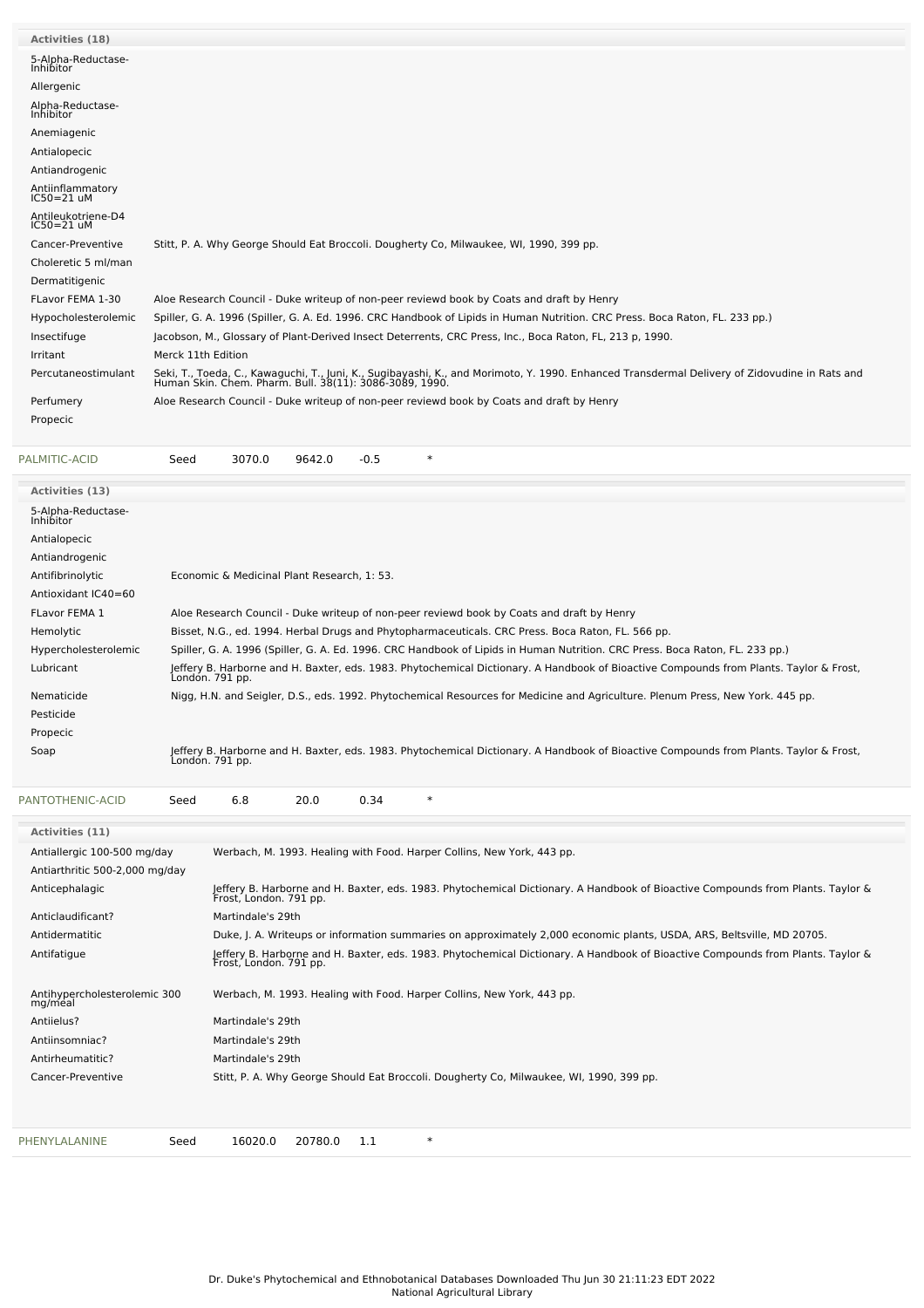| <b>Activities (7)</b>                   |                          |                   |         |                                                                                                                                             |
|-----------------------------------------|--------------------------|-------------------|---------|---------------------------------------------------------------------------------------------------------------------------------------------|
| AntiADD 587 mg/day/orl                  |                          | Martindale's 29th |         |                                                                                                                                             |
| Antidepressant 50-4,000 mg/day/man      |                          |                   |         |                                                                                                                                             |
| Antiparkinsonian 200-500<br>mg/day/man  |                          | Martindale's 28th |         |                                                                                                                                             |
| Antisickling 690 ug/ml                  |                          |                   |         |                                                                                                                                             |
| Antivitiligic 100 mg/kg/day/orl/man     |                          | Martindale's 29th |         |                                                                                                                                             |
| Monoamine-Precursor                     |                          |                   |         | Pizzorno, J.E. and Murray, M.T. 1985. A Textbook of Natural Medicine. John Bastyr College Publications, Seattle, Washington<br>(Looseleaf). |
| Tremorigenic 1,600-12,600<br>mg/man/day |                          | Martindale's 28th |         |                                                                                                                                             |
| <b>PHOSPHORUS</b><br>Fruit              |                          | 1240.0<br>4888.0  | 0.51    | $\ast$                                                                                                                                      |
| <b>Activities (4)</b>                   |                          |                   |         |                                                                                                                                             |
| Antiosteoporotic                        |                          |                   |         | Davies, S., and Stewart, A. 1990. Nutritional Medicine. Avon Books, New York. 509pp.                                                        |
| Anxiolytic                              |                          |                   |         |                                                                                                                                             |
| Immunostimulant                         |                          |                   |         | Davies, S., and Stewart, A. 1990. Nutritional Medicine. Avon Books, New York. 509pp.                                                        |
| Osteogenic                              |                          |                   |         | Davies, S., and Stewart, A. 1990. Nutritional Medicine. Avon Books, New York. 509pp.                                                        |
|                                         |                          |                   |         |                                                                                                                                             |
| <b>PHOSPHORUS</b><br>Plant              | $\overline{\phantom{a}}$ | 2400.0            | $-0.57$ | $\ast$                                                                                                                                      |
| <b>Activities (4)</b>                   |                          |                   |         |                                                                                                                                             |
| Antiosteoporotic                        |                          |                   |         | Davies, S., and Stewart, A. 1990. Nutritional Medicine. Avon Books, New York. 509pp.                                                        |
| Anxiolytic                              |                          |                   |         |                                                                                                                                             |
| Immunostimulant                         |                          |                   |         | Davies, S., and Stewart, A. 1990. Nutritional Medicine. Avon Books, New York. 509pp.                                                        |
| Osteogenic                              |                          |                   |         | Davies, S., and Stewart, A. 1990. Nutritional Medicine. Avon Books, New York. 509pp.                                                        |
|                                         |                          |                   |         |                                                                                                                                             |
| <b>PHOSPHORUS</b><br>Seed               |                          | 1270.0<br>4500.0  | $-0.23$ | $\ast$                                                                                                                                      |
| <b>Activities (4)</b>                   |                          |                   |         |                                                                                                                                             |
| Antiosteoporotic                        |                          |                   |         | Davies, S., and Stewart, A. 1990. Nutritional Medicine. Avon Books, New York. 509pp.                                                        |
| Anxiolytic                              |                          |                   |         |                                                                                                                                             |
| Immunostimulant                         |                          |                   |         | Davies, S., and Stewart, A. 1990. Nutritional Medicine. Avon Books, New York. 509pp.                                                        |
| Osteogenic                              |                          |                   |         | Davies, S., and Stewart, A. 1990. Nutritional Medicine. Avon Books, New York. 509pp.                                                        |
|                                         |                          |                   |         |                                                                                                                                             |
| <b>POTASSIUM</b><br>Seed                |                          | 5250.0<br>18103.0 | 0.49    | $\ast$                                                                                                                                      |
| <b>Activities (14)</b>                  |                          |                   |         |                                                                                                                                             |
| Angiotensin-Receptor-Blocker            |                          |                   |         |                                                                                                                                             |
| Antiarrhythmic                          |                          |                   |         | Davies, S., and Stewart, A. 1990. Nutritional Medicine. Avon Books, New York. 509pp.                                                        |
| Antidepressant                          |                          |                   |         | Davies, S., and Stewart, A. 1990. Nutritional Medicine. Avon Books, New York. 509pp.                                                        |
| Antifatigue                             |                          |                   |         | Davies, S., and Stewart, A. 1990. Nutritional Medicine. Avon Books, New York. 509pp.                                                        |
| Antihypertensive                        |                          |                   |         |                                                                                                                                             |
| Antispasmodic                           |                          |                   |         | Davies, S., and Stewart, A. 1990. Nutritional Medicine. Avon Books, New York. 509pp.                                                        |
| Antistroke                              |                          |                   |         |                                                                                                                                             |
| Anxiolytic                              |                          |                   |         |                                                                                                                                             |
|                                         |                          |                   |         |                                                                                                                                             |
| Beta-Blocker                            |                          |                   |         |                                                                                                                                             |
| Cardioprotective 3,000-5,000 mg         |                          |                   |         |                                                                                                                                             |
| Cardiotoxic 18,000 mg/man/day           |                          |                   |         |                                                                                                                                             |
| Diuretic                                |                          |                   |         |                                                                                                                                             |
| Hypotensive                             |                          |                   |         |                                                                                                                                             |
| Vasodilator                             |                          |                   |         |                                                                                                                                             |
|                                         |                          |                   |         |                                                                                                                                             |
| <b>POTASSIUM</b><br>Fruit               |                          | 6220.0<br>17472.0 | $-0.04$ | $\ast$                                                                                                                                      |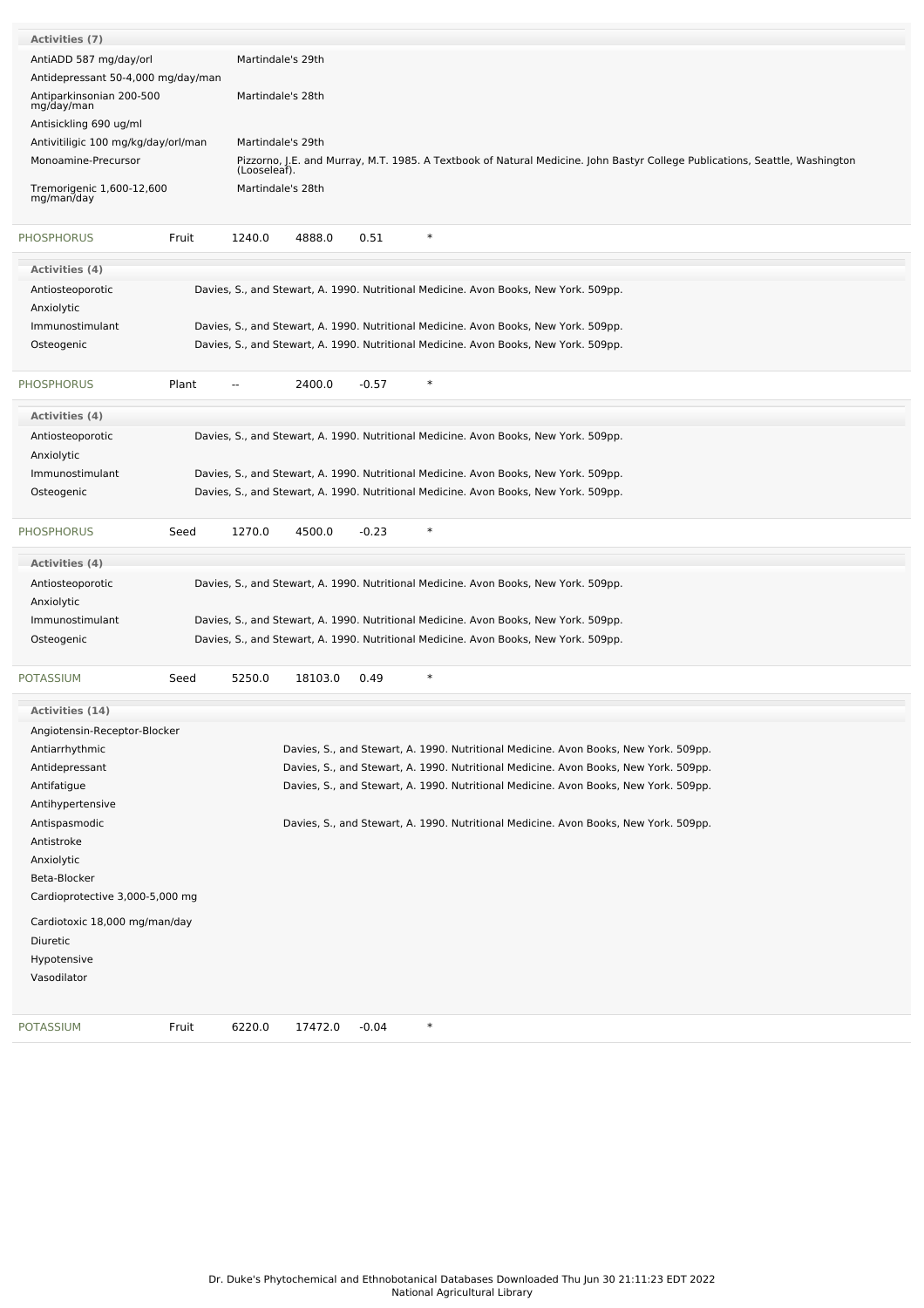| Activities (14)                     |       |                                                                                      |                                                                        |         |                                                                                      |                                                                                         |  |  |
|-------------------------------------|-------|--------------------------------------------------------------------------------------|------------------------------------------------------------------------|---------|--------------------------------------------------------------------------------------|-----------------------------------------------------------------------------------------|--|--|
| Angiotensin-Receptor-Blocker        |       |                                                                                      |                                                                        |         |                                                                                      |                                                                                         |  |  |
| Antiarrhythmic                      |       | Davies, S., and Stewart, A. 1990. Nutritional Medicine. Avon Books, New York. 509pp. |                                                                        |         |                                                                                      |                                                                                         |  |  |
| Antidepressant                      |       |                                                                                      |                                                                        |         | Davies, S., and Stewart, A. 1990. Nutritional Medicine. Avon Books, New York. 509pp. |                                                                                         |  |  |
| Antifatigue                         |       |                                                                                      |                                                                        |         |                                                                                      | Davies, S., and Stewart, A. 1990. Nutritional Medicine. Avon Books, New York. 509pp.    |  |  |
| Antihypertensive                    |       |                                                                                      |                                                                        |         |                                                                                      |                                                                                         |  |  |
| Antispasmodic                       |       |                                                                                      |                                                                        |         |                                                                                      | Davies, S., and Stewart, A. 1990. Nutritional Medicine. Avon Books, New York. 509pp.    |  |  |
| Antistroke                          |       |                                                                                      |                                                                        |         |                                                                                      |                                                                                         |  |  |
| Anxiolytic                          |       |                                                                                      |                                                                        |         |                                                                                      |                                                                                         |  |  |
| Beta-Blocker                        |       |                                                                                      |                                                                        |         |                                                                                      |                                                                                         |  |  |
| Cardioprotective 3,000-5,000 mg     |       |                                                                                      |                                                                        |         |                                                                                      |                                                                                         |  |  |
| Cardiotoxic 18,000 mg/man/day       |       |                                                                                      |                                                                        |         |                                                                                      |                                                                                         |  |  |
| Diuretic                            |       |                                                                                      |                                                                        |         |                                                                                      |                                                                                         |  |  |
| Hypotensive                         |       |                                                                                      |                                                                        |         |                                                                                      |                                                                                         |  |  |
| Vasodilator                         |       |                                                                                      |                                                                        |         |                                                                                      |                                                                                         |  |  |
|                                     |       |                                                                                      |                                                                        |         |                                                                                      |                                                                                         |  |  |
| <b>PROLINE</b>                      | Seed  | 9550.0                                                                               | 11830.0                                                                | 0.1     | $\ast$                                                                               |                                                                                         |  |  |
| <b>PROTEIN</b>                      | Fruit | 70000.0                                                                              | 244000.0                                                               | 1.8     | $\ast$                                                                               |                                                                                         |  |  |
| <b>PROTEIN</b>                      | Leaf  | $\overline{\phantom{a}}$                                                             | 110000.0                                                               | $-1.02$ | $\ast$                                                                               |                                                                                         |  |  |
| <b>PROTEIN</b>                      | Plant | $\sim$ $-$                                                                           | 214000.0                                                               | 0.33    | $\ast$                                                                               |                                                                                         |  |  |
| <b>PROTEIN</b>                      | Seed  | 72000.0                                                                              | 262972.0                                                               | 0.26    | $\ast$                                                                               |                                                                                         |  |  |
| <b>PUFA</b>                         | Seed  | 8140.0                                                                               | 9100.0                                                                 | $-0.74$ | $\ast$                                                                               |                                                                                         |  |  |
|                                     |       |                                                                                      |                                                                        |         |                                                                                      |                                                                                         |  |  |
| Activities (4)                      |       |                                                                                      |                                                                        |         |                                                                                      |                                                                                         |  |  |
| AntiMS                              |       |                                                                                      |                                                                        |         |                                                                                      | Martindale's 28th                                                                       |  |  |
| Antiacne                            |       |                                                                                      |                                                                        |         |                                                                                      | Martindale's 28th                                                                       |  |  |
| Antieczemic                         |       |                                                                                      |                                                                        |         |                                                                                      | Martindale's 28th                                                                       |  |  |
| Antipolyneuritic                    |       |                                                                                      |                                                                        |         |                                                                                      | Martindale's 28th                                                                       |  |  |
| <b>RIBOFLAVIN</b>                   | Fruit | 1.6                                                                                  | 6.9                                                                    | 0.4     | $\ast$                                                                               |                                                                                         |  |  |
| Activities (15)                     |       |                                                                                      |                                                                        |         |                                                                                      |                                                                                         |  |  |
| AntiLyme 50 mg/day                  |       |                                                                                      |                                                                        |         |                                                                                      |                                                                                         |  |  |
| Antiarabiflavinotic 2-10 mg/day orl |       |                                                                                      | Martindale's 28th                                                      |         |                                                                                      |                                                                                         |  |  |
| Anticarpal-Tunnel 50 mg/day         |       |                                                                                      | Werbach, M. 1993. Healing with Food. Harper Collins, New York, 443 pp. |         |                                                                                      |                                                                                         |  |  |
| Anticataract 15 mg/day              |       |                                                                                      |                                                                        |         |                                                                                      | Werbach, M. 1993. Healing with Food. Harper Collins, New York, 443 pp.                  |  |  |
| Anticephalagic                      |       |                                                                                      |                                                                        |         |                                                                                      |                                                                                         |  |  |
| Anticervicaldysplasic 1.6-10 mg/day |       |                                                                                      |                                                                        |         |                                                                                      |                                                                                         |  |  |
| Anticheilitic                       |       |                                                                                      |                                                                        |         |                                                                                      |                                                                                         |  |  |
| Antidecubitic                       |       |                                                                                      |                                                                        |         |                                                                                      |                                                                                         |  |  |
| Antiglossitic                       |       |                                                                                      |                                                                        |         |                                                                                      |                                                                                         |  |  |
|                                     |       |                                                                                      |                                                                        |         |                                                                                      | Davies, S., and Stewart, A. 1990. Nutritional Medicine. Avon Books, New York. 509pp.    |  |  |
| Antikeratitic                       |       |                                                                                      |                                                                        |         |                                                                                      |                                                                                         |  |  |
| Antimigraine                        |       |                                                                                      |                                                                        |         |                                                                                      |                                                                                         |  |  |
| Antioxidant                         |       |                                                                                      |                                                                        |         |                                                                                      |                                                                                         |  |  |
| Antipellagric                       |       |                                                                                      |                                                                        |         |                                                                                      |                                                                                         |  |  |
| Antiphotophobic                     |       |                                                                                      |                                                                        |         |                                                                                      | Davies, S., and Stewart, A. 1990. Nutritional Medicine. Avon Books, New York. 509pp.    |  |  |
| Cancer-Preventive                   |       |                                                                                      |                                                                        |         |                                                                                      | Stitt, P. A. Why George Should Eat Broccoli. Dougherty Co, Milwaukee, WI, 1990, 399 pp. |  |  |
| <b>RIBOFLAVIN</b>                   | Seed  | 1.7                                                                                  | 8.0                                                                    | 1.72    | $\ast$                                                                               |                                                                                         |  |  |
|                                     |       |                                                                                      |                                                                        |         |                                                                                      |                                                                                         |  |  |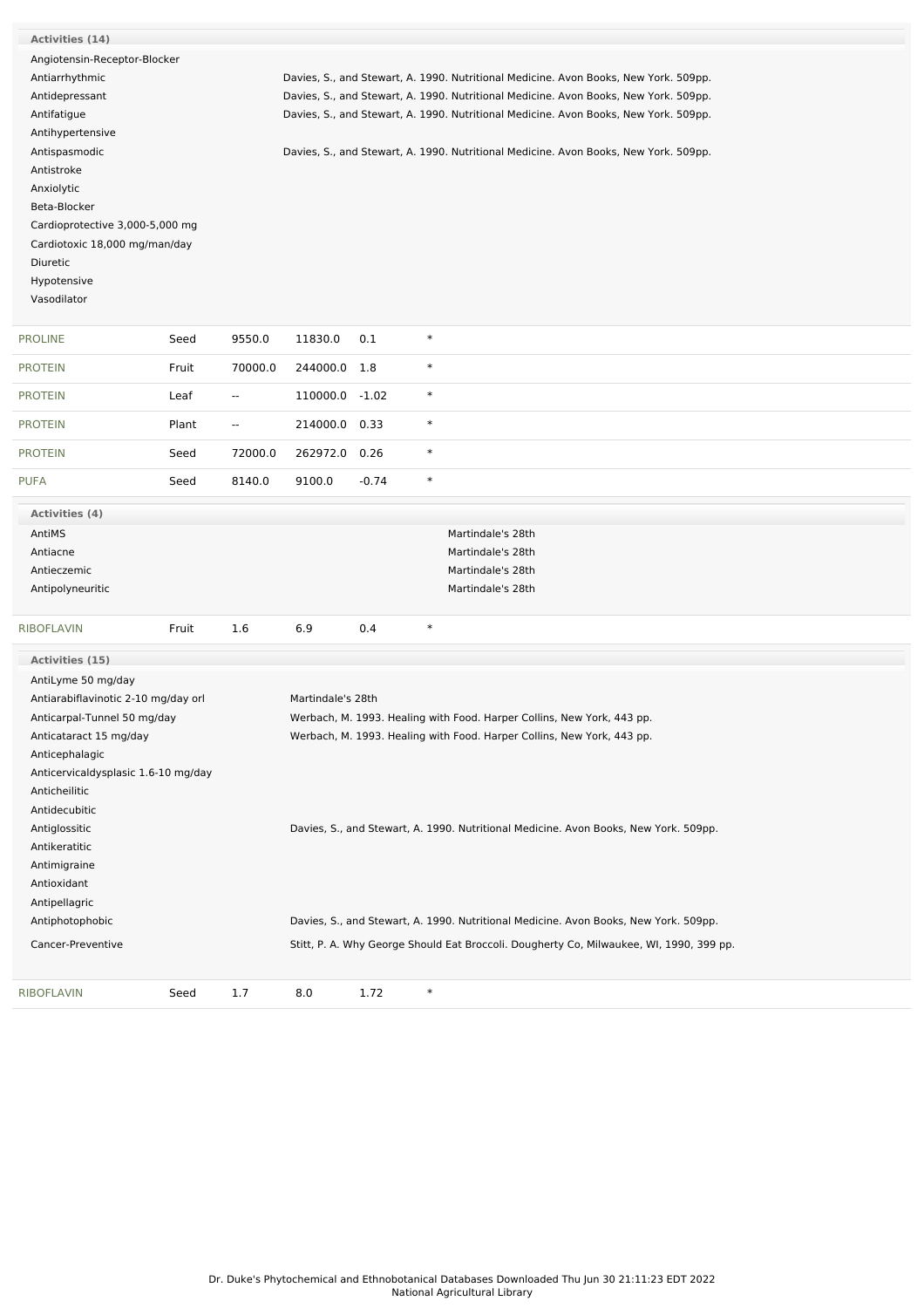| Activities (15)                     |                                              |        |                                                                                      |                                                                                         |                                                                                                                                                                                          |  |  |  |  |  |  |
|-------------------------------------|----------------------------------------------|--------|--------------------------------------------------------------------------------------|-----------------------------------------------------------------------------------------|------------------------------------------------------------------------------------------------------------------------------------------------------------------------------------------|--|--|--|--|--|--|
| AntiLyme 50 mg/day                  |                                              |        |                                                                                      |                                                                                         |                                                                                                                                                                                          |  |  |  |  |  |  |
| Antiarabiflavinotic 2-10 mg/day orl |                                              |        | Martindale's 28th                                                                    |                                                                                         |                                                                                                                                                                                          |  |  |  |  |  |  |
|                                     | Anticarpal-Tunnel 50 mg/day                  |        |                                                                                      | Werbach, M. 1993. Healing with Food. Harper Collins, New York, 443 pp.                  |                                                                                                                                                                                          |  |  |  |  |  |  |
| Anticataract 15 mg/day              |                                              |        |                                                                                      |                                                                                         | Werbach, M. 1993. Healing with Food. Harper Collins, New York, 443 pp.                                                                                                                   |  |  |  |  |  |  |
| Anticephalagic                      |                                              |        |                                                                                      |                                                                                         |                                                                                                                                                                                          |  |  |  |  |  |  |
| Anticervicaldysplasic 1.6-10 mg/day |                                              |        |                                                                                      |                                                                                         |                                                                                                                                                                                          |  |  |  |  |  |  |
| Anticheilitic                       |                                              |        |                                                                                      |                                                                                         |                                                                                                                                                                                          |  |  |  |  |  |  |
| Antidecubitic                       |                                              |        |                                                                                      |                                                                                         |                                                                                                                                                                                          |  |  |  |  |  |  |
| Antiglossitic                       |                                              |        | Davies, S., and Stewart, A. 1990. Nutritional Medicine. Avon Books, New York. 509pp. |                                                                                         |                                                                                                                                                                                          |  |  |  |  |  |  |
| Antikeratitic                       |                                              |        |                                                                                      |                                                                                         |                                                                                                                                                                                          |  |  |  |  |  |  |
| Antimigraine                        |                                              |        |                                                                                      |                                                                                         |                                                                                                                                                                                          |  |  |  |  |  |  |
| Antioxidant                         |                                              |        |                                                                                      |                                                                                         |                                                                                                                                                                                          |  |  |  |  |  |  |
| Antipellagric                       |                                              |        |                                                                                      |                                                                                         |                                                                                                                                                                                          |  |  |  |  |  |  |
| Antiphotophobic                     |                                              |        |                                                                                      | Davies, S., and Stewart, A. 1990. Nutritional Medicine. Avon Books, New York. 509pp.    |                                                                                                                                                                                          |  |  |  |  |  |  |
| Cancer-Preventive                   |                                              |        |                                                                                      | Stitt, P. A. Why George Should Eat Broccoli. Dougherty Co, Milwaukee, WI, 1990, 399 pp. |                                                                                                                                                                                          |  |  |  |  |  |  |
| <b>SERINE</b>                       | Seed                                         | 9780.0 | 11500.0                                                                              | 0.18                                                                                    | $\ast$                                                                                                                                                                                   |  |  |  |  |  |  |
|                                     |                                              |        |                                                                                      |                                                                                         |                                                                                                                                                                                          |  |  |  |  |  |  |
| Activities (1)                      |                                              |        |                                                                                      |                                                                                         |                                                                                                                                                                                          |  |  |  |  |  |  |
| Cancer-Preventive                   |                                              |        |                                                                                      |                                                                                         | Stitt, P. A. Why George Should Eat Broccoli. Dougherty Co, Milwaukee, WI, 1990, 399 pp.                                                                                                  |  |  |  |  |  |  |
| <b>SFA</b>                          | Seed                                         | 3300.0 | 3690.0                                                                               | $-0.54$                                                                                 | $\ast$                                                                                                                                                                                   |  |  |  |  |  |  |
| SODIUM                              | Seed                                         | 156.0  | 205.0                                                                                | $-0.39$                                                                                 | $\ast$                                                                                                                                                                                   |  |  |  |  |  |  |
| Activities (1)                      |                                              |        |                                                                                      |                                                                                         |                                                                                                                                                                                          |  |  |  |  |  |  |
| Hypertensive                        |                                              |        |                                                                                      |                                                                                         | Davies, S., and Stewart, A. 1990. Nutritional Medicine. Avon Books, New York. 509pp.                                                                                                     |  |  |  |  |  |  |
|                                     |                                              |        |                                                                                      |                                                                                         |                                                                                                                                                                                          |  |  |  |  |  |  |
| <b>STEARIC-ACID</b>                 | Seed                                         | 240.0  | 733.0                                                                                | $-0.55$                                                                                 | $\ast$                                                                                                                                                                                   |  |  |  |  |  |  |
| <b>Activities (8)</b>               |                                              |        |                                                                                      |                                                                                         |                                                                                                                                                                                          |  |  |  |  |  |  |
| 5-Alpha-Reductase-<br>Inhibitor     |                                              |        |                                                                                      |                                                                                         |                                                                                                                                                                                          |  |  |  |  |  |  |
| Cosmetic                            |                                              |        |                                                                                      |                                                                                         | Jeffery B. Harborne and H. Baxter, eds. 1983. Phytochemical Dictionary. A Handbook of Bioactive Compounds from Plants. Taylor & Frost,<br>London. 791 pp.                                |  |  |  |  |  |  |
| FLavor FEMA 2-4,000                 |                                              |        |                                                                                      |                                                                                         | Aloe Research Council - Duke writeup of non-peer reviewd book by Coats and draft by Henry                                                                                                |  |  |  |  |  |  |
| Hypocholesterolemic                 |                                              |        |                                                                                      |                                                                                         | Spiller, G. A. 1996 (Spiller, G. A. Ed. 1996. CRC Handbook of Lipids in Human Nutrition. CRC Press. Boca Raton, FL. 233 pp.)                                                             |  |  |  |  |  |  |
| Lubricant                           | London. 791 pp.                              |        |                                                                                      |                                                                                         | Jeffery B. Harborne and H. Baxter, eds. 1983. Phytochemical Dictionary. A Handbook of Bioactive Compounds from Plants. Taylor & Frost,                                                   |  |  |  |  |  |  |
| Perfumery                           |                                              |        |                                                                                      |                                                                                         | Aloe Research Council - Duke writeup of non-peer reviewd book by Coats and draft by Henry                                                                                                |  |  |  |  |  |  |
| Propecic                            |                                              |        |                                                                                      |                                                                                         |                                                                                                                                                                                          |  |  |  |  |  |  |
| Suppository                         | Londón. 791 pp.                              |        |                                                                                      |                                                                                         | Jeffery B. Harborne and H. Baxter, eds. 1983. Phytochemical Dictionary. A Handbook of Bioactive Compounds from Plants. Taylor & Frost,                                                   |  |  |  |  |  |  |
| <b>STIGMASTEROL</b>                 | Leaf                                         |        |                                                                                      |                                                                                         | Grenand, P., Moretti, C., and Jacquemin, H. 1987. Pharmacopees Traditionnelles en                                                                                                        |  |  |  |  |  |  |
|                                     |                                              |        |                                                                                      |                                                                                         | Guyane. I'ORSTROM, Paris. 569 pp.                                                                                                                                                        |  |  |  |  |  |  |
| Activities (12)                     |                                              |        |                                                                                      |                                                                                         |                                                                                                                                                                                          |  |  |  |  |  |  |
| Antihepatotoxic                     |                                              |        |                                                                                      |                                                                                         |                                                                                                                                                                                          |  |  |  |  |  |  |
| Antiinflammatory                    | Lawrence Review of Natural Products, 1995    |        |                                                                                      |                                                                                         |                                                                                                                                                                                          |  |  |  |  |  |  |
| Antinociceptive                     |                                              |        |                                                                                      |                                                                                         |                                                                                                                                                                                          |  |  |  |  |  |  |
| Antiophidic 2.3 mg<br>ipr mus       | Economic & Medicinal Plant Research, 5: 363. |        |                                                                                      |                                                                                         |                                                                                                                                                                                          |  |  |  |  |  |  |
| Antioxidant IC33=10<br>uМ           |                                              |        |                                                                                      |                                                                                         |                                                                                                                                                                                          |  |  |  |  |  |  |
| Antiviral                           |                                              |        |                                                                                      |                                                                                         | Abid Ali Khan, M.M., Jain, D.C., Bhakuni, R.S., Zaim, M., and Thakur, R.S. 1991. Occurrence of some antiviral sterols in Artemisia annua. Plant<br>Science, 75: 161-165, 1991.           |  |  |  |  |  |  |
| Artemicide                          |                                              |        |                                                                                      |                                                                                         | Jung, J.H., Pummangura, S., Chaichantipyuth, c., Patarapanich, C., and McLaughlin, J.L. 1989. Bioactive Constituents of Melodorum fruticosum.<br>Phytochemistry. 29(5): 1667-1670. 1990. |  |  |  |  |  |  |
| $LC50=110$ ppm                      |                                              |        |                                                                                      |                                                                                         |                                                                                                                                                                                          |  |  |  |  |  |  |
| Cancer-Preventive                   |                                              |        |                                                                                      |                                                                                         | Stitt, P. A. Why George Should Eat Broccoli. Dougherty Co, Milwaukee, WI, 1990, 399 pp.                                                                                                  |  |  |  |  |  |  |
| Estrogenic                          |                                              |        |                                                                                      |                                                                                         |                                                                                                                                                                                          |  |  |  |  |  |  |
| Hypocholesterolemic                 |                                              |        |                                                                                      |                                                                                         | Nigg, H.N. and Seigler, D.S., eds. 1992. Phytochemical Resources for Medicine and Agriculture. Plenum Press, New York. 445 pp.                                                           |  |  |  |  |  |  |
| Ovulant<br>Sedative                 |                                              |        |                                                                                      |                                                                                         |                                                                                                                                                                                          |  |  |  |  |  |  |
|                                     |                                              |        |                                                                                      |                                                                                         |                                                                                                                                                                                          |  |  |  |  |  |  |
| THIAMIN                             | Fruit                                        | 3.4    | 12.4                                                                                 | 0.9                                                                                     | $\ast$                                                                                                                                                                                   |  |  |  |  |  |  |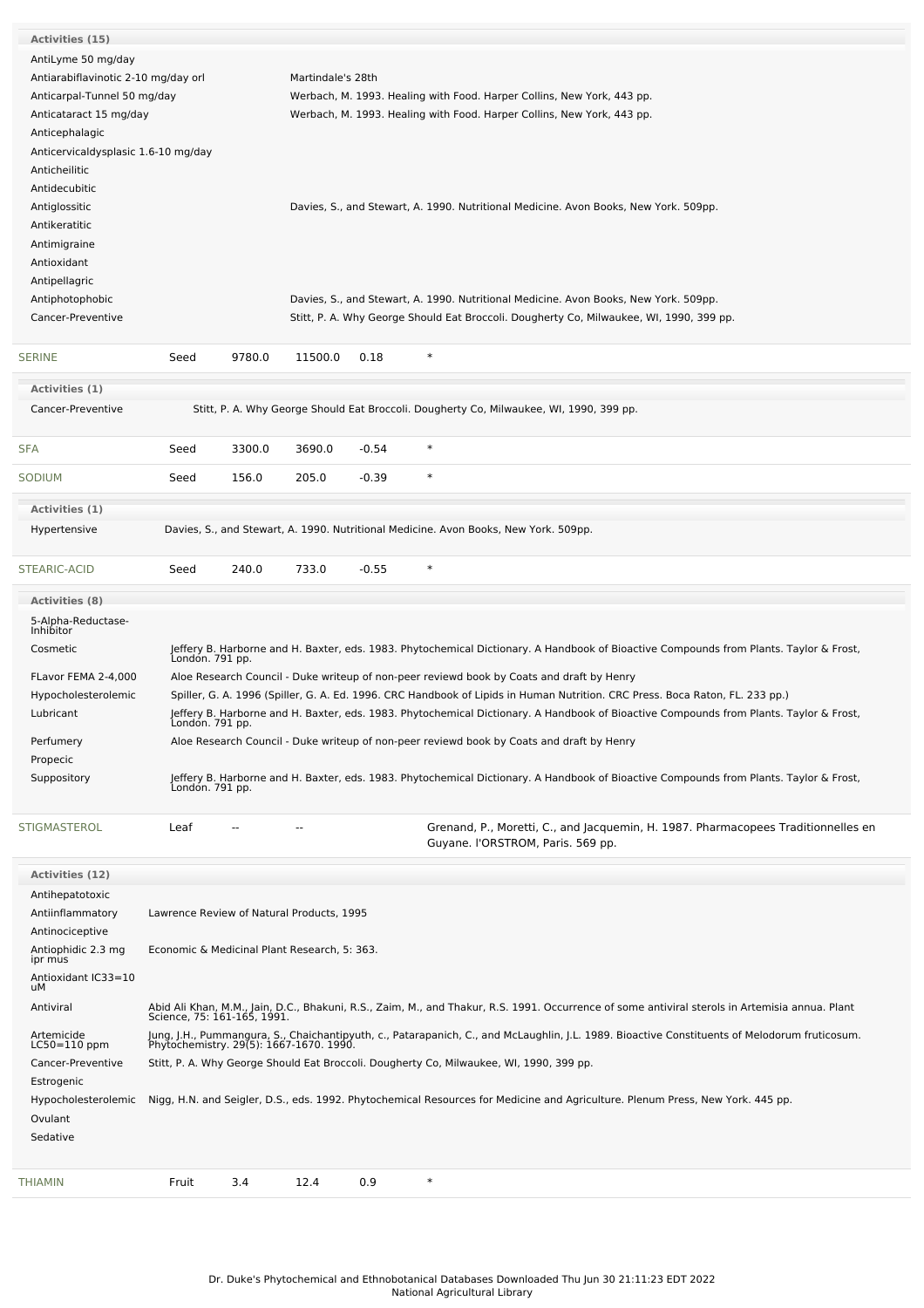| Activities (31)                     |                                                                                                                                                           |  |  |  |  |  |
|-------------------------------------|-----------------------------------------------------------------------------------------------------------------------------------------------------------|--|--|--|--|--|
| Analgesic 1-4 g/day                 | Werbach, M. 1993. Healing with Food. Harper Collins, New York, 443 pp.                                                                                    |  |  |  |  |  |
| AntiLyme 50 mg                      |                                                                                                                                                           |  |  |  |  |  |
| Antialcoholic 50-100 mg/day         |                                                                                                                                                           |  |  |  |  |  |
| Antialzheimeran 100-3,000<br>mg/day | Werbach, M. 1993. Healing with Food. Harper Collins, New York, 443 pp.                                                                                    |  |  |  |  |  |
| Antianorectic                       | Jeffery B. Harborne and H. Baxter, eds. 1983. Phytochemical Dictionary. A Handbook of Bioactive Compounds from Plants. Taylor & Frost,<br>London. 791 pp. |  |  |  |  |  |
| Antibackache 1-4 g/day              | Werbach, M. 1993. Healing with Food. Harper Collins, New York, 443 pp.                                                                                    |  |  |  |  |  |
| Antiberiberi                        |                                                                                                                                                           |  |  |  |  |  |
| Anticanker                          |                                                                                                                                                           |  |  |  |  |  |
| Anticardiospasmic                   |                                                                                                                                                           |  |  |  |  |  |
| Anticataract                        |                                                                                                                                                           |  |  |  |  |  |
| Anticolitic                         |                                                                                                                                                           |  |  |  |  |  |
| Antidecubitic                       |                                                                                                                                                           |  |  |  |  |  |
| Antideliriant                       |                                                                                                                                                           |  |  |  |  |  |
| Antidementia                        |                                                                                                                                                           |  |  |  |  |  |
| Antidyspeptic                       |                                                                                                                                                           |  |  |  |  |  |
| Antiencephalopathic                 | Martindale's 29th                                                                                                                                         |  |  |  |  |  |
| Antifatigue                         | Jeffery B. Harborne and H. Baxter, eds. 1983. Phytochemical Dictionary. A Handbook of Bioactive Compounds from Plants. Taylor & Frost,<br>Londón. 791 pp. |  |  |  |  |  |
| Antigastritic                       | Jeffery B. Harborne and H. Baxter, eds. 1983. Phytochemical Dictionary. A Handbook of Bioactive Compounds from Plants. Taylor & Frost,<br>London. 791 pp. |  |  |  |  |  |
| Antihangover 50 mg                  |                                                                                                                                                           |  |  |  |  |  |
| Antiheartburn                       |                                                                                                                                                           |  |  |  |  |  |
| Antiherpetic                        |                                                                                                                                                           |  |  |  |  |  |
| Antimigraine                        |                                                                                                                                                           |  |  |  |  |  |
| Antimyocarditic                     |                                                                                                                                                           |  |  |  |  |  |
| Antineuralgic 1-4 g/day             | Werbach, M. 1993. Healing with Food. Harper Collins, New York, 443 pp.                                                                                    |  |  |  |  |  |
| Antineurasthenic                    |                                                                                                                                                           |  |  |  |  |  |
| Antineuritic                        |                                                                                                                                                           |  |  |  |  |  |
| Antineuropathic 50 mg               | Werbach, M. 1993. Healing with Food. Harper Collins, New York, 443 pp.                                                                                    |  |  |  |  |  |
| Antipoliomyelitic                   |                                                                                                                                                           |  |  |  |  |  |
| Insectifuge 75-150<br>mg/man/day    | Martindale's 28th                                                                                                                                         |  |  |  |  |  |
| Neuroprotective                     |                                                                                                                                                           |  |  |  |  |  |
| Pesticide                           |                                                                                                                                                           |  |  |  |  |  |
| THIAMIN                             | $\ast$<br>13.0<br>Seed<br>4.0<br>1.53                                                                                                                     |  |  |  |  |  |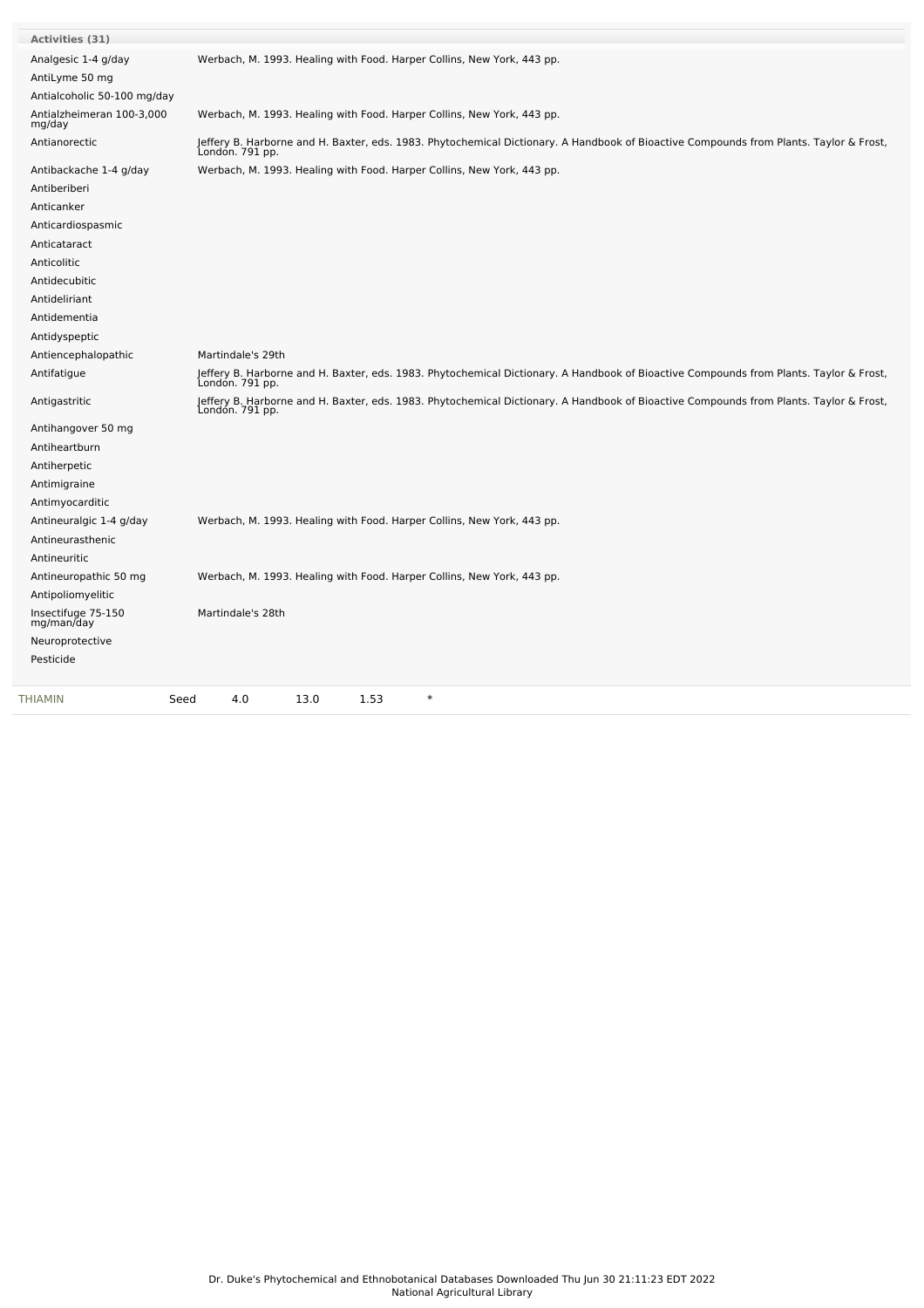| Activities (31)<br>Analgesic 1-4 g/day<br>Werbach, M. 1993. Healing with Food. Harper Collins, New York, 443 pp.<br>AntiLyme 50 mg<br>Antialcoholic 50-100 mg/day<br>Antialzheimeran 100-3,000<br>Werbach, M. 1993. Healing with Food. Harper Collins, New York, 443 pp.<br>mg/day<br>Antianorectic<br>Jeffery B. Harborne and H. Baxter, eds. 1983. Phytochemical Dictionary. A Handbook of Bioactive Compounds from Plants. Taylor & Frost,<br>London. 791 pp.<br>Werbach, M. 1993. Healing with Food. Harper Collins, New York, 443 pp.<br>Antibackache 1-4 g/day<br>Antiberiberi<br>Anticanker<br>Anticardiospasmic<br>Anticataract<br>Anticolitic<br>Antidecubitic<br>Antideliriant<br>Antidementia<br>Antidyspeptic<br>Antiencephalopathic<br>Martindale's 29th<br>Antifatigue<br>Jeffery B. Harborne and H. Baxter, eds. 1983. Phytochemical Dictionary. A Handbook of Bioactive Compounds from Plants. Taylor & Frost,<br>London. 791 pp.<br>Jeffery B. Harborne and H. Baxter, eds. 1983. Phytochemical Dictionary. A Handbook of Bioactive Compounds from Plants. Taylor & Frost,<br>Antigastritic<br>London. 791 pp.<br>Antihangover 50 mg<br>Antiheartburn<br>Antiherpetic<br>Antimigraine<br>Antimyocarditic<br>Antineuralgic 1-4 g/day<br>Werbach, M. 1993. Healing with Food. Harper Collins, New York, 443 pp.<br>Antineurasthenic<br>Antineuritic<br>Antineuropathic 50 mg<br>Werbach, M. 1993. Healing with Food. Harper Collins, New York, 443 pp.<br>Antipoliomyelitic<br>Insectifuge 75-150<br>mg/man/day<br>Martindale's 28th<br>Neuroprotective<br>Pesticide<br>$\ast$<br>7190.0<br>8580.0<br>0.1<br>Seed<br>Activities (4)<br>Antioxidant?<br>Martindale's 29th<br>Antiulcer<br>Jeffery B. Harborne and H. Baxter, eds. 1983. Phytochemical Dictionary. A Handbook of Bioactive Compounds from Plants. Taylor & Frost, London. 791<br>Essential<br>pp.<br><b>FLavor FEMA</b><br>Aloe Research Council - Duke writeup of non-peer reviewd book by Coats and draft by Henry<br>1,000 |           |  |
|------------------------------------------------------------------------------------------------------------------------------------------------------------------------------------------------------------------------------------------------------------------------------------------------------------------------------------------------------------------------------------------------------------------------------------------------------------------------------------------------------------------------------------------------------------------------------------------------------------------------------------------------------------------------------------------------------------------------------------------------------------------------------------------------------------------------------------------------------------------------------------------------------------------------------------------------------------------------------------------------------------------------------------------------------------------------------------------------------------------------------------------------------------------------------------------------------------------------------------------------------------------------------------------------------------------------------------------------------------------------------------------------------------------------------------------------------------------------------------------------------------------------------------------------------------------------------------------------------------------------------------------------------------------------------------------------------------------------------------------------------------------------------------------------------------------------------------------------------------------------------------------------------------------------------------------------------------------------------------------------------------|-----------|--|
|                                                                                                                                                                                                                                                                                                                                                                                                                                                                                                                                                                                                                                                                                                                                                                                                                                                                                                                                                                                                                                                                                                                                                                                                                                                                                                                                                                                                                                                                                                                                                                                                                                                                                                                                                                                                                                                                                                                                                                                                            |           |  |
|                                                                                                                                                                                                                                                                                                                                                                                                                                                                                                                                                                                                                                                                                                                                                                                                                                                                                                                                                                                                                                                                                                                                                                                                                                                                                                                                                                                                                                                                                                                                                                                                                                                                                                                                                                                                                                                                                                                                                                                                            |           |  |
|                                                                                                                                                                                                                                                                                                                                                                                                                                                                                                                                                                                                                                                                                                                                                                                                                                                                                                                                                                                                                                                                                                                                                                                                                                                                                                                                                                                                                                                                                                                                                                                                                                                                                                                                                                                                                                                                                                                                                                                                            |           |  |
|                                                                                                                                                                                                                                                                                                                                                                                                                                                                                                                                                                                                                                                                                                                                                                                                                                                                                                                                                                                                                                                                                                                                                                                                                                                                                                                                                                                                                                                                                                                                                                                                                                                                                                                                                                                                                                                                                                                                                                                                            |           |  |
|                                                                                                                                                                                                                                                                                                                                                                                                                                                                                                                                                                                                                                                                                                                                                                                                                                                                                                                                                                                                                                                                                                                                                                                                                                                                                                                                                                                                                                                                                                                                                                                                                                                                                                                                                                                                                                                                                                                                                                                                            |           |  |
|                                                                                                                                                                                                                                                                                                                                                                                                                                                                                                                                                                                                                                                                                                                                                                                                                                                                                                                                                                                                                                                                                                                                                                                                                                                                                                                                                                                                                                                                                                                                                                                                                                                                                                                                                                                                                                                                                                                                                                                                            |           |  |
|                                                                                                                                                                                                                                                                                                                                                                                                                                                                                                                                                                                                                                                                                                                                                                                                                                                                                                                                                                                                                                                                                                                                                                                                                                                                                                                                                                                                                                                                                                                                                                                                                                                                                                                                                                                                                                                                                                                                                                                                            |           |  |
|                                                                                                                                                                                                                                                                                                                                                                                                                                                                                                                                                                                                                                                                                                                                                                                                                                                                                                                                                                                                                                                                                                                                                                                                                                                                                                                                                                                                                                                                                                                                                                                                                                                                                                                                                                                                                                                                                                                                                                                                            |           |  |
|                                                                                                                                                                                                                                                                                                                                                                                                                                                                                                                                                                                                                                                                                                                                                                                                                                                                                                                                                                                                                                                                                                                                                                                                                                                                                                                                                                                                                                                                                                                                                                                                                                                                                                                                                                                                                                                                                                                                                                                                            |           |  |
|                                                                                                                                                                                                                                                                                                                                                                                                                                                                                                                                                                                                                                                                                                                                                                                                                                                                                                                                                                                                                                                                                                                                                                                                                                                                                                                                                                                                                                                                                                                                                                                                                                                                                                                                                                                                                                                                                                                                                                                                            |           |  |
|                                                                                                                                                                                                                                                                                                                                                                                                                                                                                                                                                                                                                                                                                                                                                                                                                                                                                                                                                                                                                                                                                                                                                                                                                                                                                                                                                                                                                                                                                                                                                                                                                                                                                                                                                                                                                                                                                                                                                                                                            |           |  |
|                                                                                                                                                                                                                                                                                                                                                                                                                                                                                                                                                                                                                                                                                                                                                                                                                                                                                                                                                                                                                                                                                                                                                                                                                                                                                                                                                                                                                                                                                                                                                                                                                                                                                                                                                                                                                                                                                                                                                                                                            |           |  |
|                                                                                                                                                                                                                                                                                                                                                                                                                                                                                                                                                                                                                                                                                                                                                                                                                                                                                                                                                                                                                                                                                                                                                                                                                                                                                                                                                                                                                                                                                                                                                                                                                                                                                                                                                                                                                                                                                                                                                                                                            |           |  |
|                                                                                                                                                                                                                                                                                                                                                                                                                                                                                                                                                                                                                                                                                                                                                                                                                                                                                                                                                                                                                                                                                                                                                                                                                                                                                                                                                                                                                                                                                                                                                                                                                                                                                                                                                                                                                                                                                                                                                                                                            |           |  |
|                                                                                                                                                                                                                                                                                                                                                                                                                                                                                                                                                                                                                                                                                                                                                                                                                                                                                                                                                                                                                                                                                                                                                                                                                                                                                                                                                                                                                                                                                                                                                                                                                                                                                                                                                                                                                                                                                                                                                                                                            |           |  |
|                                                                                                                                                                                                                                                                                                                                                                                                                                                                                                                                                                                                                                                                                                                                                                                                                                                                                                                                                                                                                                                                                                                                                                                                                                                                                                                                                                                                                                                                                                                                                                                                                                                                                                                                                                                                                                                                                                                                                                                                            |           |  |
|                                                                                                                                                                                                                                                                                                                                                                                                                                                                                                                                                                                                                                                                                                                                                                                                                                                                                                                                                                                                                                                                                                                                                                                                                                                                                                                                                                                                                                                                                                                                                                                                                                                                                                                                                                                                                                                                                                                                                                                                            |           |  |
|                                                                                                                                                                                                                                                                                                                                                                                                                                                                                                                                                                                                                                                                                                                                                                                                                                                                                                                                                                                                                                                                                                                                                                                                                                                                                                                                                                                                                                                                                                                                                                                                                                                                                                                                                                                                                                                                                                                                                                                                            |           |  |
|                                                                                                                                                                                                                                                                                                                                                                                                                                                                                                                                                                                                                                                                                                                                                                                                                                                                                                                                                                                                                                                                                                                                                                                                                                                                                                                                                                                                                                                                                                                                                                                                                                                                                                                                                                                                                                                                                                                                                                                                            |           |  |
|                                                                                                                                                                                                                                                                                                                                                                                                                                                                                                                                                                                                                                                                                                                                                                                                                                                                                                                                                                                                                                                                                                                                                                                                                                                                                                                                                                                                                                                                                                                                                                                                                                                                                                                                                                                                                                                                                                                                                                                                            |           |  |
|                                                                                                                                                                                                                                                                                                                                                                                                                                                                                                                                                                                                                                                                                                                                                                                                                                                                                                                                                                                                                                                                                                                                                                                                                                                                                                                                                                                                                                                                                                                                                                                                                                                                                                                                                                                                                                                                                                                                                                                                            |           |  |
|                                                                                                                                                                                                                                                                                                                                                                                                                                                                                                                                                                                                                                                                                                                                                                                                                                                                                                                                                                                                                                                                                                                                                                                                                                                                                                                                                                                                                                                                                                                                                                                                                                                                                                                                                                                                                                                                                                                                                                                                            |           |  |
|                                                                                                                                                                                                                                                                                                                                                                                                                                                                                                                                                                                                                                                                                                                                                                                                                                                                                                                                                                                                                                                                                                                                                                                                                                                                                                                                                                                                                                                                                                                                                                                                                                                                                                                                                                                                                                                                                                                                                                                                            |           |  |
|                                                                                                                                                                                                                                                                                                                                                                                                                                                                                                                                                                                                                                                                                                                                                                                                                                                                                                                                                                                                                                                                                                                                                                                                                                                                                                                                                                                                                                                                                                                                                                                                                                                                                                                                                                                                                                                                                                                                                                                                            |           |  |
|                                                                                                                                                                                                                                                                                                                                                                                                                                                                                                                                                                                                                                                                                                                                                                                                                                                                                                                                                                                                                                                                                                                                                                                                                                                                                                                                                                                                                                                                                                                                                                                                                                                                                                                                                                                                                                                                                                                                                                                                            |           |  |
|                                                                                                                                                                                                                                                                                                                                                                                                                                                                                                                                                                                                                                                                                                                                                                                                                                                                                                                                                                                                                                                                                                                                                                                                                                                                                                                                                                                                                                                                                                                                                                                                                                                                                                                                                                                                                                                                                                                                                                                                            |           |  |
|                                                                                                                                                                                                                                                                                                                                                                                                                                                                                                                                                                                                                                                                                                                                                                                                                                                                                                                                                                                                                                                                                                                                                                                                                                                                                                                                                                                                                                                                                                                                                                                                                                                                                                                                                                                                                                                                                                                                                                                                            |           |  |
|                                                                                                                                                                                                                                                                                                                                                                                                                                                                                                                                                                                                                                                                                                                                                                                                                                                                                                                                                                                                                                                                                                                                                                                                                                                                                                                                                                                                                                                                                                                                                                                                                                                                                                                                                                                                                                                                                                                                                                                                            |           |  |
|                                                                                                                                                                                                                                                                                                                                                                                                                                                                                                                                                                                                                                                                                                                                                                                                                                                                                                                                                                                                                                                                                                                                                                                                                                                                                                                                                                                                                                                                                                                                                                                                                                                                                                                                                                                                                                                                                                                                                                                                            |           |  |
|                                                                                                                                                                                                                                                                                                                                                                                                                                                                                                                                                                                                                                                                                                                                                                                                                                                                                                                                                                                                                                                                                                                                                                                                                                                                                                                                                                                                                                                                                                                                                                                                                                                                                                                                                                                                                                                                                                                                                                                                            |           |  |
|                                                                                                                                                                                                                                                                                                                                                                                                                                                                                                                                                                                                                                                                                                                                                                                                                                                                                                                                                                                                                                                                                                                                                                                                                                                                                                                                                                                                                                                                                                                                                                                                                                                                                                                                                                                                                                                                                                                                                                                                            |           |  |
|                                                                                                                                                                                                                                                                                                                                                                                                                                                                                                                                                                                                                                                                                                                                                                                                                                                                                                                                                                                                                                                                                                                                                                                                                                                                                                                                                                                                                                                                                                                                                                                                                                                                                                                                                                                                                                                                                                                                                                                                            |           |  |
|                                                                                                                                                                                                                                                                                                                                                                                                                                                                                                                                                                                                                                                                                                                                                                                                                                                                                                                                                                                                                                                                                                                                                                                                                                                                                                                                                                                                                                                                                                                                                                                                                                                                                                                                                                                                                                                                                                                                                                                                            |           |  |
|                                                                                                                                                                                                                                                                                                                                                                                                                                                                                                                                                                                                                                                                                                                                                                                                                                                                                                                                                                                                                                                                                                                                                                                                                                                                                                                                                                                                                                                                                                                                                                                                                                                                                                                                                                                                                                                                                                                                                                                                            | THREONINE |  |
|                                                                                                                                                                                                                                                                                                                                                                                                                                                                                                                                                                                                                                                                                                                                                                                                                                                                                                                                                                                                                                                                                                                                                                                                                                                                                                                                                                                                                                                                                                                                                                                                                                                                                                                                                                                                                                                                                                                                                                                                            |           |  |
|                                                                                                                                                                                                                                                                                                                                                                                                                                                                                                                                                                                                                                                                                                                                                                                                                                                                                                                                                                                                                                                                                                                                                                                                                                                                                                                                                                                                                                                                                                                                                                                                                                                                                                                                                                                                                                                                                                                                                                                                            |           |  |
|                                                                                                                                                                                                                                                                                                                                                                                                                                                                                                                                                                                                                                                                                                                                                                                                                                                                                                                                                                                                                                                                                                                                                                                                                                                                                                                                                                                                                                                                                                                                                                                                                                                                                                                                                                                                                                                                                                                                                                                                            |           |  |
|                                                                                                                                                                                                                                                                                                                                                                                                                                                                                                                                                                                                                                                                                                                                                                                                                                                                                                                                                                                                                                                                                                                                                                                                                                                                                                                                                                                                                                                                                                                                                                                                                                                                                                                                                                                                                                                                                                                                                                                                            |           |  |
|                                                                                                                                                                                                                                                                                                                                                                                                                                                                                                                                                                                                                                                                                                                                                                                                                                                                                                                                                                                                                                                                                                                                                                                                                                                                                                                                                                                                                                                                                                                                                                                                                                                                                                                                                                                                                                                                                                                                                                                                            |           |  |

[TRYPTOPHAN](file:///phytochem/chemicals/show/17599) Seed 1580.0 2370.0 -0.33 \*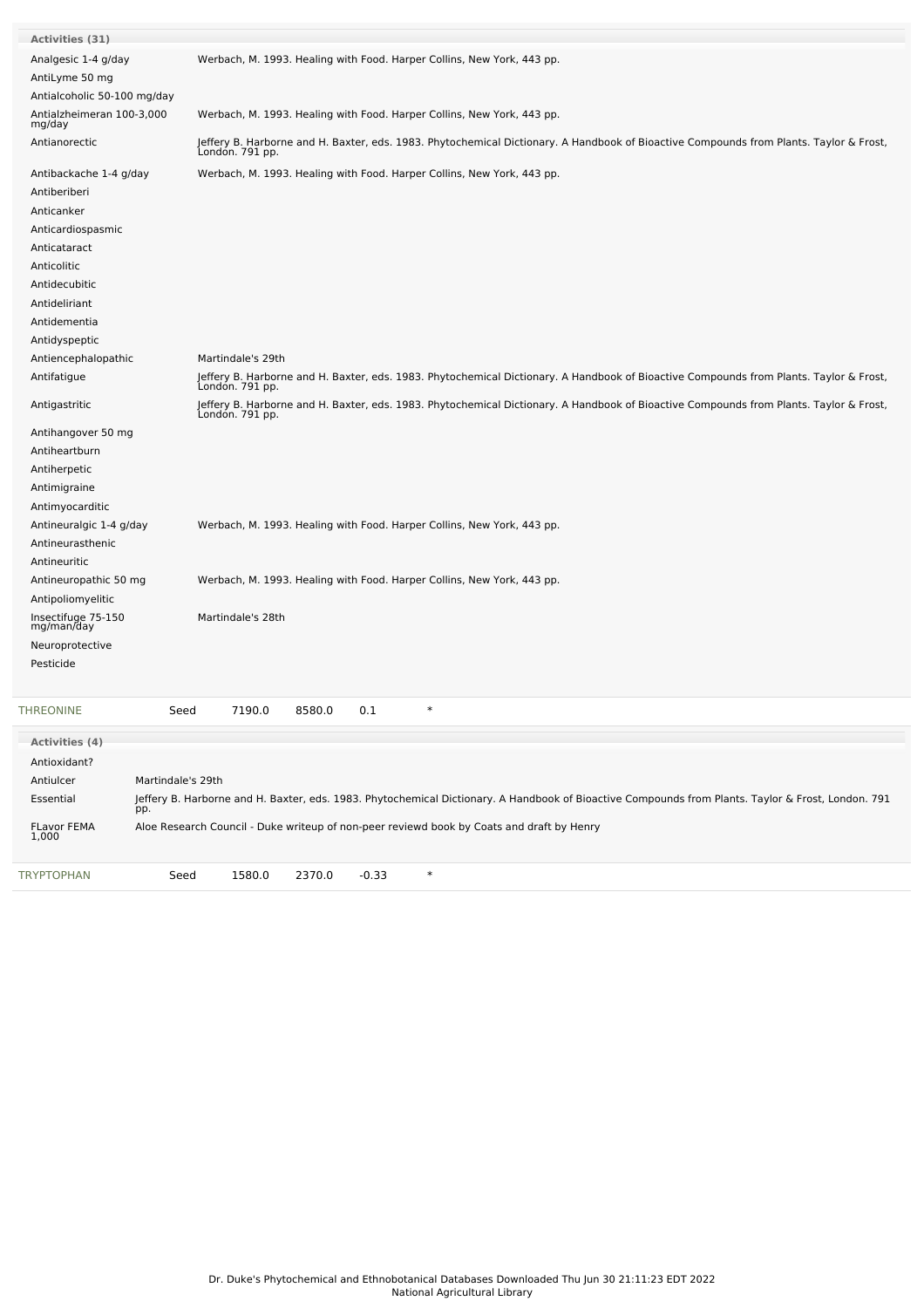| <b>Activities (29)</b>                 |                                                                                                                                                           |
|----------------------------------------|-----------------------------------------------------------------------------------------------------------------------------------------------------------|
| Analgesic 750<br>mg/4x/day/orl/man     | Martindale's 29th                                                                                                                                         |
| Antianxiety 500-1,000 mg/meal          | Werbach, M. 1993. Healing with Food. Harper Collins, New York, 443 pp.                                                                                    |
| Antidementia 3 g/day                   | Werbach, M. 1993. Healing with Food. Harper Collins, New York, 443 pp.                                                                                    |
| Antidepressant 1-3<br>g/3x/day/orl/man | Martindale's 29th                                                                                                                                         |
| Antidyskinetic 2-8<br>g/orl/wmn/day    | Martindale's 29th                                                                                                                                         |
| Antihypertensive                       | J. Agri. & Food Chemistry, 36: 1079.                                                                                                                      |
| Antiinsomniac 1-3 g/day                | Werbach, M. 1993. Healing with Food. Harper Collins, New York, 443 pp.                                                                                    |
| Antimanic 12 g/man/day/orl             | Pizzorno, J.E. and Murray, M.T. 1985. A Textbook of Natural Medicine. John Bastyr College Publications, Seattle, Washington (Looseleaf).                  |
| Antimenopausal 6 g/day                 | Werbach, M. 1993. Healing with Food. Harper Collins, New York, 443 pp.                                                                                    |
| Antimigraine 500<br>mg/man/4x/day      | Martindale's 29th                                                                                                                                         |
| Antioxidant 125 ug/ml                  |                                                                                                                                                           |
| Antiparkinsonian 2 g 3 x/day           | Werbach, M. 1993. Healing with Food. Harper Collins, New York, 443 pp.                                                                                    |
| Antiphenylketonuric                    | Martindale's 29th                                                                                                                                         |
| Antiprostaglandin 250 pg/ml            |                                                                                                                                                           |
| Antipsychotic 12 g/man/day             | Martindale's 29th                                                                                                                                         |
| Antirheumatic                          | Martindale's 29th                                                                                                                                         |
| Antiscoliotic                          |                                                                                                                                                           |
| Carcinogenic                           | CRC Handbook of Medicinal Herbs and/or CRC Handbook of Proximate Analyses                                                                                 |
| Essential                              | Jeffery B. Harborne and H. Baxter, eds. 1983. Phytochemical Dictionary. A Handbook of Bioactive Compounds from Plants. Taylor & Frost,<br>London. 791 pp. |
| Hypnotic                               | Martindale's 29th                                                                                                                                         |
| Hypoglycemic                           | Economic & Medicinal Plant Research, 6: 157.                                                                                                              |
| Hypotensive 3 g/day                    | Werbach, M. 1993. Healing with Food. Harper Collins, New York, 443 pp.                                                                                    |
| Insulinase-Inhibitor                   | Economic & Medicinal Plant Research, 6: 157.                                                                                                              |
| Insulinotonic                          | J. Agri. & Food Chemistry, 36: 1079.                                                                                                                      |
| Monoamine-Precursor                    | Pizzorno, J.E. and Murray, M.T. 1985. A Textbook of Natural Medicine. John Bastyr College Publications, Seattle, Washington (Looseleaf).                  |
| Prolactinogenic                        | Pizzorno, J.E. and Murray, M.T. 1985. A Textbook of Natural Medicine. John Bastyr College Publications, Seattle, Washington (Looseleaf).                  |
| Sedative 3-10 g/man/day                |                                                                                                                                                           |
| Serotoninergic 6-12<br>g/day/orl/man   | Martindale's 28th                                                                                                                                         |
| Tumor-Promoter                         | J. Agri. & Food Chemistry, 36: 1079.                                                                                                                      |
|                                        |                                                                                                                                                           |

| <b>TYROSINE</b>                   | Seed              | 4510.0                         | 6015.0  | $-0.4$  | $\ast$ |                                                                                                                                                 |
|-----------------------------------|-------------------|--------------------------------|---------|---------|--------|-------------------------------------------------------------------------------------------------------------------------------------------------|
| <b>Activities (8)</b>             |                   |                                |         |         |        |                                                                                                                                                 |
| Antidepressant?                   |                   |                                |         |         |        |                                                                                                                                                 |
| Antiencephalopathic               | Martindale's 29th |                                |         |         |        |                                                                                                                                                 |
| Antiparkinsonian 100<br>mg/kg/day |                   |                                |         |         |        | Werbach, M. 1993. Healing with Food. Harper Collins, New York, 443 pp.                                                                          |
| Antiphenylketonuric               | Martindale's 29th |                                |         |         |        |                                                                                                                                                 |
| Antiulcer 256 mg scu              |                   | O. Box 287, Caldwell NJ 07006. |         |         |        | Borchard, R. E., Barnes, C. D., and Eltherton, L. G. 1991. Drug Dosage in Laboratory Animals: A Handbook. (3rd Ed.) The Telford Press, Inc., P. |
| Antiulcer 400 mg/kg ipr<br>rat    |                   | O. Box 287, Caldwell NJ 07006. |         |         |        | Borchard, R. E., Barnes, C. D., and Eltherton, L. G. 1991. Drug Dosage in Laboratory Animals: A Handbook. (3rd Ed.) The Telford Press, Inc., P. |
| Cancer-Preventive                 |                   |                                |         |         |        | Stitt, P. A. Why George Should Eat Broccoli. Dougherty Co, Milwaukee, WI, 1990, 399 pp.                                                         |
| Monoamine-Precursor               |                   |                                |         |         |        | Pizzorno, J.E. and Murray, M.T. 1985. A Textbook of Natural Medicine. John Bastyr College Publications, Seattle, Washington (Looseleaf).        |
| <b>VALINE</b>                     | Seed              | 9130.0                         | 10480.0 | $-0.19$ | $\ast$ |                                                                                                                                                 |

| Activities (3)<br>Antiencephalopathic<br>Essential<br>FLavor FEMA 1,000-2,000 |       | Martindale's 29th |                |         | Aloe Research Council - Duke writeup of non-peer reviewd book by Coats and draft by Henry |
|-------------------------------------------------------------------------------|-------|-------------------|----------------|---------|-------------------------------------------------------------------------------------------|
| $VIT-B-6$                                                                     | Seed  | 3.0               | 4.0            | $-0.34$ | $\ast$                                                                                    |
| <b>WATER</b>                                                                  | Fruit | 644000.0          | 694000.0 -0.33 |         | $\ast$                                                                                    |
| <b>WATER</b>                                                                  | Seed  | 99000.0           | 695000.0 1.79  |         | $\ast$                                                                                    |
| <b>ZINC</b>                                                                   | Seed  | 25.0              | 34.0           | $-0.32$ | $\ast$                                                                                    |
| Activities (77)<br>ACE-Inhibitor<br>Analgesic<br>AntiBPH 25-60 mg/day         |       |                   |                |         |                                                                                           |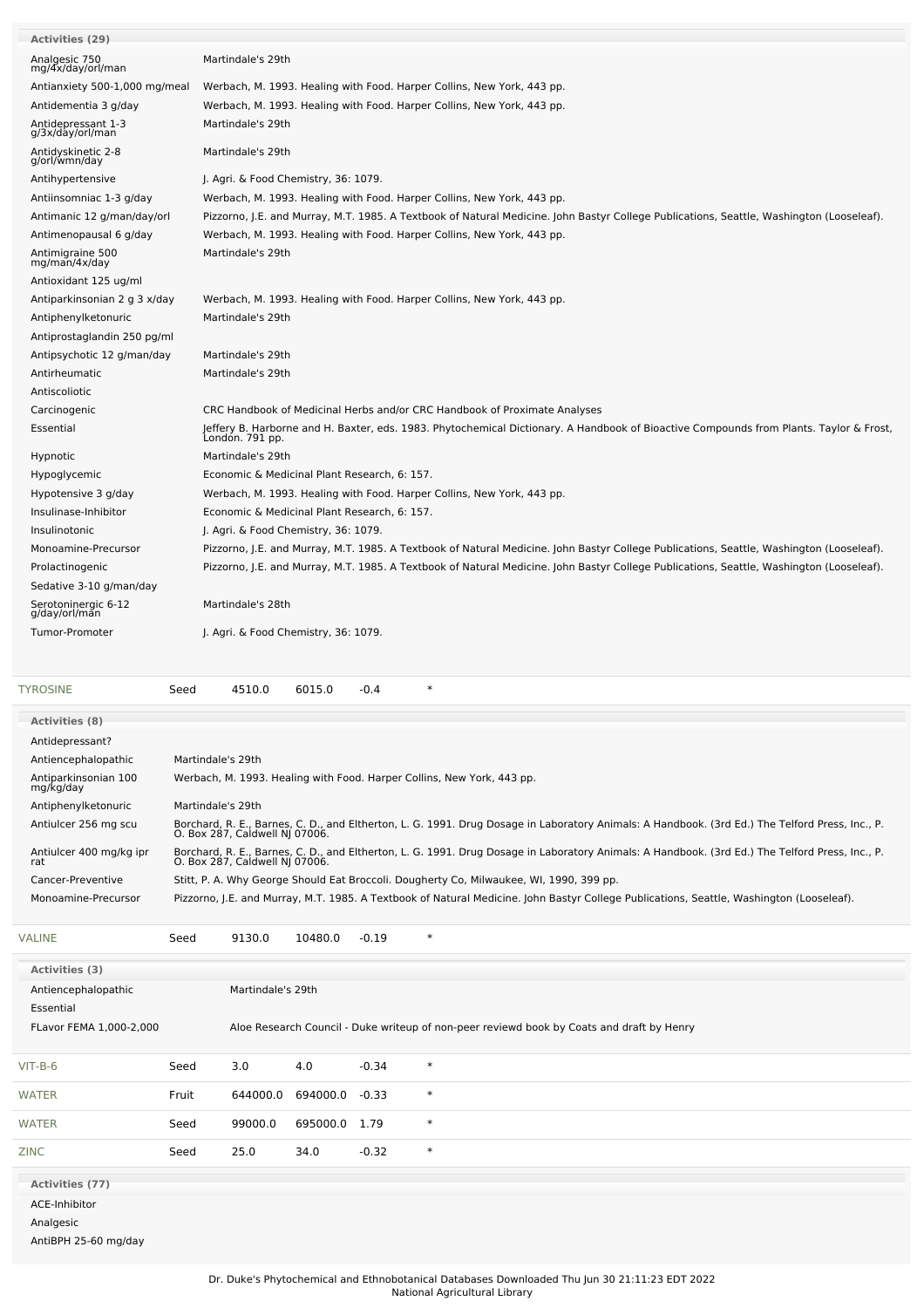| AntiCrohn's                                    | Davies, S., and Stewart, A. 1990. Nutritional Medicine. Avon Books, New York. 509pp.                                                                                                                                            |
|------------------------------------------------|---------------------------------------------------------------------------------------------------------------------------------------------------------------------------------------------------------------------------------|
| AntiHIV                                        |                                                                                                                                                                                                                                 |
| Antiacne 135 mg/day                            |                                                                                                                                                                                                                                 |
| Antiacrodermatitic 8-34<br>mg/day/orl/chd      | Martindale's 29th                                                                                                                                                                                                               |
| Antialcoholic                                  |                                                                                                                                                                                                                                 |
| Antialopecic                                   | Davies, S., and Stewart, A. 1990. Nutritional Medicine. Avon Books, New York. 509pp.                                                                                                                                            |
| Antialzheimeran 50 mg/day<br>Antiangiogenic    | Werbach, M. 1993. Healing with Food. Harper Collins, New York, 443 pp.                                                                                                                                                          |
| Antianorexic                                   | Martindale's 29th                                                                                                                                                                                                               |
| Antiarthritic 50<br>mg/3x/day/orl/man          |                                                                                                                                                                                                                                 |
| Anticanker 100 mg/day                          | Werbach, M. 1993. Healing with Food. Harper Collins, New York, 443 pp.                                                                                                                                                          |
| Anticataract 30 mg/day                         | Werbach, M. 1993. Healing with Food. Harper Collins, New York, 443 pp.                                                                                                                                                          |
| Anticoeliac                                    | Martindale's 28th                                                                                                                                                                                                               |
| Anticold 50 mg                                 | Davies, S., and Stewart, A. 1990. Nutritional Medicine. Avon Books, New York. 509pp.                                                                                                                                            |
| Anticolitic                                    | Davies, S., and Stewart, A. 1990. Nutritional Medicine. Avon Books, New York. 509pp.                                                                                                                                            |
| Anticoronary 30 mg/day                         | Challem, J., Berkson, Burt, and Smith, Melissa Dianne. 2000. Syndrome X - The complete nutritional program to prevent and reservse<br>insulin resistance. John Wiley & Sons, New York. 272 pp. \$24.95                          |
| Antidandruff                                   | Davies, S., and Stewart, A. 1990. Nutritional Medicine. Avon Books, New York. 509pp.                                                                                                                                            |
| Antidementia                                   |                                                                                                                                                                                                                                 |
|                                                |                                                                                                                                                                                                                                 |
| Antidiabetic 30 mg/day<br>Antidote (Cadmium)   | Challem, J., Berkson, Burt, and Smith, Melissa Dianne. 2000. Syndrome X - The complete nutritional program to prevent and reservse<br>insulin resistance. John Wiley & Sons, New York. 272 pp. \$24.95<br>Let's Live, May 1989. |
|                                                |                                                                                                                                                                                                                                 |
| Antidysgeuzic                                  |                                                                                                                                                                                                                                 |
| Antieczemic 150 mg/day                         | Werbach, M. 1993. Healing with Food. Harper Collins, New York, 443 pp.                                                                                                                                                          |
| Antiencephalopathic                            | Martindale's 29th                                                                                                                                                                                                               |
| Antiepileptic 100 mg/day<br>Antifibrotic 30 mg | Werbach, M. 1993. Healing with Food. Harper Collins, New York, 443 pp.                                                                                                                                                          |
| Antifuruncular 45                              | Martindale's 28th                                                                                                                                                                                                               |
| mg/3x/day/man                                  |                                                                                                                                                                                                                                 |
| Antihangover 15 mg                             |                                                                                                                                                                                                                                 |
| Antiherpetic? 25-60 mg/day                     |                                                                                                                                                                                                                                 |
| Antiimpotence                                  | Martindale's 29th                                                                                                                                                                                                               |
| Antiinfective 50 mg/day                        | Werbach, M. 1993. Healing with Food. Harper Collins, New York, 443 pp.                                                                                                                                                          |
| Antiinfertility 60 mg/day                      | Werbach, M. 1993. Healing with Food. Harper Collins, New York, 443 pp.                                                                                                                                                          |
| Antiinsomniac                                  | Davies, S., and Stewart, A. 1990. Nutritional Medicine. Avon Books, New York. 509pp.                                                                                                                                            |
| Antilepric                                     | Martindale's 29th                                                                                                                                                                                                               |
| Antileukonychic                                |                                                                                                                                                                                                                                 |
| Antilymphomic                                  |                                                                                                                                                                                                                                 |
| Antimaculitic                                  |                                                                                                                                                                                                                                 |
| Antimetastatic                                 |                                                                                                                                                                                                                                 |
| Antineuropathic                                |                                                                                                                                                                                                                                 |
|                                                |                                                                                                                                                                                                                                 |
| Antinyctalopic                                 |                                                                                                                                                                                                                                 |
| Antiobesity 30 mg/day                          | Challem, J., Berkson, Burt, and Smith, Melissa Dianne. 2000. Syndrome X - The complete nutritional program to prevent and reservse<br>insulin resistance. John Wiley & Sons, New York. 272 pp. \$24.95                          |
| Antiosteoporotic                               |                                                                                                                                                                                                                                 |
| Antiperiodontitic                              |                                                                                                                                                                                                                                 |
| Antiplaque                                     | Martindale's 29th                                                                                                                                                                                                               |
| Antiprolactin                                  | Pizzorno, J.E. and Murray, M.T. 1985. A Textbook of Natural Medicine. John Bastyr College Publications, Seattle, Washington (Looseleaf).                                                                                        |
| Antiprostatitic 50<br>mg/man/day/orl           | Pizzorno, J.E. and Murray, M.T. 1985. A Textbook of Natural Medicine. John Bastyr College Publications, Seattle, Washington (Looseleaf).                                                                                        |
| Antirheumatic                                  | Davies, S., and Stewart, A. 1990. Nutritional Medicine. Avon Books, New York. 509pp.                                                                                                                                            |
| Antiseptic 50 mg/day                           | Werbach, M. 1993. Healing with Food. Harper Collins, New York, 443 pp.                                                                                                                                                          |
| Antispare-Tire 30 mg/day                       | Challem, J., Berkson, Burt, and Smith, Melissa Dianne. 2000. Syndrome X - The complete nutritional program to prevent and reservse<br>insulin resistance. John Wiley & Sons, New York. 272 pp. \$24.95                          |
| Antistomatitic 50<br>mg/man/3x/day             | Martindale's 28th                                                                                                                                                                                                               |
| Antisyndrome-X 30 mg/day                       | Challem, J., Berkson, Burt, and Smith, Melissa Dianne. 2000. Syndrome X - The complete nutritional program to prevent and reservse<br>insulin resistance. John Wiley & Sons, New York. 272 pp. \$24.95                          |
| Antitinnitic 60-120 mg/day                     | Werbach, M. 1993. Healing with Food. Harper Collins, New York, 443 pp.                                                                                                                                                          |
| Antitriglyceride 30 mg/day                     |                                                                                                                                                                                                                                 |
|                                                | Challem, J., Berkson, Burt, and Smith, Melissa Dianne. 2000. Syndrome X - The complete nutritional program to prevent and reservse<br>insulin resistance. John Wiley & Sons, New York. 272 pp. \$24.95                          |
| Antiulcer 50 mg/3x/day/man                     | Martindale's 28th                                                                                                                                                                                                               |
| Antiulcer 88 mg/rat/day/15 days                |                                                                                                                                                                                                                                 |
| Antiviral?                                     | Martindale's 29th                                                                                                                                                                                                               |
| Astringent                                     | Martindale's 28th                                                                                                                                                                                                               |
| Collagenic                                     |                                                                                                                                                                                                                                 |
| Copper-Antagonist                              | Challem, J., Berkson, Burt, and Smith, Melissa Dianne. 2000. Syndrome X - The complete nutritional program to prevent and reservse<br>insulin resistance. John Wiley & Sons, New York. 272 pp. \$24.95                          |
| Deodorant                                      | Martindale's 29th                                                                                                                                                                                                               |
| Detoxicant (Alcohol)                           |                                                                                                                                                                                                                                 |